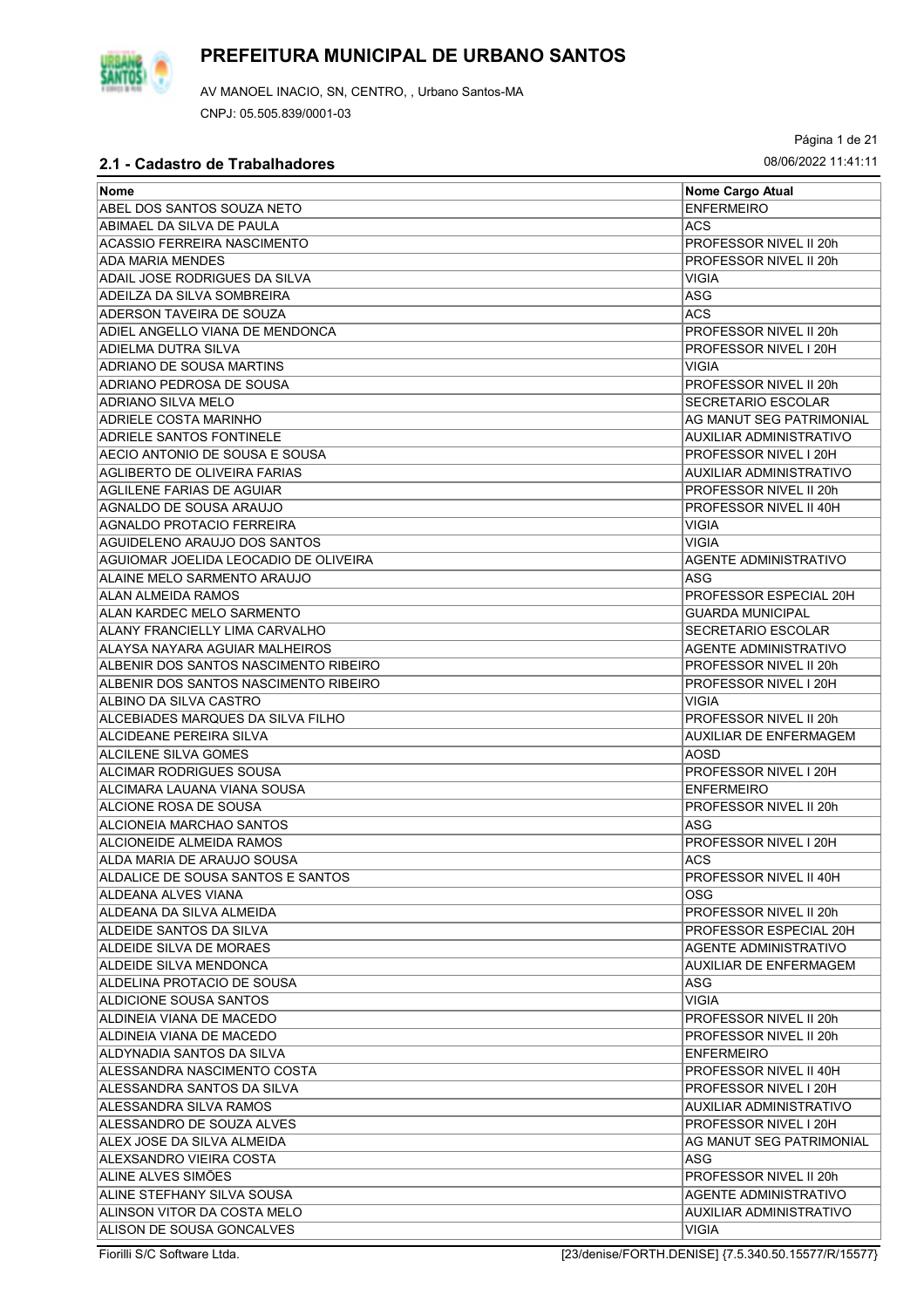

Página 2 de 21

| <b>Nome</b>                      | Nome Cargo Atual                 |
|----------------------------------|----------------------------------|
| ALISON RAMON DOS SANTOS SILVA    | ASG                              |
| ALLAN GALVAO ARAUJO              | PROFESSOR NIVEL II 20h           |
| ALLISON AQUINO DA SILVA ALMEIDA  | PROFESSOR NIVEL II 40H           |
| ALLONSO CARVALHO ANDRADE         | PROFESSOR NIVEL II 20h           |
| ALTHERIS SOARES DA CONCEICAO     | <b>ACS</b>                       |
| ALUISIO MENDES DE MACEDO         | <b>ACS</b>                       |
| ALVERLANDIA SOUSA ALMEIDA        | PROFESSOR ESPECIAL 40H           |
| ALZIMIR PROTACIO MOURA           | PROFESSOR NIVEL II 20h           |
| ANA ALICE MACEDO DIAS            | <b>AUXILIAR ADMINISTRATIVO</b>   |
| ANA CAROLINE RODRIGUES SOUSA     | <b>TECNICO DE ENFERMAGEM</b>     |
| ANA CELIA DE SOUSA FREITAS       | PROFESSOR NIVEL II 20h           |
| ANA CLAUDIA COSTA DOS SANTOS     | AUXILIAR DE ENFERMAGEM           |
| ANA CLAUDIA MACEDO SILVA         | ASG                              |
| ANA CLAUDIA SILVA DE MORAES      | PROFESSOR NIVEL II 20h           |
| ANA CLAUDIA SILVA FEQUES         | AUXILIAR DE ENFERMAGEM           |
| ANA CLEIDE DOS SANTOS LOPES      | PROFESSOR NIVEL II 20h           |
| ANA CLEIDE DOS SANTOS LOPES      | PROFESSOR NIVEL II 20h           |
| ANA CRISTINA ARAUJO MARQUES      | PROFESSOR NIVEL II 20h           |
| ANA CRISTINA MADEIRA ANDRADE     | PROFESSOR NIVEL II 20h           |
| ANA CRISTINA MELO DO NASCIMENTO  | PROFESSOR NIVEL I 20H            |
| ANA GILDA DE ARAUJO SOUZA        | <b>TECNICO DE ENFERMAGEM</b>     |
| ANA JACYARA LOURENCO GONCALVES   | PROFESSOR ESPECIAL 20H           |
|                                  |                                  |
| ANA MARIA BATISTA DE PAULA       | ACS                              |
| ANA MARIA GARCIA DE SOUZA        | <b>ASG</b>                       |
| ANA MARIA MACEDO FRAZAO          | ASG                              |
| ANA MARIA MONTELES DE ARAUJO     | PROFESSOR ESPECIAL 20H           |
| ANA PAULA BATISTA PROTACIO       | PROFESSOR NIVEL I 20H            |
| ANA RODRIGUES DA ROCHA           | PROFESSOR NIVEL II 20h           |
| ANA TERESA ANDRADE ABTIBOL       | PROFESSOR NIVEL II 20h           |
| ANACILDES SANTOS SILVA           | PROFESSOR NIVEL I 20H            |
| ANADSON DIEGO SOEIRO LEAO        | <b>VIGIA</b>                     |
| ANAIRAN BATISTA MACEDO           | PROFESSOR ESPECIAL 20H           |
| ANALICE SANTOS PESTANA           | ASG                              |
| <b>ANALURDES MUNIZ SANTOS</b>    | PROFESSOR NIVEL II 20h           |
| ANANERI SANTOS SILVA             | <b>PROFESSOR SERIES INICIAIS</b> |
|                                  | 20H                              |
| ANANIAS DA COSTA MENDES          | <b>MOTORISTA</b>                 |
| ANDERSON DOS SANTOS CARDOSO      | ACS                              |
| ANDERSON DOS SANTOS CARDOSO      | PROFESSOR NIVEL I 20H            |
| ANDERSON PAIXAO PENHA            | PROFESSOR NIVEL II 20h           |
| ANDRE MATA DE LIMA               | AG MANUT SEG PATRIMONIAL         |
| ANDRE NUNES DOS SANTOS           | PROFESSOR NIVEL II 20h           |
| ANDRE NUNES DOS SANTOS           | PROFESSOR NIVEL II 20h           |
| ANDREA CRISTINA GARRETO CARVALHO | PROFESSOR ESPECIAL 20H           |
| ANDREIA DA SILVA SANTOS          | <b>TECNICO DE ENFERMAGEM</b>     |
| ANDREIA DE MACEDO LIMA           | AUXILIAR ADMINISTRATIVO          |
| ANDREIA DOS ANJOS DA COSTA       | <b>SECRETARIO ESCOLAR</b>        |
| ANDREIA PEDROSA DE SOUSA         | PROFESSOR NIVEL II 20h           |
| ANDREIA PEDROSA DE SOUSA         | PROFESSOR NIVEL II 20h           |
| ANELICE MUNIZ SANTOS             | PROFESSOR NIVEL I 20H            |
| ANGELA CARLA SANTANA ABREU       | PROFESSOR NIVEL I 20H            |
|                                  |                                  |
| ANGELA CARLA SANTANA ABREU       | PROFESSOR NIVEL II 20h           |
| ANGELA MARIA DUTRA EVANGELISTA   | AOSD                             |
| ANGELICA ROSA RIBEIRO VALE SILVA | <b>PROFESSOR SERIES INICIAIS</b> |
|                                  | 20H                              |
| ANNICACIA FRAZAO FERREIRA        | PROFESSOR NIVEL I 20H            |
| ANTONIA CLEIA FERREIRA DE ARAUJO | PROFESSOR NIVEL II 20h           |
| ANTONIA CLEIA FERREIRA DE ARAUJO | PROFESSOR NIVEL II 20h           |
| ANTONIA DE JESUS ARAUJO MARTINS  | PROFESSOR NIVEL I 40H            |

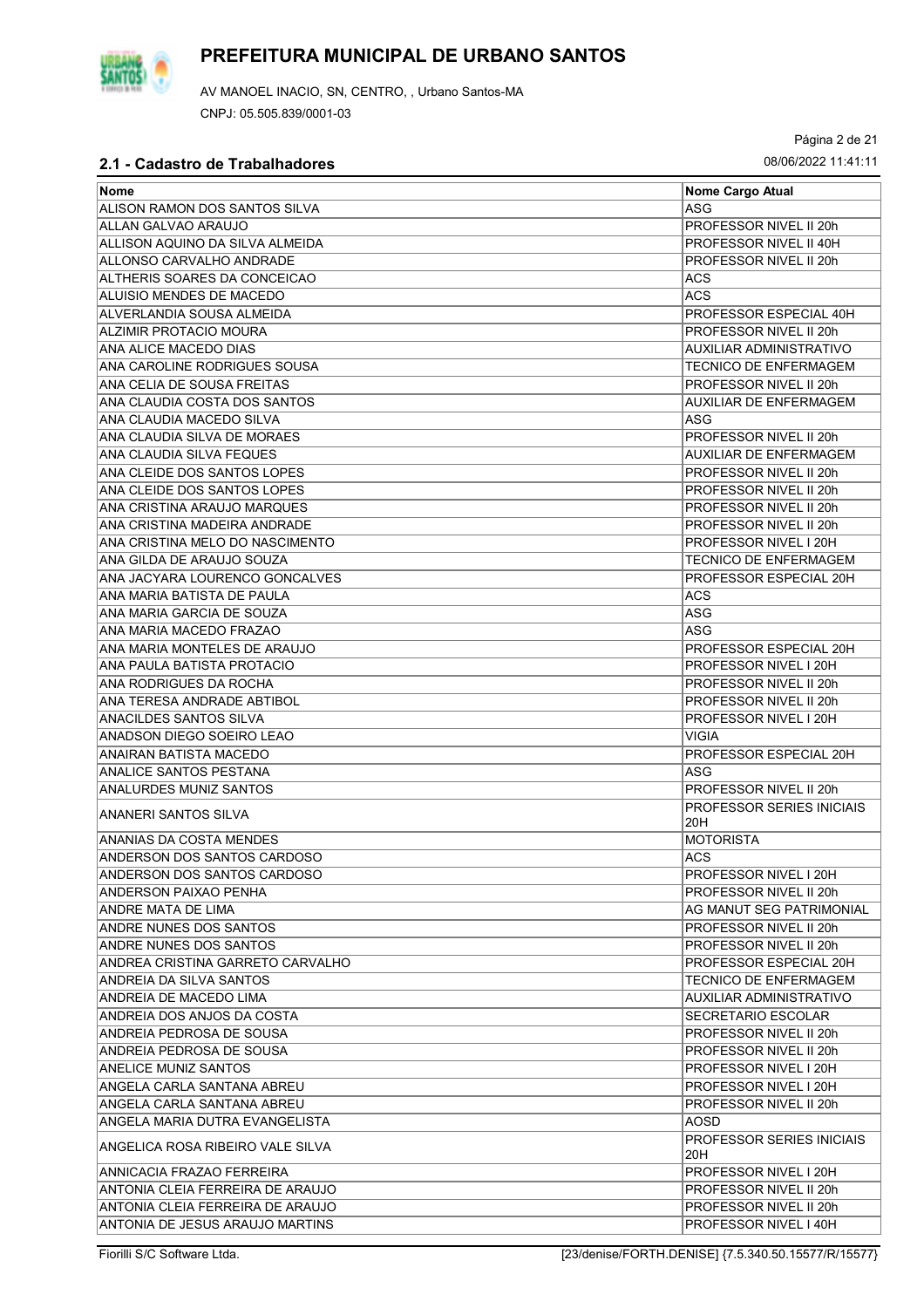

AV MANOEL INACIO, SN, CENTRO, , Urbano Santos-MA CNPJ: 05.505.839/0001-03

Página 3 de 21

### **2.1 - Cadastro de Trabalhadores** 08/06/2022 11:41:11

| Nome                                                         | Nome Cargo Atual                |
|--------------------------------------------------------------|---------------------------------|
| ANTONIA FERREIRA DA SILVA                                    | <b>ACS</b>                      |
| ANTONIA LUZIANE SOUSA FERREIRA                               | PROFESSOR NIVEL II 20h          |
| ANTONIA RODRIGUES DOS SANTOS DA MATA                         | PROFESSOR NIVEL II 20h          |
| ANTONINA VIANA DUTRA                                         | ASG                             |
| <b>ANTONIO AROUCHE LIMA</b>                                  | AG MANUT SEG PATRIMONIAL        |
| ANTONIO CARLOS ABREU JUNIOR                                  | <b>VIGIA</b>                    |
|                                                              |                                 |
| ANTONIO CARLOS DA MATA ALMEIDA                               | PROFESSOR NIVEL II 20h          |
| ANTONIO CARLOS MENDES DOS SANTOS                             | AUXILIAR ADMINISTRATIVO         |
| ANTONIO FRANCISCO TEIXEIRA CORREIA                           | <b>AUXILIAR DE ALMOXARIFADO</b> |
| ANTONIO JOSE DE SOUSA RODRIGUES                              | ACS                             |
| ANTONIO JOSE DOS SANTOS BRITO                                | <b>ACS</b>                      |
| ANTONIO JOSE PESTANA ABTIBOL                                 | <b>SECRETARIO ESCOLAR</b>       |
| ANTONIO MENDES ARAUJO JUNIOR                                 | AG MANUT SEG PATRIMONIAL        |
| ANTONIO SILVA ROCHA FILHO                                    | <b>GUARDA MUNICIPAL</b>         |
| ANTONIO VANDEILSON PINTO CLIMACO                             | <b>VIGIA</b>                    |
| APOENA CLAUDIA SANTOS                                        | <b>AGENTE ADMINISTRATIVO</b>    |
| ARAIDE CORREIA AGUIAR                                        | PROFESSOR NIVEL II 20h          |
| <b>ARAILDES CARVALHO</b>                                     | ASG                             |
| ARAO SANTOS DA SILVA                                         | PROFESSOR NIVEL II 20h          |
| ARIANE LIMA DA SILVA                                         | AG MANUT SEG PATRIMONIAL        |
| ARIANE SOUSA DA SILVA                                        | PROFESSOR NIVEL II 20h          |
| ARIELLY COSTA SANTOS                                         | AG MANUT SEG PATRIMONIAL        |
| ARLETE DE JESUS ROCHA DA SILVA                               | ASG                             |
| ARLINDO DE CARVALHO SOEIRO FILHO                             | <b>GUARDA MUNICIPAL I</b>       |
| ARNALDO SILVA SOUSA                                          | <b>VIGIA</b>                    |
| ARNOBIO JOSE SOEIRO SILVA                                    | PROFESSOR NIVEL I 20H           |
| <b>ARTUR FERREIRA SILVA</b>                                  | <b>ACS</b>                      |
| AUCILEIDE REGO COSTA                                         | PROFESSOR NIVEL II 20h          |
| AULIANE VIANA DE MACEDO                                      | <b>AOSD</b>                     |
| AURICELIA ALMEIDA RAMOS                                      | <b>AUXILIAR DE ENFERMAGEM</b>   |
| <b>AURILANA ALMEIDA RAMOS</b>                                | PROFESSOR NIVEL II 20h          |
| <b>AUYLA SOEIRO SERRA</b>                                    | <b>AUXILIAR ADMINISTRATIVO</b>  |
| AYLLA RAMILLY ROSA SANTOS                                    | AG MANUT SEG PATRIMONIAL        |
| <b>BARBARA CRISTIAN DA SILVA SANTOS</b>                      | PROFESSOR NIVEL II 20h          |
| <b>BARBARA CRISTIAN SANTOS MORAES</b>                        | PROFESSOR NIVEL II 20h          |
| BARBARA MARIA ALTINO DA SILVA                                | ASG                             |
| BELCIMAR DA SILVA SOUZA                                      | PROFESSOR NIVEL I 20H           |
| BENEVALDO PEREIRA DO NASCIMENTO                              | <b>ACS</b>                      |
| BERNARDA OLIVEIRA DOS SANTOS                                 | PROFESSOR NIVEL II 40H          |
| BERNARDA VIANA DA SILVA PRIVADO                              | PROFESSOR NIVEL II 20h          |
| BERNARDA VIANA DA SILVA PRIVADO                              | PROFESSOR NIVEL II 20h          |
| BERNARDO DE SOUSA LEAO                                       | VIGIA                           |
| BESTILA ALTINO DA SILVA                                      | <b>TECNICO DE ENFERMAGEM</b>    |
|                                                              |                                 |
| <b>BRAULIO ROGEM MELO SILVA</b><br>BRENDA IRIS DA SILVA MOTA | AUXILIAR ADMINISTRATIVO         |
|                                                              | AUXILIAR ADMINISTRATIVO         |
| <b>BRUNO EMILIO ALVES VIEIRA</b>                             | ASG                             |
| CALEBE BORGES ROMAO                                          | PROFESSOR NIVEL II 20h          |
| CAMILA TAYANA SILVA RODRIGUES                                | ASG                             |
| CARLA ARAUJO MELO SOUSA                                      | AG MANUT SEG PATRIMONIAL        |
| CARLENE CAVALCANTE DOS SANTOS                                | PROFESSOR NIVEL I 20H           |
| CARLIANE CARVALHO DOS SANTOS NUNES                           | PROFESSOR NIVEL II 20h          |
| CARLIANE DOS SANTOS ROSA                                     | FARMACEUTICO BIOQUIMICO         |
| CARLINDO BRUZACA ABTIBOL FILHO                               | PROFESSOR NIVEL II 20h          |
| <b>CARLOS CESAR VIANA LOPES</b>                              | VIGIA                           |
| CARLOS DUTRA DIAS                                            | AG MANUT SEG PATRIMONIAL        |
| CARLOS GERMANO DE MACEDO VELOSO                              | AUXILIAR ADMINISTRATIVO         |
| CARLOS JOSE DA SILVA VIEIRA                                  | <b>ACS</b>                      |
| CARLOS SERGIO SOUSA DUTRA                                    | <b>TECNICO DE ENFERMAGEM</b>    |
| CAROLINE NARJARA ALMEIDA SOEIRO                              | <b>ASSISTENTE SOCIAL</b>        |

Fiorilli S/C Software Ltda. [23/denise/FORTH.DENISE] {7.5.340.50.15577/R/15577}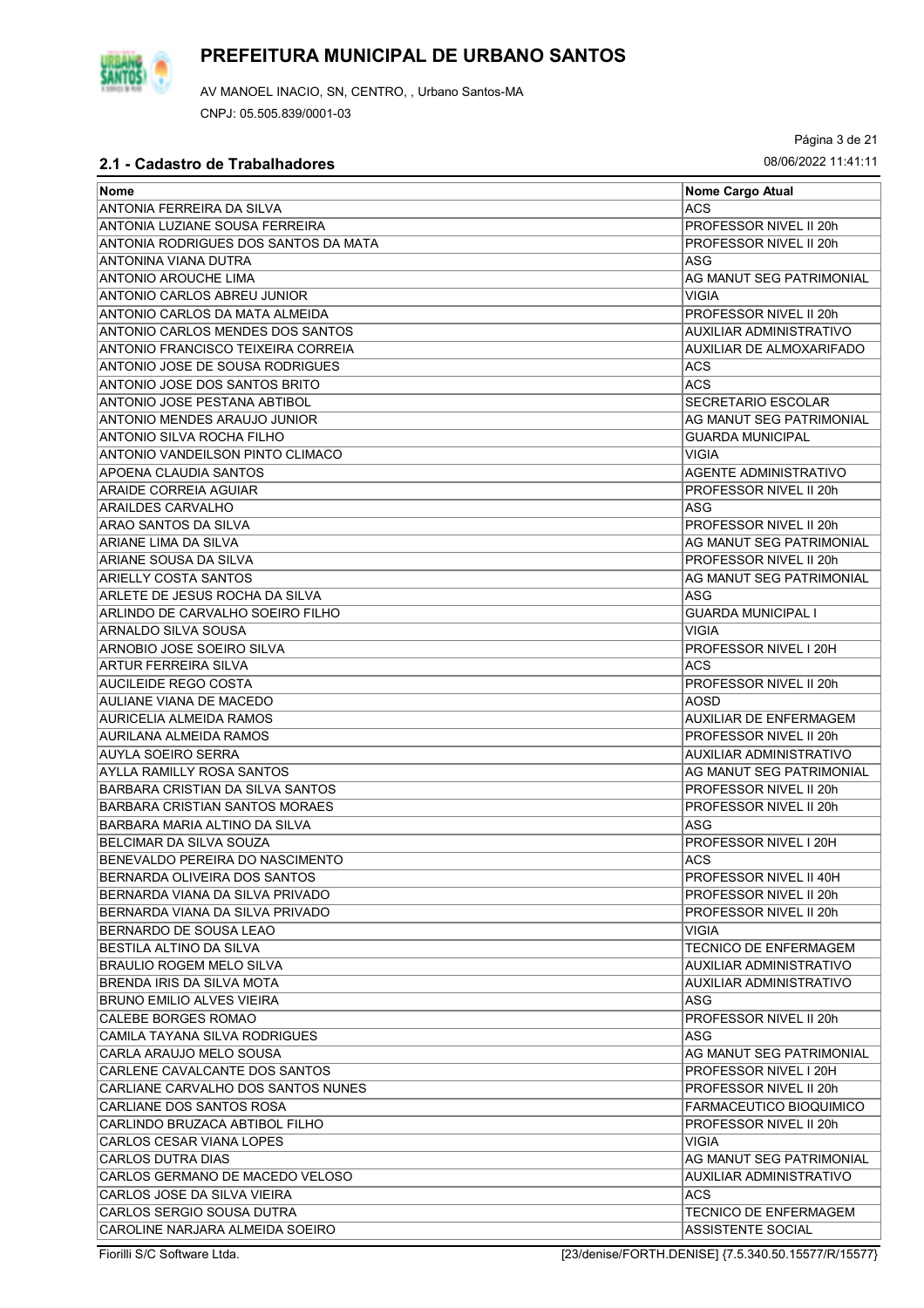

Página 4 de 21

| Nome                                               | Nome Cargo Atual               |
|----------------------------------------------------|--------------------------------|
| CASSIA MARIA MEIRELES MONTEIRO                     | PROFESSOR NIVEL II 20h         |
| CELIA MARIA PESTANA SOEIRO                         | PROFESSOR NIVEL II 20h         |
| CELIA REGINA DA SILVA MATOS                        | <b>ENFERMEIRO</b>              |
| CELIJANE DE MORAIS BARROS                          | <b>AOSD</b>                    |
| CELSO PROTASIO DOS SANTOS                          | <b>ASG</b>                     |
| CELSO SANTOS CONSTANTINO                           | <b>AUXILIAR DE ENFERMAGEM</b>  |
| <b>CESAR VERAS FERREIRA</b>                        | AOSD                           |
| CHARLES JOSE FERREIRA BOTELHO                      | <b>SECRETARIO ESCOLAR</b>      |
| CHARLES SANDRO MACEDO DOS REIS                     | <b>VIGIA</b>                   |
| <b>CIZERNANDO LOPES FERREIRA</b>                   | <b>ACS</b>                     |
| <b>CLARICE MENDES SANTOS</b>                       | <b>TECNICO DE ENFERMAGEM</b>   |
| <b>CLARICE TEIXEIRA DA SILVA</b>                   | <b>TECNICO DE ENFERMAGEM</b>   |
| CLAUBERTO RAIOL DE MACEDO SOUSA                    | <b>MOTORISTA</b>               |
| CLAUDETE MONTELES VIANA SOUSA                      | ATENDENTE HOSPITALAR           |
| CLAUDIA REGINA RAMOS BARROZO MARQUES               | AOSD                           |
| CLAUDIANA FERREIRA RIBEIRO                         | PROFESSOR ESPECIAL 20H         |
|                                                    | <b>ACS</b>                     |
| CLAUDINA DE LIMA SILVA<br><b>CLAUDINA DIAS PAZ</b> | PROFESSOR NIVEL I 20H          |
|                                                    |                                |
| CLAUDINA DIAS PAZ                                  | PROFESSOR NIVEL II 20h         |
| CLAUDINEIA DA SILVA VIEIRA                         | ASG                            |
| <b>CLEA DE ARAUJO DUTRA</b>                        | PROFESSOR ESPECIAL 20H         |
| <b>CLEBERTON MORAIS RABELO SILVA</b>               | <b>TECNICO AGRICOLA</b>        |
| <b>CLEIA BATISTA DE MORAES</b>                     | <b>ACS</b>                     |
| CLEIDE DE SOUSA GALVAO                             | <b>ACS</b>                     |
| <b>CLEIDE MARIA DUTRA SANTOS</b>                   | PROFESSOR NIVEL II 20h         |
| CLEIDIANA DOS SANTOS MUNIZ                         | <b>SECRETARIO ESCOLAR</b>      |
| CLEIDILMA DOS SANTOS MUNIZ                         | <b>AUXILIAR ADMINISTRATIVO</b> |
| CLEISE LANY SOUSA GALVAO                           | PROFESSOR NIVEL II 20h         |
| CLEISE LANY SOUSA GALVAO                           | PROFESSOR NIVEL I 20H          |
| <b>CLEITON DA ROCHA ROSA</b>                       | <b>AGENTE COMBATE ENDEMIAS</b> |
| <b>CLEITON LEAO FERRAZ</b>                         | <b>VIGIA</b>                   |
| CLEMILDA PEREIRA DOS SANTOS                        | AUXILIAR DE ENFERMAGEM         |
| <b>CLERISTON SOUZA DA SILVA</b>                    | AUXILIAR ADMINISTRATIVO        |
| CLESIA COSTA SOUSA DA SILVA                        | PROFESSOR NIVEL II 20h         |
| CLESIA COSTA SOUSA DA SILVA                        | PROFESSOR NIVEL II 20h         |
| CLESIANE SOUZA DA SILVA                            | <b>ENFERMEIRO</b>              |
| CLESIO SOUZA DA SILVA                              | <b>AGENTE COMBATE ENDEMIAS</b> |
| CLEUDIANE DO VALE DE OLIVEIRA                      | <b>ACS</b>                     |
| CONCEIÇAO DE MARIA AMORIM DE VASCONCELOS           | ASO                            |
| CONCEICAO DE MARIA NASCIMENTO SILVA                | PROFESSOR ESPECIAL 20H         |
| CONCEIÇÃO DOS SANTOS E SANTOS                      | <b>ACS</b>                     |
| COSME DE SOUSA LEAO                                | AG MANUT SEG PATRIMONIAL       |
| <b>COSME OLIVEIRA MOURA</b>                        | PROFESSOR NIVEL II 20h         |
| CRISTIANE DA COSTA MESQUITA                        | PROFESSOR NIVEL II 20h         |
| CRISTIANE DA COSTA MESQUITA                        | PROFESSOR NIVEL II 20h         |
| CRISTIANE MARIA PESTANA MESQUITA                   | <b>ENFERMEIRO</b>              |
| CRISTIANE PEREIRA DOS SANTOS                       | PROFESSOR NIVEL I 20H          |
| <b>CRISTIANE VIEIRA NASCIMENTO</b>                 | PROFESSOR NIVEL II 20h         |
| CRISTINA MARIA BASTOS DE SOUSA                     | PROFESSOR NIVEL I 20H          |
| <b>CYNTHIA MELO SOUZA</b>                          | <b>TECNICO DE ENFERMAGEM</b>   |
| DAIANE DE SOUZA MACEDO                             | ASG                            |
| DALARDYEL FERNANDES DE SOUSA                       | <b>AOSD</b>                    |
| DANIELE MARIA DE SOUSA SILVA                       | <b>AUXILIAR ADMINISTRATIVO</b> |
| <b>DANIELE SANTOS FRAZAO</b>                       | PROFESSOR ESPECIAL 20H         |
| DANIELLE DA PAZ SOUSA                              | TECNICO DE ENFERMAGEM          |
| DANIELLE LUZIA RIBEIRO SOUZA                       | AGENTE ADMINISTRATIVO          |
| DARLENE BASTOS ARAUJO                              | PROFESSOR NIVEL II 40H         |
| DARLENE LIMA DA SILVA                              | PROFESSOR NIVEL I 20H          |
| <b>DEBORA LIMA FREITAS</b>                         | <b>NUTRICIONISTA</b>           |

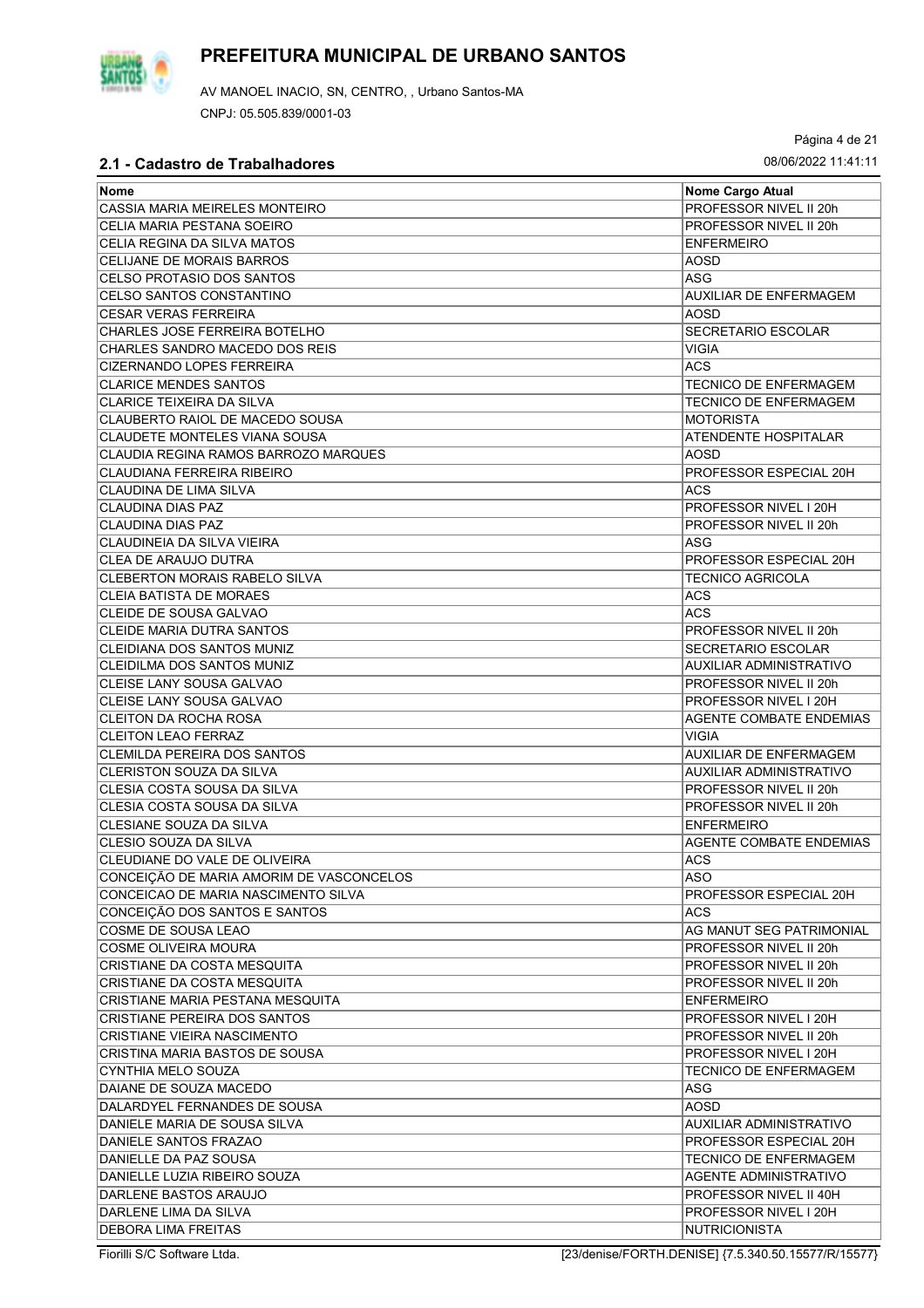

AV MANOEL INACIO, SN, CENTRO, , Urbano Santos-MA CNPJ: 05.505.839/0001-03

Página 5 de 21

## **2.1 - Cadastro de Trabalhadores** 08/06/2022 11:41:11

| <b>Nome</b>                         | Nome Cargo Atual              |
|-------------------------------------|-------------------------------|
| DEMERVAL BARROS DO NASCIMENTO FILHO | PROFESSOR NIVEL I 20H         |
| <b>DENIS SANTOS LIMA</b>            | PROFESSOR NIVEL II 20h        |
| DEONEIDE SIMOES DA COSTA            | PROFESSOR NIVEL II 20h        |
| DEUSANIRA PEREIRA RODRIGUES BATISTA | PROFESSOR NIVEL II 20h        |
| DEUSILENE DE SOUSA DUTRA            | ASG                           |
| <b>DEUSIMAR SILVA MORAIS</b>        | <b>AUXILIAR DE ENFERMAGEM</b> |
| DEYVISON ARAUJO DE SOUSA            | AG MANUT SEG PATRIMONIAL      |
| DHEYSON SOUSA MELO DA SILVA         | <b>GUARDA MUNICIPAL</b>       |
| <b>DIANA DIAS PAZ</b>               | <b>ACS</b>                    |
| DIANA SILVA ALMEIDA                 | <b>ASG</b>                    |
| DIEGO AGUIAR DE MESQUITA            | AUXILIAR ADMINISTRATIVO       |
| <b>DIEGO SANTOS FRAZAO</b>          | AUXILIAR ADMINISTRATIVO       |
| <b>DILIANE DINIZ SIMOES</b>         | <b>GUARDA MUNICIPAL</b>       |
| DINE EMANUELE SOUSA DOS SANTOS      |                               |
| <b>DIOGO SANTOS FRAZAO</b>          | ASG<br><b>VIGIA</b>           |
|                                     |                               |
| DJALMA DE JESUS DOS SANTOS SILVA    | <b>MOTORISTA</b>              |
| DOMINGAS DA SILVA VIANA.            | PROFESSOR NIVEL II 20h        |
| DOMINGAS DOS SANTOS ESCORCIO        | <b>ASG</b>                    |
| <b>DOMINGAS ROSA SOUSA</b>          | <b>ASG</b>                    |
| <b>DOMINGOS ALVES VIANA</b>         | PROFESSOR NIVEL I 20H         |
| DOMINGOS CARVALHO BARROS            | PROFESSOR NIVEL I 20H         |
| DOMINGOS DE CALDAS CARVALHO         | ASG                           |
| DOMINGOS DUTRA DOS SANTOS           | PROFESSOR NIVEL II 20h        |
| <b>DOMINGOS FERREIRA MENDES</b>     | <b>ACS</b>                    |
| DORACI MENDONCA FERREIRA            | PROFESSOR NIVEL II 20h        |
| DORACI MENDONCA FERREIRA            | PROFESSOR NIVEL II 20h        |
| DORALICE MUNIZ SANTOS               | <b>AUXILIAR DE ENFERMAGEM</b> |
| <b>DORALICE PEREIRA AGUIAR</b>      | PROFESSOR ESPECIAL 20H        |
| DORIANA VENANCIO BATISTA            | PROFESSOR NIVEL I 20H         |
| DORIANE PROTASIO COSTA              | <b>AUXILIAR DE ENFERMAGEM</b> |
| DOURIZETE DA COSTA DE SOUSA         | PROFESSOR NIVEL II 20h        |
| DYSNNEY FERNANDES DE SOUSA          | <b>AGENTE ADMINISTRATIVO</b>  |
| EDESIO DE SOUSA MATA                | <b>VIGIA</b>                  |
| <b>EDGARD RODRIGUES SILVA</b>       | PROFESSOR NIVEL I 20H         |
| EDIANE ARAUJO MELO SOEIRO           | <b>ACS</b>                    |
| <b>EDIEKSON LOPES DIAS</b>          | <b>TECNICO AGRICOLA</b>       |
| EDIGILSON GOMES BEZERRA             | PROFESSOR NIVEL II 40H        |
| EDILANE ARAUJO MELO SOUSA           | PROFESSOR ESPECIAL 20H        |
| EDILAURA SANTOS TEIXEIRA            | PROFESSOR NIVEL I 20H         |
| EDILBERTO LIMA NASCIMENTO           | PROFESSOR NIVEL II 20h        |
| EDILBERTO LIMA NASCIMENTO           | PROFESSOR NIVEL II 20h        |
| EDILENE MELO DE SOUSA               | AUXILIAR DE ENFERMAGEM        |
| EDILSON LIRA ROSA                   | <b>ACS</b>                    |
| EDIMARCOS ARAUJO MELO               | <b>MOTORISTA</b>              |
| EDINAURA SANTOS MENDES              | <b>TECNICO DE ENFERMAGEM</b>  |
| EDINEIA ARAUJO MELO                 | TECNICO EM ENFERMAGEM         |
| EDINILSON SANTOS MOURA              | PROFESSOR NIVEL II 40H        |
| EDIREIS FERREIRA DA SILVA           | PROFESSOR NIVEL II 20h        |
| EDIREIS FERREIRA DA SILVA           | PROFESSOR NIVEL II 20h        |
| EDJAN RODRIGUES CARVALHO            | <b>MOTORISTA</b>              |
| EDMAR CORREIA PEDROSA               | PROFESSOR NIVEL II 20h        |
| EDMAR RODRIGUES DOS SANTOS          | PROFESSOR NIVEL II 20h        |
| EDMAR RODRIGUES DOS SANTOS.         | PROFESSOR NIVEL II 20h        |
| EDMILSON DE SOUSA                   | PROFESSOR NIVEL I 20H         |
| EDNA LEOCADIO DOS SANTOS            | PROFESSOR NIVEL I 20H         |
| EDNA LEOCADIO DOS SANTOS            | PROFESSOR NIVEL II 20h        |
| EDNALDO RODRIGUES DOS SANTOS        | VIGIA                         |
| <b>EDSON GARCIA GARRIDO</b>         | <b>GUARDA MUNICIPAL</b>       |
| EDSON MUNIZ DOS SANTOS              | AG MANUT SEG PATRIMONIAL      |
|                                     |                               |

Fiorilli S/C Software Ltda. [23/denise/FORTH.DENISE] {7.5.340.50.15577/R/15577}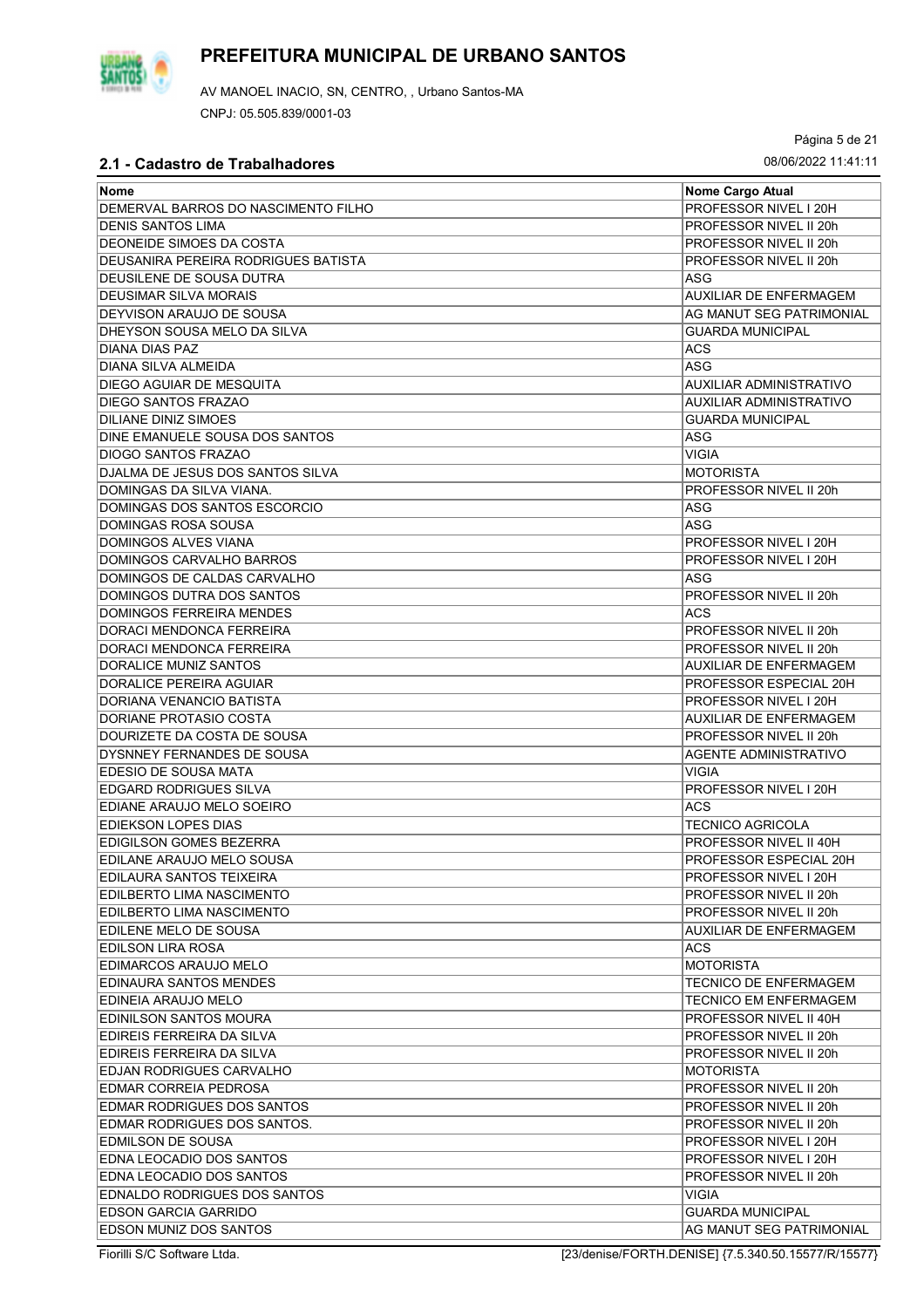

Página 6 de 21

| ∣Nome                                | Nome Cargo Atual              |
|--------------------------------------|-------------------------------|
| EDUARDO DA SILVA PEREIRA             | <b>GUARDA MUNICIPAL</b>       |
| EDUARDO DA SILVA SOUSA               | <b>MOTORISTA</b>              |
| EDY DO NASCIMENTO RODRIGUES          | PROFESSOR NIVEL II 20h        |
| ELCIANE PIRES DE MELO                | PROFESSOR NIVEL II 20h        |
| ELCIO BERILO BARBOSA DOS SANTOS      | <b>VIGIA</b>                  |
| <b>ELEILDA DA SILVA SANTOS</b>       | AUXILIAR ADMINISTRATIVO       |
| ELENICE ARAUJO DO NASCIMENTO         | PROFESSOR ESPECIAL 20H        |
| ELENICE DE AGUIAR MELO               | PROFESSOR ESPECIAL 20H        |
| <b>ELENILCE RODRIGUES VIANA</b>      | AOSD                          |
| IELENILDA DO NASCIMENTO ROCHA        | PROFESSOR NIVEL II 20h        |
| ELENILDES MELO COSTA                 | AUXILIAR ADMINISTRATIVO       |
| ELENILZA DE AGUIAR MELO              | <b>ASG</b>                    |
| IELENITA VENANCIO BATISTA DOS SANTOS | PROFESSOR NIVEL II 20h        |
| ELIANE BARROS DOS SANTOS             | ASG                           |
| ELIANE COSTA MENDES OLIVEIRA         | PROFESSOR NIVEL II 20h        |
| ELIANE DOS SANTOS RODRIGUES          | PROFESSOR NIVEL II 20h        |
| ELIANE DUTRA SOUSA                   | AOSD                          |
| ELIANE LIMA GODINHO                  | <b>TECNICO DE ENFERMAGEM</b>  |
| ELIANE NEI DOS SANTOS                | <b>ASG</b>                    |
|                                      |                               |
| ELIANE ROCHA MACHADO                 | AOSD                          |
| ELIAQUIM ARAUJO DO NASCIMENTO.       | <b>TEC.EM TRIB MUNICIPAIS</b> |
| ELICELMA DA LUZ MARQUES              | PROFESSOR NIVEL II 20h        |
| ELIDA CALDAS OLIVEIRA                | PROFESSOR NIVEL II 20h        |
| IELIELSON DHIEGO SILVA SOUSA         | ASG                           |
| ELIENE DA CRUZ SILVA                 | PROFESSOR ESPECIAL 20H        |
| ELINALVA ALTINO SANTOS               | ASG                           |
| ELINE OLIVEIRA DAMASCENO             | <b>ASG</b>                    |
| ELIS REGINA BRITO ROSA               | AOSD                          |
| ELISANGELA SOUZA SANTOS              | PROFESSOR NIVEL I 20H         |
| ELISVANDA CALDA SOUSA                | PROFESSOR NIVEL I 20H         |
| ELIVANIA DOS SANTOS MOURA            | ASG                           |
| <b>ELIZABETE PAZ OLIVEIRA</b>        | <b>AUXILIAR DE ENFERMAGEM</b> |
| ELIZANGELA GOMES BEZERRA             | ASG                           |
| IELIZANGELA OLIVEIRA DOS SANTOS      | PROFESSOR NIVEL II 20h        |
| ELKE EMILIA DA SILVA MELO            | PROFESSOR NIVEL II 20h        |
| ELKE EMILIA DA SILVA MELO            | PROFESSOR NIVEL II 20h        |
| ELZENIR PEREIRA DE OLIVEIRA SOUZA    | PROFESSOR NIVEL II 20h        |
| ELZIMAR VIANA DO NASCIMENTO          | PROFESSOR ESPECIAL 20H        |
| <b>EMANNUELLE FRANCO PESSOA</b>      | <b>ENFERMEIRO</b>             |
| <b>EMANOEL RODRIGUES DOS SANTOS</b>  | PROFESSOR NIVEL II 20h        |
| <b>EMANOEL RODRIGUES DOS SANTOS</b>  | PROFESSOR NIVEL II 20h        |
| EMANUEL JERFESSON LIMA DA CONCEICAO  | <b>TECNICO DE ENFERMAGEM</b>  |
| EMMELLINE MACEDO ROSA DINIZ          | <b>SECRETARIO ESCOLAR</b>     |
| ENILDA DA CONCEICAO PEDROSA          | ASG                           |
| ERENEUDES OLIVEIRA DA SILVA          | PROFESSOR ESPECIAL 20H        |
| ERENICE OLIVEIRA SILVA               | PROFESSOR NIVEL I 20H         |
| ERENILDES DE FRANCISCA TEIXEIRA MELO | AUXILIAR ADMINISTRATIVO       |
| ERIANE TEXEIRA MELO                  | <b>GUARDA MUNICIPAL</b>       |
| ERICA LUIZA DA COSTA SOUZA           | <b>DENTISTA</b>               |
| ERICA SILVIA DO VALE MENDES          | PROFESSOR NIVEL II 20h        |
| IERICK SILVA MONTEIRO                | <b>TECNICO DE ENFERMAGEM</b>  |
| ERIKA RICELLI DINIZ NASCIMENTO       | <b>PSICOLOGO</b>              |
| IERLANDIA SILVA SOUSA                | PROFESSOR NIVEL II 20h        |
| IERLANDIA SILVA SOUSA                | PROFESSOR NIVEL II 20h        |
| ERNANDES SANTOS MOURA FILHO          | <b>GUARDA MUNICIPAL</b>       |
| ESTER DA SILVA SANTOS                | PROFESSOR ESPECIAL 20H        |
| EUNICE SIMOES DE VASCONCELOS         | PROFESSOR NIVEL I 20H         |
| EUVALDO MARTINS MESQUITA             | ACS.                          |
| EVANDA MARIA DE SOUZA LEAO           | <b>ACS</b>                    |
|                                      |                               |

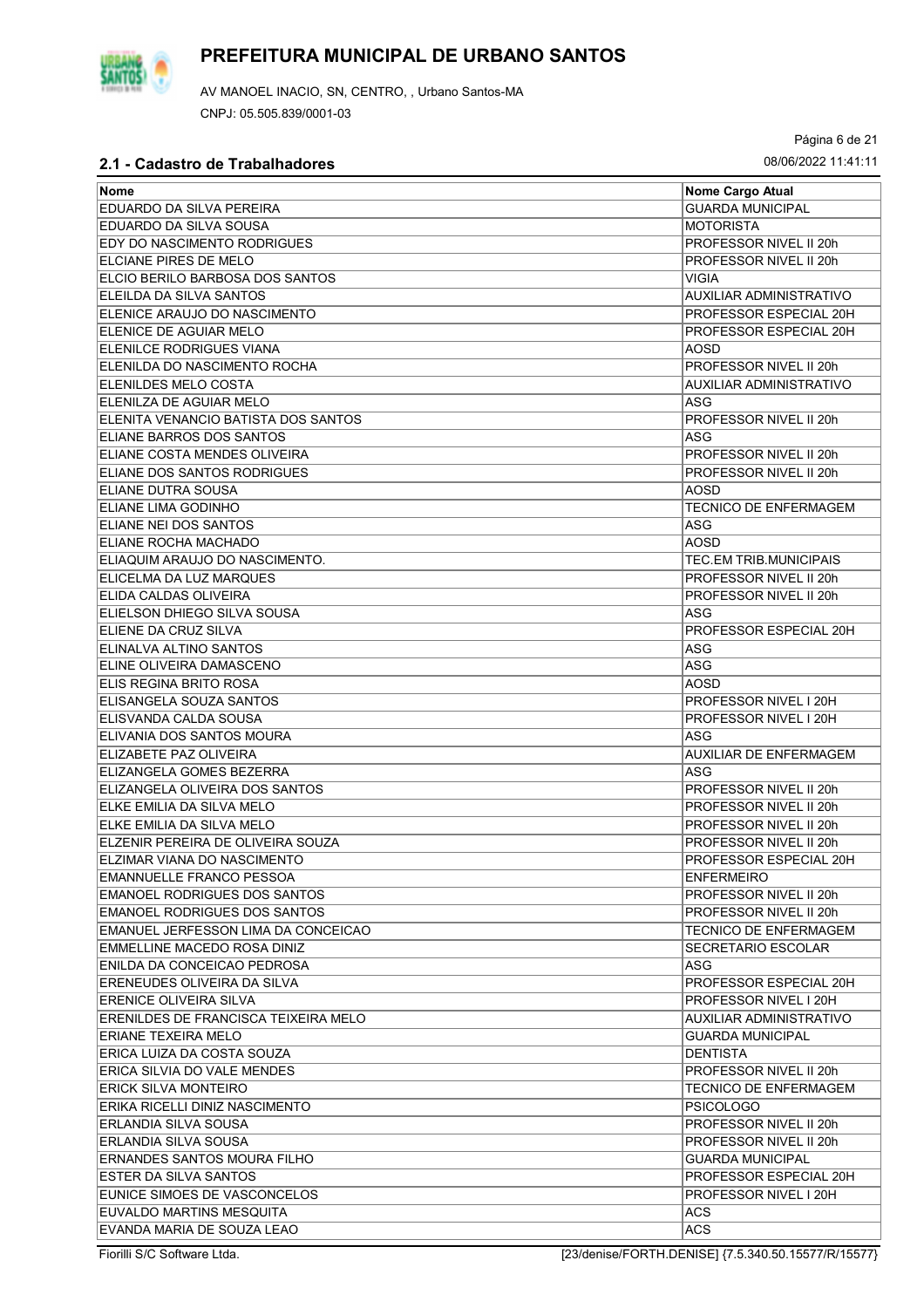

AV MANOEL INACIO, SN, CENTRO, , Urbano Santos-MA CNPJ: 05.505.839/0001-03

Página 7 de 21

| PROFESSOR NIVEL II 20h<br>EVANDRO DOS SANTOS MOURA<br>EVANDRO LIMA DA SILVA<br><b>VIGIA</b><br><b>EVANDRO MARTINS MESQUITA</b><br>AUXILIAR ADMINISTRATIVO<br>EVANDRO SANTOS ARAUJO FILHO<br><b>VIGIA</b><br><b>EVERSON TEIXEIRA MELO</b><br><b>VIGIA</b><br>EVILA BATISTA SILVA<br><b>SECRETARIO ESCOLAR</b><br>EZEQUIAS CARVALHO SARMENTO FILHO<br><b>VIGIA</b><br>EZEQUIEL DO NASCIMENTO DA SILVA VIANA<br>AG MANUT SEG PATRIMONIAL<br><b>EZIMAR MORAES DA SILVA</b><br>ACS<br><b>EZNA MENDES DOS SANTOS</b><br><b>AUXILIAR DE ENFERMAGEM</b><br><b>ASG</b><br><b>FABIA MENDES DOS SANTOS</b><br>FABIANA RAMOS DA SILVA<br><b>TECNICO DE ENFERMAGEM</b><br><b>ACS</b><br>FABIANO LUIS DE ARAUJO COSTA SOBRINHO<br><b>GUARDA MUN</b><br>FABIO HENRIQUE DE ARAUJO COSTA FILHO<br><b>SUBCOMANDANTE</b><br>FABIO HENRIQUE DUTRA SANTOS<br><b>AUXILIAR DE ENFERMAGEM</b><br><b>VIGIA</b><br><b>FABIO PEREIRA GONCALVES</b><br>ASG<br><b>FABIO VIEIRA COSTA</b><br><b>FABIOLA SANTOS COSTA</b><br>PROFESSOR NIVEL II 20h<br><b>FABRICIA MARTINS LOPES LEAO</b><br><b>AUXILIAR DE ENFERMAGEM</b><br>FABRICIA VALENTIM DE SOUSA<br>PROFESSOR NIVEL I 20H<br><b>FABRICIO CARNEIRO DOS SANTOS</b><br>PROFESSOR NIVEL I 20H<br><b>FABRIZIA PINTO GALVAO</b><br><b>AGENTE ADMINISTRATIVO</b><br><b>FAUZIA LOPES ANDRADE</b><br>ASG<br><b>FELIPE MELO DE FREITAS</b><br><b>TECNICO DE ENFERMAGEM</b><br>FERDINAN CARVALHO DE SOUSA<br><b>VIGIA</b><br>FERNANDO BATISTA BARROS<br>PROFESSOR NIVEL II 20h<br><b>VIGIA</b><br>FERNANDO SANTOS NASCIMENTO FILHO<br><b>TECNICO DE ENFERMAGEM</b><br>FLAVIA DA SILVA DINIZ<br><b>FLAVIA SIMOES DE VASCONCELOS</b><br><b>ENFERMEIRO</b><br><b>FLAVIANO RIBEIRO DINIZ</b><br><b>AGENTE ADMINISTRATIVO</b><br><b>FLAVIO MENDES ALVES</b><br>PROFESSOR NIVEL I 20H<br><b>FLAVIO VINICIUS VIEGAS FERREIRA</b><br><b>FISIOTERAPEUTA</b><br>FLORENCIO MACIANO DE ARAUJO<br>VIGIA<br>PROFESSOR NIVEL II 20h<br><b>FRANCELEIDE</b><br><b>ASG</b><br><b>FRANCIANE DA SILVA SANTOS</b><br><b>ASG</b><br><b>FRANCICLEIA DE SOUSA SILVA</b><br><b>FRANCICLEIDE VIANA DA SILVA</b><br>PROFESSOR NIVEL II 20h<br><b>FRANCICLEUDIA DE OLIVEIRA DOS SANTOS</b><br>AGENTE ADMINISTRATIVO<br><b>FRANCIELLE DINIZ DE CARVALHO</b><br>ASG<br>ASG<br>FRANCIENE DOS SANTOS CARMO<br><b>FRANCILENE ALVES VIANA</b><br>PROFESSOR NIVEL I 20H<br><b>FRANCILENE MEDEIROS DE SOUSA</b><br>PROFESSOR ESPECIAL 40H<br><b>FRANCINALDO VIANA DIAS</b><br>VIGIA<br>FRANCINALVA SILVA DA SILVA<br>PROFESSOR ESPECIAL 20H<br>FRANCINETE BORGES DE SOUSA SANTOS<br>PROFESSOR NIVEL II 40H<br><b>FRANCINETE DA COSTA MARTINS</b><br>PROFESSOR ESPECIAL 20H<br><b>FRANCINETE LEAO FERRAZ</b><br>PROFESSOR ESPECIAL 20H<br><b>FRANCINILDES PROTASIO DOS SANTOS</b><br>ASG<br><b>FRANCINILDO SANTOS COSTA</b><br>PROFESSOR NIVEL I 20H<br>FRANCISCA ALTINO DA MATA<br>PROFESSOR NIVEL I 20H<br>FRANCISCA CLAUDIA BARROS DA COSTA<br>PROFESSOR NIVEL II 20h<br>FRANCISCA CLEDINA DA ROCHA MESQUITA<br>PROFESSOR NIVEL I 20H<br>FRANCISCA DAS CHAGAS DE SOUSA SILVA<br>PROFESSOR NIVEL I 20H<br>FRANCISCA DE FATIMA FERREIRA DOS SANTOS<br>PROFESSOR ESPECIAL 20H<br>FRANCISCA DE SOUSA FRAZAO<br>PROFESSOR NIVEL II 20h<br>FRANCISCA DE SOUSA FRAZAO<br>PROFESSOR NIVEL II 20h<br>FRANCISCA DOS SANTOS LIMA<br>ASG | <b>Nome</b>                   | <b>Nome Cargo Atual</b> |
|----------------------------------------------------------------------------------------------------------------------------------------------------------------------------------------------------------------------------------------------------------------------------------------------------------------------------------------------------------------------------------------------------------------------------------------------------------------------------------------------------------------------------------------------------------------------------------------------------------------------------------------------------------------------------------------------------------------------------------------------------------------------------------------------------------------------------------------------------------------------------------------------------------------------------------------------------------------------------------------------------------------------------------------------------------------------------------------------------------------------------------------------------------------------------------------------------------------------------------------------------------------------------------------------------------------------------------------------------------------------------------------------------------------------------------------------------------------------------------------------------------------------------------------------------------------------------------------------------------------------------------------------------------------------------------------------------------------------------------------------------------------------------------------------------------------------------------------------------------------------------------------------------------------------------------------------------------------------------------------------------------------------------------------------------------------------------------------------------------------------------------------------------------------------------------------------------------------------------------------------------------------------------------------------------------------------------------------------------------------------------------------------------------------------------------------------------------------------------------------------------------------------------------------------------------------------------------------------------------------------------------------------------------------------------------------------------------------------------------------------------------------------------------------------------------------------------------------------------------------------------------------------------------------------------------------------------------------------------------------------------------------------------------------------------------------------------------------------------------------------------------------------------------------------------------------------------------------------------------------------------------------------------------------------------------|-------------------------------|-------------------------|
|                                                                                                                                                                                                                                                                                                                                                                                                                                                                                                                                                                                                                                                                                                                                                                                                                                                                                                                                                                                                                                                                                                                                                                                                                                                                                                                                                                                                                                                                                                                                                                                                                                                                                                                                                                                                                                                                                                                                                                                                                                                                                                                                                                                                                                                                                                                                                                                                                                                                                                                                                                                                                                                                                                                                                                                                                                                                                                                                                                                                                                                                                                                                                                                                                                                                                                          |                               |                         |
|                                                                                                                                                                                                                                                                                                                                                                                                                                                                                                                                                                                                                                                                                                                                                                                                                                                                                                                                                                                                                                                                                                                                                                                                                                                                                                                                                                                                                                                                                                                                                                                                                                                                                                                                                                                                                                                                                                                                                                                                                                                                                                                                                                                                                                                                                                                                                                                                                                                                                                                                                                                                                                                                                                                                                                                                                                                                                                                                                                                                                                                                                                                                                                                                                                                                                                          |                               |                         |
|                                                                                                                                                                                                                                                                                                                                                                                                                                                                                                                                                                                                                                                                                                                                                                                                                                                                                                                                                                                                                                                                                                                                                                                                                                                                                                                                                                                                                                                                                                                                                                                                                                                                                                                                                                                                                                                                                                                                                                                                                                                                                                                                                                                                                                                                                                                                                                                                                                                                                                                                                                                                                                                                                                                                                                                                                                                                                                                                                                                                                                                                                                                                                                                                                                                                                                          |                               |                         |
|                                                                                                                                                                                                                                                                                                                                                                                                                                                                                                                                                                                                                                                                                                                                                                                                                                                                                                                                                                                                                                                                                                                                                                                                                                                                                                                                                                                                                                                                                                                                                                                                                                                                                                                                                                                                                                                                                                                                                                                                                                                                                                                                                                                                                                                                                                                                                                                                                                                                                                                                                                                                                                                                                                                                                                                                                                                                                                                                                                                                                                                                                                                                                                                                                                                                                                          |                               |                         |
|                                                                                                                                                                                                                                                                                                                                                                                                                                                                                                                                                                                                                                                                                                                                                                                                                                                                                                                                                                                                                                                                                                                                                                                                                                                                                                                                                                                                                                                                                                                                                                                                                                                                                                                                                                                                                                                                                                                                                                                                                                                                                                                                                                                                                                                                                                                                                                                                                                                                                                                                                                                                                                                                                                                                                                                                                                                                                                                                                                                                                                                                                                                                                                                                                                                                                                          |                               |                         |
|                                                                                                                                                                                                                                                                                                                                                                                                                                                                                                                                                                                                                                                                                                                                                                                                                                                                                                                                                                                                                                                                                                                                                                                                                                                                                                                                                                                                                                                                                                                                                                                                                                                                                                                                                                                                                                                                                                                                                                                                                                                                                                                                                                                                                                                                                                                                                                                                                                                                                                                                                                                                                                                                                                                                                                                                                                                                                                                                                                                                                                                                                                                                                                                                                                                                                                          |                               |                         |
|                                                                                                                                                                                                                                                                                                                                                                                                                                                                                                                                                                                                                                                                                                                                                                                                                                                                                                                                                                                                                                                                                                                                                                                                                                                                                                                                                                                                                                                                                                                                                                                                                                                                                                                                                                                                                                                                                                                                                                                                                                                                                                                                                                                                                                                                                                                                                                                                                                                                                                                                                                                                                                                                                                                                                                                                                                                                                                                                                                                                                                                                                                                                                                                                                                                                                                          |                               |                         |
|                                                                                                                                                                                                                                                                                                                                                                                                                                                                                                                                                                                                                                                                                                                                                                                                                                                                                                                                                                                                                                                                                                                                                                                                                                                                                                                                                                                                                                                                                                                                                                                                                                                                                                                                                                                                                                                                                                                                                                                                                                                                                                                                                                                                                                                                                                                                                                                                                                                                                                                                                                                                                                                                                                                                                                                                                                                                                                                                                                                                                                                                                                                                                                                                                                                                                                          |                               |                         |
|                                                                                                                                                                                                                                                                                                                                                                                                                                                                                                                                                                                                                                                                                                                                                                                                                                                                                                                                                                                                                                                                                                                                                                                                                                                                                                                                                                                                                                                                                                                                                                                                                                                                                                                                                                                                                                                                                                                                                                                                                                                                                                                                                                                                                                                                                                                                                                                                                                                                                                                                                                                                                                                                                                                                                                                                                                                                                                                                                                                                                                                                                                                                                                                                                                                                                                          |                               |                         |
|                                                                                                                                                                                                                                                                                                                                                                                                                                                                                                                                                                                                                                                                                                                                                                                                                                                                                                                                                                                                                                                                                                                                                                                                                                                                                                                                                                                                                                                                                                                                                                                                                                                                                                                                                                                                                                                                                                                                                                                                                                                                                                                                                                                                                                                                                                                                                                                                                                                                                                                                                                                                                                                                                                                                                                                                                                                                                                                                                                                                                                                                                                                                                                                                                                                                                                          |                               |                         |
|                                                                                                                                                                                                                                                                                                                                                                                                                                                                                                                                                                                                                                                                                                                                                                                                                                                                                                                                                                                                                                                                                                                                                                                                                                                                                                                                                                                                                                                                                                                                                                                                                                                                                                                                                                                                                                                                                                                                                                                                                                                                                                                                                                                                                                                                                                                                                                                                                                                                                                                                                                                                                                                                                                                                                                                                                                                                                                                                                                                                                                                                                                                                                                                                                                                                                                          |                               |                         |
|                                                                                                                                                                                                                                                                                                                                                                                                                                                                                                                                                                                                                                                                                                                                                                                                                                                                                                                                                                                                                                                                                                                                                                                                                                                                                                                                                                                                                                                                                                                                                                                                                                                                                                                                                                                                                                                                                                                                                                                                                                                                                                                                                                                                                                                                                                                                                                                                                                                                                                                                                                                                                                                                                                                                                                                                                                                                                                                                                                                                                                                                                                                                                                                                                                                                                                          |                               |                         |
|                                                                                                                                                                                                                                                                                                                                                                                                                                                                                                                                                                                                                                                                                                                                                                                                                                                                                                                                                                                                                                                                                                                                                                                                                                                                                                                                                                                                                                                                                                                                                                                                                                                                                                                                                                                                                                                                                                                                                                                                                                                                                                                                                                                                                                                                                                                                                                                                                                                                                                                                                                                                                                                                                                                                                                                                                                                                                                                                                                                                                                                                                                                                                                                                                                                                                                          |                               |                         |
|                                                                                                                                                                                                                                                                                                                                                                                                                                                                                                                                                                                                                                                                                                                                                                                                                                                                                                                                                                                                                                                                                                                                                                                                                                                                                                                                                                                                                                                                                                                                                                                                                                                                                                                                                                                                                                                                                                                                                                                                                                                                                                                                                                                                                                                                                                                                                                                                                                                                                                                                                                                                                                                                                                                                                                                                                                                                                                                                                                                                                                                                                                                                                                                                                                                                                                          |                               |                         |
|                                                                                                                                                                                                                                                                                                                                                                                                                                                                                                                                                                                                                                                                                                                                                                                                                                                                                                                                                                                                                                                                                                                                                                                                                                                                                                                                                                                                                                                                                                                                                                                                                                                                                                                                                                                                                                                                                                                                                                                                                                                                                                                                                                                                                                                                                                                                                                                                                                                                                                                                                                                                                                                                                                                                                                                                                                                                                                                                                                                                                                                                                                                                                                                                                                                                                                          |                               |                         |
|                                                                                                                                                                                                                                                                                                                                                                                                                                                                                                                                                                                                                                                                                                                                                                                                                                                                                                                                                                                                                                                                                                                                                                                                                                                                                                                                                                                                                                                                                                                                                                                                                                                                                                                                                                                                                                                                                                                                                                                                                                                                                                                                                                                                                                                                                                                                                                                                                                                                                                                                                                                                                                                                                                                                                                                                                                                                                                                                                                                                                                                                                                                                                                                                                                                                                                          |                               |                         |
|                                                                                                                                                                                                                                                                                                                                                                                                                                                                                                                                                                                                                                                                                                                                                                                                                                                                                                                                                                                                                                                                                                                                                                                                                                                                                                                                                                                                                                                                                                                                                                                                                                                                                                                                                                                                                                                                                                                                                                                                                                                                                                                                                                                                                                                                                                                                                                                                                                                                                                                                                                                                                                                                                                                                                                                                                                                                                                                                                                                                                                                                                                                                                                                                                                                                                                          |                               |                         |
|                                                                                                                                                                                                                                                                                                                                                                                                                                                                                                                                                                                                                                                                                                                                                                                                                                                                                                                                                                                                                                                                                                                                                                                                                                                                                                                                                                                                                                                                                                                                                                                                                                                                                                                                                                                                                                                                                                                                                                                                                                                                                                                                                                                                                                                                                                                                                                                                                                                                                                                                                                                                                                                                                                                                                                                                                                                                                                                                                                                                                                                                                                                                                                                                                                                                                                          |                               |                         |
|                                                                                                                                                                                                                                                                                                                                                                                                                                                                                                                                                                                                                                                                                                                                                                                                                                                                                                                                                                                                                                                                                                                                                                                                                                                                                                                                                                                                                                                                                                                                                                                                                                                                                                                                                                                                                                                                                                                                                                                                                                                                                                                                                                                                                                                                                                                                                                                                                                                                                                                                                                                                                                                                                                                                                                                                                                                                                                                                                                                                                                                                                                                                                                                                                                                                                                          |                               |                         |
|                                                                                                                                                                                                                                                                                                                                                                                                                                                                                                                                                                                                                                                                                                                                                                                                                                                                                                                                                                                                                                                                                                                                                                                                                                                                                                                                                                                                                                                                                                                                                                                                                                                                                                                                                                                                                                                                                                                                                                                                                                                                                                                                                                                                                                                                                                                                                                                                                                                                                                                                                                                                                                                                                                                                                                                                                                                                                                                                                                                                                                                                                                                                                                                                                                                                                                          |                               |                         |
|                                                                                                                                                                                                                                                                                                                                                                                                                                                                                                                                                                                                                                                                                                                                                                                                                                                                                                                                                                                                                                                                                                                                                                                                                                                                                                                                                                                                                                                                                                                                                                                                                                                                                                                                                                                                                                                                                                                                                                                                                                                                                                                                                                                                                                                                                                                                                                                                                                                                                                                                                                                                                                                                                                                                                                                                                                                                                                                                                                                                                                                                                                                                                                                                                                                                                                          |                               |                         |
|                                                                                                                                                                                                                                                                                                                                                                                                                                                                                                                                                                                                                                                                                                                                                                                                                                                                                                                                                                                                                                                                                                                                                                                                                                                                                                                                                                                                                                                                                                                                                                                                                                                                                                                                                                                                                                                                                                                                                                                                                                                                                                                                                                                                                                                                                                                                                                                                                                                                                                                                                                                                                                                                                                                                                                                                                                                                                                                                                                                                                                                                                                                                                                                                                                                                                                          |                               |                         |
|                                                                                                                                                                                                                                                                                                                                                                                                                                                                                                                                                                                                                                                                                                                                                                                                                                                                                                                                                                                                                                                                                                                                                                                                                                                                                                                                                                                                                                                                                                                                                                                                                                                                                                                                                                                                                                                                                                                                                                                                                                                                                                                                                                                                                                                                                                                                                                                                                                                                                                                                                                                                                                                                                                                                                                                                                                                                                                                                                                                                                                                                                                                                                                                                                                                                                                          |                               |                         |
|                                                                                                                                                                                                                                                                                                                                                                                                                                                                                                                                                                                                                                                                                                                                                                                                                                                                                                                                                                                                                                                                                                                                                                                                                                                                                                                                                                                                                                                                                                                                                                                                                                                                                                                                                                                                                                                                                                                                                                                                                                                                                                                                                                                                                                                                                                                                                                                                                                                                                                                                                                                                                                                                                                                                                                                                                                                                                                                                                                                                                                                                                                                                                                                                                                                                                                          |                               |                         |
|                                                                                                                                                                                                                                                                                                                                                                                                                                                                                                                                                                                                                                                                                                                                                                                                                                                                                                                                                                                                                                                                                                                                                                                                                                                                                                                                                                                                                                                                                                                                                                                                                                                                                                                                                                                                                                                                                                                                                                                                                                                                                                                                                                                                                                                                                                                                                                                                                                                                                                                                                                                                                                                                                                                                                                                                                                                                                                                                                                                                                                                                                                                                                                                                                                                                                                          |                               |                         |
|                                                                                                                                                                                                                                                                                                                                                                                                                                                                                                                                                                                                                                                                                                                                                                                                                                                                                                                                                                                                                                                                                                                                                                                                                                                                                                                                                                                                                                                                                                                                                                                                                                                                                                                                                                                                                                                                                                                                                                                                                                                                                                                                                                                                                                                                                                                                                                                                                                                                                                                                                                                                                                                                                                                                                                                                                                                                                                                                                                                                                                                                                                                                                                                                                                                                                                          |                               |                         |
|                                                                                                                                                                                                                                                                                                                                                                                                                                                                                                                                                                                                                                                                                                                                                                                                                                                                                                                                                                                                                                                                                                                                                                                                                                                                                                                                                                                                                                                                                                                                                                                                                                                                                                                                                                                                                                                                                                                                                                                                                                                                                                                                                                                                                                                                                                                                                                                                                                                                                                                                                                                                                                                                                                                                                                                                                                                                                                                                                                                                                                                                                                                                                                                                                                                                                                          |                               |                         |
|                                                                                                                                                                                                                                                                                                                                                                                                                                                                                                                                                                                                                                                                                                                                                                                                                                                                                                                                                                                                                                                                                                                                                                                                                                                                                                                                                                                                                                                                                                                                                                                                                                                                                                                                                                                                                                                                                                                                                                                                                                                                                                                                                                                                                                                                                                                                                                                                                                                                                                                                                                                                                                                                                                                                                                                                                                                                                                                                                                                                                                                                                                                                                                                                                                                                                                          |                               |                         |
|                                                                                                                                                                                                                                                                                                                                                                                                                                                                                                                                                                                                                                                                                                                                                                                                                                                                                                                                                                                                                                                                                                                                                                                                                                                                                                                                                                                                                                                                                                                                                                                                                                                                                                                                                                                                                                                                                                                                                                                                                                                                                                                                                                                                                                                                                                                                                                                                                                                                                                                                                                                                                                                                                                                                                                                                                                                                                                                                                                                                                                                                                                                                                                                                                                                                                                          |                               |                         |
|                                                                                                                                                                                                                                                                                                                                                                                                                                                                                                                                                                                                                                                                                                                                                                                                                                                                                                                                                                                                                                                                                                                                                                                                                                                                                                                                                                                                                                                                                                                                                                                                                                                                                                                                                                                                                                                                                                                                                                                                                                                                                                                                                                                                                                                                                                                                                                                                                                                                                                                                                                                                                                                                                                                                                                                                                                                                                                                                                                                                                                                                                                                                                                                                                                                                                                          |                               |                         |
|                                                                                                                                                                                                                                                                                                                                                                                                                                                                                                                                                                                                                                                                                                                                                                                                                                                                                                                                                                                                                                                                                                                                                                                                                                                                                                                                                                                                                                                                                                                                                                                                                                                                                                                                                                                                                                                                                                                                                                                                                                                                                                                                                                                                                                                                                                                                                                                                                                                                                                                                                                                                                                                                                                                                                                                                                                                                                                                                                                                                                                                                                                                                                                                                                                                                                                          |                               |                         |
|                                                                                                                                                                                                                                                                                                                                                                                                                                                                                                                                                                                                                                                                                                                                                                                                                                                                                                                                                                                                                                                                                                                                                                                                                                                                                                                                                                                                                                                                                                                                                                                                                                                                                                                                                                                                                                                                                                                                                                                                                                                                                                                                                                                                                                                                                                                                                                                                                                                                                                                                                                                                                                                                                                                                                                                                                                                                                                                                                                                                                                                                                                                                                                                                                                                                                                          |                               |                         |
|                                                                                                                                                                                                                                                                                                                                                                                                                                                                                                                                                                                                                                                                                                                                                                                                                                                                                                                                                                                                                                                                                                                                                                                                                                                                                                                                                                                                                                                                                                                                                                                                                                                                                                                                                                                                                                                                                                                                                                                                                                                                                                                                                                                                                                                                                                                                                                                                                                                                                                                                                                                                                                                                                                                                                                                                                                                                                                                                                                                                                                                                                                                                                                                                                                                                                                          |                               |                         |
|                                                                                                                                                                                                                                                                                                                                                                                                                                                                                                                                                                                                                                                                                                                                                                                                                                                                                                                                                                                                                                                                                                                                                                                                                                                                                                                                                                                                                                                                                                                                                                                                                                                                                                                                                                                                                                                                                                                                                                                                                                                                                                                                                                                                                                                                                                                                                                                                                                                                                                                                                                                                                                                                                                                                                                                                                                                                                                                                                                                                                                                                                                                                                                                                                                                                                                          |                               |                         |
|                                                                                                                                                                                                                                                                                                                                                                                                                                                                                                                                                                                                                                                                                                                                                                                                                                                                                                                                                                                                                                                                                                                                                                                                                                                                                                                                                                                                                                                                                                                                                                                                                                                                                                                                                                                                                                                                                                                                                                                                                                                                                                                                                                                                                                                                                                                                                                                                                                                                                                                                                                                                                                                                                                                                                                                                                                                                                                                                                                                                                                                                                                                                                                                                                                                                                                          |                               |                         |
|                                                                                                                                                                                                                                                                                                                                                                                                                                                                                                                                                                                                                                                                                                                                                                                                                                                                                                                                                                                                                                                                                                                                                                                                                                                                                                                                                                                                                                                                                                                                                                                                                                                                                                                                                                                                                                                                                                                                                                                                                                                                                                                                                                                                                                                                                                                                                                                                                                                                                                                                                                                                                                                                                                                                                                                                                                                                                                                                                                                                                                                                                                                                                                                                                                                                                                          |                               |                         |
|                                                                                                                                                                                                                                                                                                                                                                                                                                                                                                                                                                                                                                                                                                                                                                                                                                                                                                                                                                                                                                                                                                                                                                                                                                                                                                                                                                                                                                                                                                                                                                                                                                                                                                                                                                                                                                                                                                                                                                                                                                                                                                                                                                                                                                                                                                                                                                                                                                                                                                                                                                                                                                                                                                                                                                                                                                                                                                                                                                                                                                                                                                                                                                                                                                                                                                          |                               |                         |
|                                                                                                                                                                                                                                                                                                                                                                                                                                                                                                                                                                                                                                                                                                                                                                                                                                                                                                                                                                                                                                                                                                                                                                                                                                                                                                                                                                                                                                                                                                                                                                                                                                                                                                                                                                                                                                                                                                                                                                                                                                                                                                                                                                                                                                                                                                                                                                                                                                                                                                                                                                                                                                                                                                                                                                                                                                                                                                                                                                                                                                                                                                                                                                                                                                                                                                          |                               |                         |
|                                                                                                                                                                                                                                                                                                                                                                                                                                                                                                                                                                                                                                                                                                                                                                                                                                                                                                                                                                                                                                                                                                                                                                                                                                                                                                                                                                                                                                                                                                                                                                                                                                                                                                                                                                                                                                                                                                                                                                                                                                                                                                                                                                                                                                                                                                                                                                                                                                                                                                                                                                                                                                                                                                                                                                                                                                                                                                                                                                                                                                                                                                                                                                                                                                                                                                          |                               |                         |
|                                                                                                                                                                                                                                                                                                                                                                                                                                                                                                                                                                                                                                                                                                                                                                                                                                                                                                                                                                                                                                                                                                                                                                                                                                                                                                                                                                                                                                                                                                                                                                                                                                                                                                                                                                                                                                                                                                                                                                                                                                                                                                                                                                                                                                                                                                                                                                                                                                                                                                                                                                                                                                                                                                                                                                                                                                                                                                                                                                                                                                                                                                                                                                                                                                                                                                          |                               |                         |
|                                                                                                                                                                                                                                                                                                                                                                                                                                                                                                                                                                                                                                                                                                                                                                                                                                                                                                                                                                                                                                                                                                                                                                                                                                                                                                                                                                                                                                                                                                                                                                                                                                                                                                                                                                                                                                                                                                                                                                                                                                                                                                                                                                                                                                                                                                                                                                                                                                                                                                                                                                                                                                                                                                                                                                                                                                                                                                                                                                                                                                                                                                                                                                                                                                                                                                          |                               |                         |
|                                                                                                                                                                                                                                                                                                                                                                                                                                                                                                                                                                                                                                                                                                                                                                                                                                                                                                                                                                                                                                                                                                                                                                                                                                                                                                                                                                                                                                                                                                                                                                                                                                                                                                                                                                                                                                                                                                                                                                                                                                                                                                                                                                                                                                                                                                                                                                                                                                                                                                                                                                                                                                                                                                                                                                                                                                                                                                                                                                                                                                                                                                                                                                                                                                                                                                          |                               |                         |
|                                                                                                                                                                                                                                                                                                                                                                                                                                                                                                                                                                                                                                                                                                                                                                                                                                                                                                                                                                                                                                                                                                                                                                                                                                                                                                                                                                                                                                                                                                                                                                                                                                                                                                                                                                                                                                                                                                                                                                                                                                                                                                                                                                                                                                                                                                                                                                                                                                                                                                                                                                                                                                                                                                                                                                                                                                                                                                                                                                                                                                                                                                                                                                                                                                                                                                          |                               |                         |
|                                                                                                                                                                                                                                                                                                                                                                                                                                                                                                                                                                                                                                                                                                                                                                                                                                                                                                                                                                                                                                                                                                                                                                                                                                                                                                                                                                                                                                                                                                                                                                                                                                                                                                                                                                                                                                                                                                                                                                                                                                                                                                                                                                                                                                                                                                                                                                                                                                                                                                                                                                                                                                                                                                                                                                                                                                                                                                                                                                                                                                                                                                                                                                                                                                                                                                          |                               |                         |
|                                                                                                                                                                                                                                                                                                                                                                                                                                                                                                                                                                                                                                                                                                                                                                                                                                                                                                                                                                                                                                                                                                                                                                                                                                                                                                                                                                                                                                                                                                                                                                                                                                                                                                                                                                                                                                                                                                                                                                                                                                                                                                                                                                                                                                                                                                                                                                                                                                                                                                                                                                                                                                                                                                                                                                                                                                                                                                                                                                                                                                                                                                                                                                                                                                                                                                          |                               |                         |
|                                                                                                                                                                                                                                                                                                                                                                                                                                                                                                                                                                                                                                                                                                                                                                                                                                                                                                                                                                                                                                                                                                                                                                                                                                                                                                                                                                                                                                                                                                                                                                                                                                                                                                                                                                                                                                                                                                                                                                                                                                                                                                                                                                                                                                                                                                                                                                                                                                                                                                                                                                                                                                                                                                                                                                                                                                                                                                                                                                                                                                                                                                                                                                                                                                                                                                          |                               |                         |
|                                                                                                                                                                                                                                                                                                                                                                                                                                                                                                                                                                                                                                                                                                                                                                                                                                                                                                                                                                                                                                                                                                                                                                                                                                                                                                                                                                                                                                                                                                                                                                                                                                                                                                                                                                                                                                                                                                                                                                                                                                                                                                                                                                                                                                                                                                                                                                                                                                                                                                                                                                                                                                                                                                                                                                                                                                                                                                                                                                                                                                                                                                                                                                                                                                                                                                          |                               |                         |
|                                                                                                                                                                                                                                                                                                                                                                                                                                                                                                                                                                                                                                                                                                                                                                                                                                                                                                                                                                                                                                                                                                                                                                                                                                                                                                                                                                                                                                                                                                                                                                                                                                                                                                                                                                                                                                                                                                                                                                                                                                                                                                                                                                                                                                                                                                                                                                                                                                                                                                                                                                                                                                                                                                                                                                                                                                                                                                                                                                                                                                                                                                                                                                                                                                                                                                          |                               |                         |
|                                                                                                                                                                                                                                                                                                                                                                                                                                                                                                                                                                                                                                                                                                                                                                                                                                                                                                                                                                                                                                                                                                                                                                                                                                                                                                                                                                                                                                                                                                                                                                                                                                                                                                                                                                                                                                                                                                                                                                                                                                                                                                                                                                                                                                                                                                                                                                                                                                                                                                                                                                                                                                                                                                                                                                                                                                                                                                                                                                                                                                                                                                                                                                                                                                                                                                          |                               |                         |
|                                                                                                                                                                                                                                                                                                                                                                                                                                                                                                                                                                                                                                                                                                                                                                                                                                                                                                                                                                                                                                                                                                                                                                                                                                                                                                                                                                                                                                                                                                                                                                                                                                                                                                                                                                                                                                                                                                                                                                                                                                                                                                                                                                                                                                                                                                                                                                                                                                                                                                                                                                                                                                                                                                                                                                                                                                                                                                                                                                                                                                                                                                                                                                                                                                                                                                          |                               |                         |
|                                                                                                                                                                                                                                                                                                                                                                                                                                                                                                                                                                                                                                                                                                                                                                                                                                                                                                                                                                                                                                                                                                                                                                                                                                                                                                                                                                                                                                                                                                                                                                                                                                                                                                                                                                                                                                                                                                                                                                                                                                                                                                                                                                                                                                                                                                                                                                                                                                                                                                                                                                                                                                                                                                                                                                                                                                                                                                                                                                                                                                                                                                                                                                                                                                                                                                          |                               |                         |
|                                                                                                                                                                                                                                                                                                                                                                                                                                                                                                                                                                                                                                                                                                                                                                                                                                                                                                                                                                                                                                                                                                                                                                                                                                                                                                                                                                                                                                                                                                                                                                                                                                                                                                                                                                                                                                                                                                                                                                                                                                                                                                                                                                                                                                                                                                                                                                                                                                                                                                                                                                                                                                                                                                                                                                                                                                                                                                                                                                                                                                                                                                                                                                                                                                                                                                          |                               |                         |
|                                                                                                                                                                                                                                                                                                                                                                                                                                                                                                                                                                                                                                                                                                                                                                                                                                                                                                                                                                                                                                                                                                                                                                                                                                                                                                                                                                                                                                                                                                                                                                                                                                                                                                                                                                                                                                                                                                                                                                                                                                                                                                                                                                                                                                                                                                                                                                                                                                                                                                                                                                                                                                                                                                                                                                                                                                                                                                                                                                                                                                                                                                                                                                                                                                                                                                          |                               |                         |
|                                                                                                                                                                                                                                                                                                                                                                                                                                                                                                                                                                                                                                                                                                                                                                                                                                                                                                                                                                                                                                                                                                                                                                                                                                                                                                                                                                                                                                                                                                                                                                                                                                                                                                                                                                                                                                                                                                                                                                                                                                                                                                                                                                                                                                                                                                                                                                                                                                                                                                                                                                                                                                                                                                                                                                                                                                                                                                                                                                                                                                                                                                                                                                                                                                                                                                          |                               |                         |
|                                                                                                                                                                                                                                                                                                                                                                                                                                                                                                                                                                                                                                                                                                                                                                                                                                                                                                                                                                                                                                                                                                                                                                                                                                                                                                                                                                                                                                                                                                                                                                                                                                                                                                                                                                                                                                                                                                                                                                                                                                                                                                                                                                                                                                                                                                                                                                                                                                                                                                                                                                                                                                                                                                                                                                                                                                                                                                                                                                                                                                                                                                                                                                                                                                                                                                          |                               |                         |
|                                                                                                                                                                                                                                                                                                                                                                                                                                                                                                                                                                                                                                                                                                                                                                                                                                                                                                                                                                                                                                                                                                                                                                                                                                                                                                                                                                                                                                                                                                                                                                                                                                                                                                                                                                                                                                                                                                                                                                                                                                                                                                                                                                                                                                                                                                                                                                                                                                                                                                                                                                                                                                                                                                                                                                                                                                                                                                                                                                                                                                                                                                                                                                                                                                                                                                          |                               |                         |
|                                                                                                                                                                                                                                                                                                                                                                                                                                                                                                                                                                                                                                                                                                                                                                                                                                                                                                                                                                                                                                                                                                                                                                                                                                                                                                                                                                                                                                                                                                                                                                                                                                                                                                                                                                                                                                                                                                                                                                                                                                                                                                                                                                                                                                                                                                                                                                                                                                                                                                                                                                                                                                                                                                                                                                                                                                                                                                                                                                                                                                                                                                                                                                                                                                                                                                          |                               |                         |
|                                                                                                                                                                                                                                                                                                                                                                                                                                                                                                                                                                                                                                                                                                                                                                                                                                                                                                                                                                                                                                                                                                                                                                                                                                                                                                                                                                                                                                                                                                                                                                                                                                                                                                                                                                                                                                                                                                                                                                                                                                                                                                                                                                                                                                                                                                                                                                                                                                                                                                                                                                                                                                                                                                                                                                                                                                                                                                                                                                                                                                                                                                                                                                                                                                                                                                          |                               |                         |
|                                                                                                                                                                                                                                                                                                                                                                                                                                                                                                                                                                                                                                                                                                                                                                                                                                                                                                                                                                                                                                                                                                                                                                                                                                                                                                                                                                                                                                                                                                                                                                                                                                                                                                                                                                                                                                                                                                                                                                                                                                                                                                                                                                                                                                                                                                                                                                                                                                                                                                                                                                                                                                                                                                                                                                                                                                                                                                                                                                                                                                                                                                                                                                                                                                                                                                          |                               |                         |
|                                                                                                                                                                                                                                                                                                                                                                                                                                                                                                                                                                                                                                                                                                                                                                                                                                                                                                                                                                                                                                                                                                                                                                                                                                                                                                                                                                                                                                                                                                                                                                                                                                                                                                                                                                                                                                                                                                                                                                                                                                                                                                                                                                                                                                                                                                                                                                                                                                                                                                                                                                                                                                                                                                                                                                                                                                                                                                                                                                                                                                                                                                                                                                                                                                                                                                          | FRANCISCA FERREIRA DOS SANTOS | PROFESSOR ESPECIAL 20H  |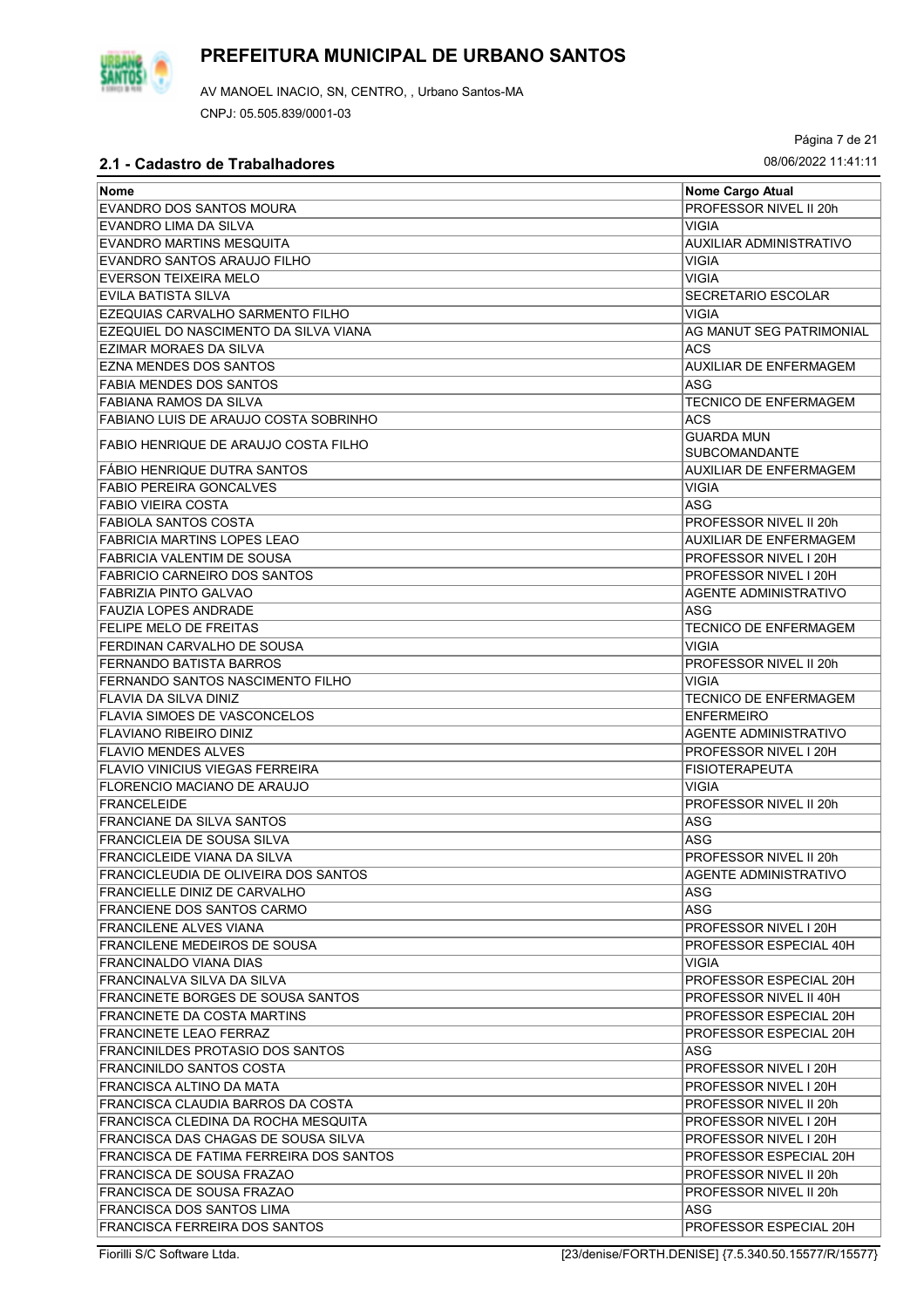

Página 8 de 21

| Nome                                           | Nome Cargo Atual                        |
|------------------------------------------------|-----------------------------------------|
| <b>FRANCISCA LIMA CARVALHO</b>                 | <b>AUXILIAR DE ENFERMAGEM</b>           |
| FRANCISCA MARIA SILVA SIMAO                    | AOSD                                    |
| FRANCISCA MARIA VIANA BASTOS                   | <b>ASG</b>                              |
| FRANCISCO ALMEIDA DA SILVA                     | VIGIA                                   |
| FRANCISCO ALVES SOUSA                          | PROFESSOR NIVEL II 20h                  |
| FRANCISCO ALVES SOUSA                          | PROFESSOR NIVEL II 20h                  |
| FRANCISCO DA CONCEICAO CORREIA                 | PROFESSOR NIVEL II 20h                  |
| FRANCISCO DAS CHAGAS ALVES DA SILVA            | <b>ACS</b>                              |
| <b>FRANCISCO DAS CHAGAS DE OLIVEIRA</b>        | PROFESSOR NIVEL I 20H                   |
| <b>FRANCISCO DAS CHAGAS MUNIZ SANTOS</b>       | AG MANUT SEG PATRIMONIAL                |
| <b>FRANCISCO DAS CHAGAS RODRIGUES DA SILVA</b> | ACS                                     |
| <b>FRANCISCO DAS CHAGAS SILVA AMORIM</b>       | <b>VIGIA</b>                            |
| FRANCISCO DAS CHAGAS SOUSA DA COSTA            | <b>GUARDA MUNICIPAL/INSPETOR</b>        |
| FRANCISCO DAS CHAGAS SOUSA OLIVEIRA            | AUXILIAR ADMINISTRATIVO                 |
| <b>FRANCISCO DE ASSIS BATISTA MACEDO</b>       | PROFESSOR NIVEL I 20H                   |
| FRANCISCO DE ASSIS BATISTA MACEDO              | PROFESSOR NIVEL II 20h                  |
| FRANCISCO DE ASSIS DA ROCHA DIAS               | <b>ACS</b>                              |
| FRANCISCO DE ASSIS MARTINS FILHO               | PROFESSOR NIVEL II 20h                  |
| <b>FRANCISCO DO CARMO RODRIGUES FILHO</b>      | <b>AUXILIAR ADMINISTRATIVO</b>          |
| FRANCISCO FABIO RODRIGUES DO NASCIMENTO        | <b>VIGIA</b>                            |
| <b>FRANCISCO FERREIRA DA SILVA</b>             | PROFESSOR NIVEL II 40H                  |
| FRANCISCO JOSE DOS REIS CARVALHO               | PROFESSOR ESPECIAL 20H                  |
| FRANCISCO MARCELINO DA SILVA FILHO             | AGENTE DE MAN E<br><b>SEGURANCA</b>     |
| FRANCISCO MARCHAO DE CARVALHO                  | <b>MOTORISTA</b>                        |
| <b>FRANCISCO MONTELES SOARES</b>               | PROFESSOR ESPECIAL 20H                  |
| <b>FRANCISCO PEREIRA FILHO</b>                 | <b>GUARDA MUNICIPAL I</b>               |
| <b>FRANCISCO SILVA LOPES</b>                   | AG MANUT SEG PATRIMONIAL                |
| FRANCISCO SOUZA DE CARVALHO                    | VIGIA                                   |
| FRANCISDALVA DA CONCEICAO CARVALHO             | PROFESSOR NIVEL II 20h                  |
| FRANCISDALVA DA CONCEICAO CARVALHO             | PROFESSOR NIVEL II 20h                  |
| FRANCIVALDO DOS SANTOS SOUSA                   | <b>GUARDA MUNICIPAL I</b>               |
| <b>FRANCY ALICE VERAS DE SOUSA</b>             | <b>PROFESSOR NIVEL II 20h</b>           |
| <b>FRANCY ALICE VERAS DE SOUSA</b>             | PROFESSOR NIVEL II 20h                  |
| <b>GABRIEL LEAO DA SILVA</b>                   | AG MANUT SEG PATRIMONIAL                |
| <b>GARDIANA RODRIGUES SILVA</b>                | ASG                                     |
| <b>GEILSON MENDES DIAS</b>                     | <b>VIGIA</b>                            |
| <b>GELCIMAR DA COSTA CORREIA</b>               | <b>AOSD</b>                             |
| <b>GEMA GALGANY BACELAR MARTINS</b>            | <b>PROFESSOR SERIES INICIAIS</b><br>20H |
| IGENI ARAUJO DOS SANTOS                        | PROFESSOR ESPECIAL 20H                  |
| GENILSON MARQUES DA SILVA                      | <b>VIGIA</b>                            |
| <b>GENILSON MONTELES DE ARAUJO</b>             | VIGIA                                   |
| <b>GENILTON VIANA DE MACEDO</b>                | AOSD                                    |
| <b>GEORGE LUCIO CARMO DOS SANTOS</b>           | <b>FISCAL SANITARIO</b>                 |
| <b>GEORLANDO COSTA SANTOS</b>                  | PROFESSOR NIVEL I 20H                   |
| <b>GEOVAN DIELLE DA SILVA SANTOS</b>           | <b>GUARDA MUNICIPAL</b>                 |
| <b>GEOVANE CARDOSO DE SOUZA</b>                | AG MANUT SEG PATRIMONIAL                |
| IGEOVANE DA ROCHA SILVA                        | <b>GUARDA MUNICIPAL</b>                 |
| <b>GERALDO LISBOA CORREIA</b>                  | PROFESSOR NIVEL I 20H                   |
| <b>GERUSA ARAUJO DA SILVA</b>                  | PROFESSOR NIVEL II 20h                  |
| <b>GERUSA ARAUJO DA SILVA</b>                  | PROFESSOR NIVEL II 20h                  |
| <b>GETULIO FERREIRA FILHO</b>                  | PROFESSOR NIVEL II 20h                  |
| GEYZA DE JESUS SOEIRO DE SOUSA                 | PROFESSOR ESPECIAL 20H                  |
| <b>GICELIO DE CARVALHO VIANA</b>               | <b>VIGIA</b>                            |
| <b>GILBEONILTON GOMES BEZERRA</b>              | PROFESSOR NIVEL II 20h                  |
| GILDEMAR BATISTA AGUIAR                        | PROFESSOR NIVEL II 20h                  |
| GILDEMAR BATISTA AGUIAR                        | PROFESSOR NIVEL I 20H                   |
| GILDENIR ARAUJO SILVA                          | PROFESSOR NIVEL I 20H                   |

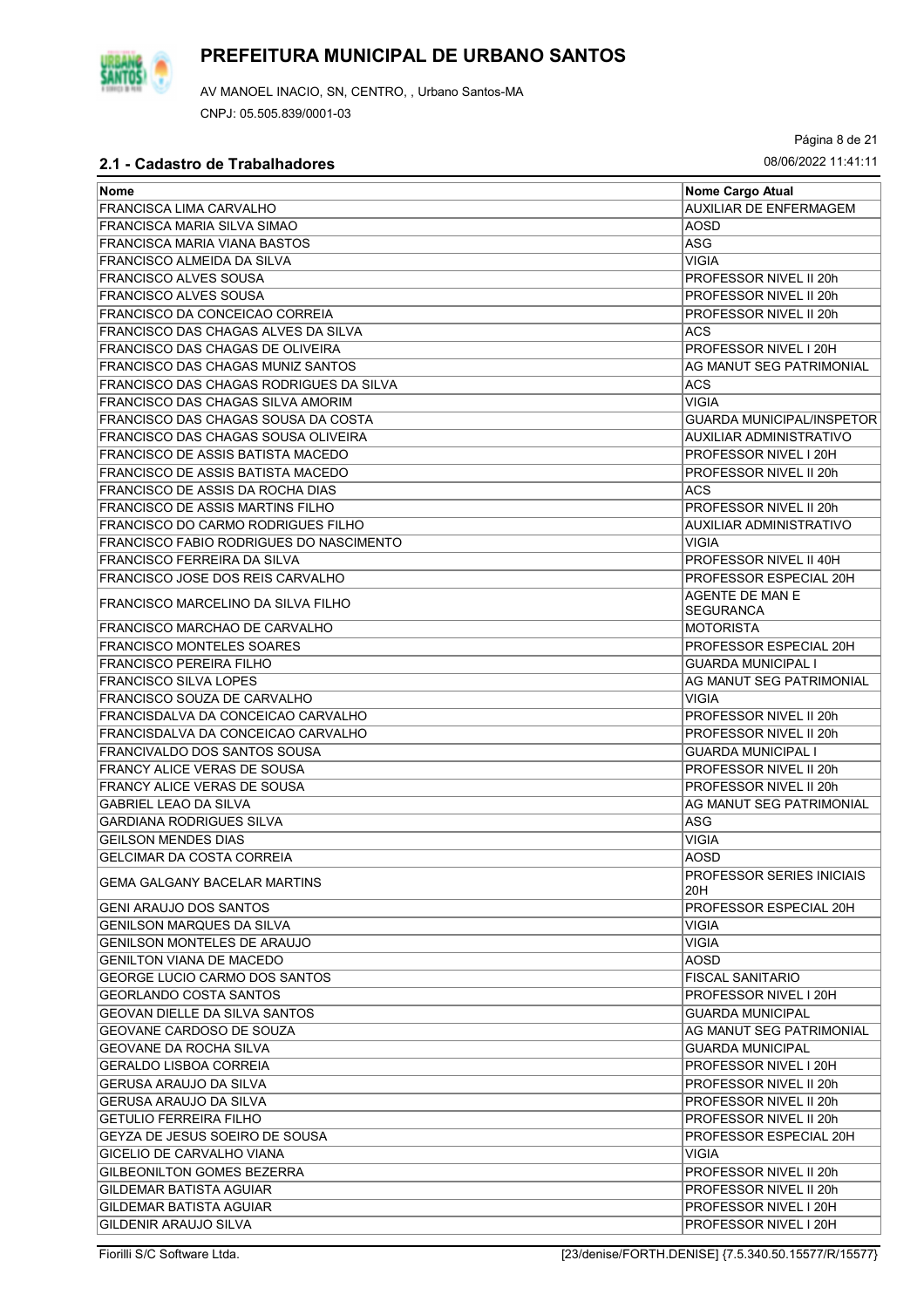

Página 9 de 21

| <b>Nome</b>                              | Nome Cargo Atual                        |
|------------------------------------------|-----------------------------------------|
| GILDETE CARDOSO SILVA                    | <b>VIGIA</b>                            |
| GILDILENE TEIXEIRA PESTANA               | <b>AGENTE ADMINISTRATIVO</b>            |
| GILDO FERREIRA DA SILVA                  | <b>GUARDA MUNICIPAL</b>                 |
| <b>GILMARIA SILVA AGUIAR</b>             | <b>AOSD</b>                             |
| <b>GILMARIO SILVA COSTA</b>              | <b>AOSD</b>                             |
| <b>GILMARY ALVES SOUSA</b>               | <b>ASG</b>                              |
|                                          |                                         |
| GILSON DO NASCIMENTO SANTOS              | <b>AOSD</b>                             |
| <b>GILVANA DA SILVA MONTELES</b>         | ASG                                     |
| GILVANA SILVA MATIAS                     | PROFESSOR NIVEL II 20h                  |
| GILVANETE ALMEIDA SOUSA                  | PROFESSOR NIVEL I 20H                   |
| GILVANILDES BRITO FERREIRA               | PROFESSOR NIVEL II 40H                  |
| <b>GIRLANE COSTA SANTOS</b>              | AOSD                                    |
| GISEUDA ROCHA SANTOS                     | AUXILIAR DE ENFERMAGEM                  |
| <b>GISLANE ROSA BATISTA</b>              | <b>TECNICO DE ENFERMAGEM</b>            |
| <b>GIZELE BARROSO RAMOS</b>              | PROFESSOR NIVEL II 20h                  |
| <b>GLENDA LIA PONTE SOUSA</b>            | <b>TECNICO DE ENFERMAGEM</b>            |
| <b>GLEYDSON DE JESUS SOEIRO DA COSTA</b> | AUXILIAR ADMINISTRATIVO                 |
| <b>GRACIELLE DUTRA SOUSA</b>             | PROFESSOR NIVEL I 20H                   |
| <b>GRACIETE DUTRA SOUSA</b>              | ASG                                     |
| <b>GRACILEIA DOS SANTOS SOUSA</b>        | ASG                                     |
| <b>GRACILENE FERREIRA DOS SANTOS</b>     | PROFESSOR NIVEL I 20H                   |
| <b>GRACILENE FERREIRA DOS SANTOS</b>     | PROFESSOR NIVEL II 20h                  |
| <b>GRACINETE SIMOES MESQUITA</b>         | PROFESSOR NIVEL II 20h                  |
| GRACINETE SIMOES MESQUITA                | PROFESSOR NIVEL II 20h                  |
| GUSTAVO ESPINDULA COQUEIRO               | <b>PROFESSOR SERIES INICIAIS</b>        |
| <b>HADASSA ABREU RAMOS</b>               | 20H<br><b>AGRONOMO</b>                  |
| HELDER WILLAME DA SILVA NASCIMENTO       | <b>VIGIA</b>                            |
| <b>HELIDO VERAS SILVA</b>                | <b>ACS</b>                              |
| <b>HELIDO VERAS SILVA</b>                | PROFESSOR NIVEL II 20h                  |
| HELTON CARLOS COSTA CARVALHO             | PROFESSOR NIVEL II 20h                  |
| <b>HETIENE ALVES SANTOS</b>              | PROFESSOR ESPECIAL 20H                  |
| HILDERLANA DA CONCEICAO MADEIRA ANDRADE  | PROFESSOR ESPECIAL 20H                  |
| <b>HILTON BERG DAMASCENO ARAUJO</b>      | ACS                                     |
| <b>HOLLAILDES DE SOUSA VIANA</b>         | PROFESSOR NIVEL I 20H                   |
| <b>HOLLAILDES DE SOUSA VIANA</b>         |                                         |
|                                          | PROFESSOR NIVEL I 20H                   |
| <b>HOSANA MORAIS</b>                     | PROFESSOR NIVEL II 20h                  |
| IAN REGES BATISTA SOUSA                  | <b>TECNICO EM TRIBUTOS</b>              |
| IARA DA CRUZ SALES                       | AGENTE ADMINISTRATIVO                   |
| IARA ROCHA FERREIRA                      | TECNICO DE ENFERMAGEM                   |
| IDALINA DE JESUS DE SOUSA ESPINDOLA      | AUXILIAR ADMINISTRATIVO                 |
| <b>IDELVANDA SANTOS NASCIMENTO</b>       | PROFESSOR NIVEL II 20h                  |
| IDELVANDA SANTOS NASCIMENTO.             | PROFESSOR NIVEL II 20h                  |
| <b>ILCIMAR VIANA DIAS</b>                | VIGIA                                   |
| ILMA CRISTINY BATISTA DA COSTA           | <b>AGENTE ADMINISTRATIVO</b>            |
| <b>ILVA ROCHA SANTOS</b>                 | ASG                                     |
| IONE DE SOUSA PEREIRA                    | <b>PROFESSOR SERIES INICIAIS</b><br>20H |
| <b>IRANEIDE SILVA TRINDADE</b>           | PROFESSOR ESPECIAL 20H                  |
| <b>IRANI MORAIS LOPES</b>                | ASG                                     |
| IRANICE CASTRO BOTELHO                   | ATENDENTE HOSPITALAR                    |
| <b>IRENE BRITO DE LIMA</b>               | PROFESSOR ESPECIAL 20H                  |
| <b>IRENE PIRES DA SILVA</b>              | AUXILIAR DE ENFERMAGEM                  |
|                                          |                                         |
| ISADORA SOUZA CORREIA                    | AOSD                                    |
| ISMAEL CARLOS CORREIA SILVA              | <b>GUARDA MUNICIPAL</b>                 |
| <b>IVANETE FERREIRA SOUSA</b>            | ASG                                     |
| <b>IVANETE VIANA DA SILVA</b>            | PROFESSOR NIVEL II 20h                  |
| IVANETE VIANA DA SILVA                   | PROFESSOR NIVEL II 20h                  |
| <b>IVETE BORGES DE CASTRO ARAUJO</b>     | PROFESSOR NIVEL II 20h                  |

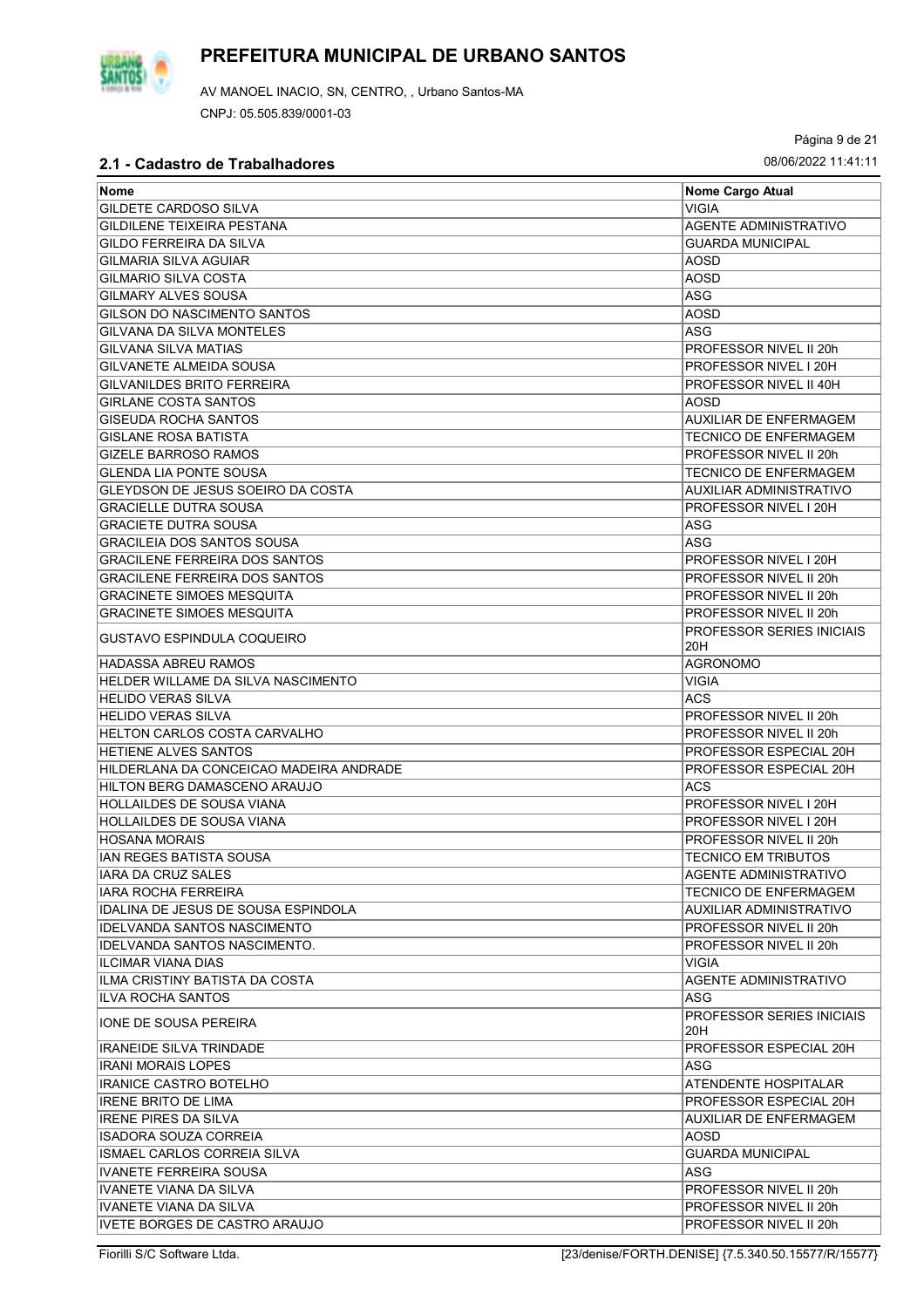AV MANOEL INACIO, SN, CENTRO, , Urbano Santos-MA CNPJ: 05.505.839/0001-03

Página 10 de 21

| <b>Nome</b>                        | Nome Cargo Atual               |
|------------------------------------|--------------------------------|
| IZABEL CRISTINA PESTANA DE MORAES  | PROFESSOR NIVEL II 40H         |
| IZABEL SOUZA PEREIRA               | <b>ACS</b>                     |
| <b>IZAEL DE MACEDO FREIRE</b>      | PROFESSOR NIVEL II 20h         |
| IZANDA CRISTINA AGUIAR DA SILVA    | <b>SECRETARIO ESCOLAR</b>      |
| JADSON LÉO SILVA ABTIBOL           | PROFESSOR NIVEL II 20h         |
| <b>JAILSON BASTOS ARAUJO</b>       | PROFESSOR NIVEL II 20h         |
| JAILSON DE MENESES CORREIA         | ASG                            |
| JAILTON RODRIGUES SAMPAIO          | AG MANUT SEG PATRIMONIAL       |
| JAIR VIEIRA DO NASCIMENTO          | <b>GUARDA MUNICIPAL I</b>      |
| JAIRISSON ANDRADE DE SOUSA         | AG MANUT SEG PATRIMONIAL       |
| JAIRO DE OLIVEIRA ARAUJO           | <b>GUARDA MUNICIPAL</b>        |
| JAMILSON DA SILVA E SILVA          | PROFESSOR NIVEL II 20h         |
| JANAINA DUTRA GOMES                | ASG                            |
| JANE ROZE DOS REIS FERREIRA        | <b>FISCAL SANITARIO</b>        |
| JANETE BASTOS ARAUJO               | PROFESSOR NIVEL I 20H          |
| JANILDO VIANA LIMA                 | PROFESSOR NIVEL II 20h         |
| JANILDO VIANA LIMA                 | PROFESSOR NIVEL II 20h         |
| <b>JANILSON VIEIRA ALVES</b>       | <b>VIGIA</b>                   |
| <b>JAQUELINE FERREIRA GOMES</b>    | PROFESSOR NIVEL II 20h         |
|                                    |                                |
| JARDEM DE OLIVEIRA ARAÚJO          | <b>TECNICO DE ENFERMAGEM</b>   |
| JARDIEL DE SOUSA ARAUJO            | ASG                            |
| <b>JARNICIANE ALVES PASSOS</b>     | PROFESSOR NIVEL I 20H          |
| JEANE DE SOUZA E SILVA             | <b>AGENTE COMBATE ENDEMIAS</b> |
| JEOFLANCOS DO REGO DE JESUS        | AG MANUT SEG PATRIMONIAL       |
| JERDSON CLEITON CONCEICAO SANTOS   | <b>VIGIA</b>                   |
| <b>JERLANIA DA COSTA MEIRELES</b>  | PROFESSOR NIVEL II 20h         |
| JERLIANDRO ARAUJO DOS SANTOS       | <b>VIGIA</b>                   |
| JESSICA SAMPAIO ALENCAR            | PROFESSOR NIVEL II 20h         |
| JESSYANE SALES SOUSA               | OSG                            |
| JOANA COSTA LISBOA                 | PROFESSOR NIVEL II 40H         |
| JOANA D ARC LEOCADIO RODRIGUES     | <b>ASG</b>                     |
| JOANA NEUMAN MARQUES DE ANDRADE    | PROFESSOR NIVEL I 20H          |
| JOANA SOUSA MOURA                  | ASG                            |
| JOAO ALVES DOS REIS FILHO          | <b>VIGIA</b>                   |
| JOAO BATISTA FERREIRA LOPES        | ASG                            |
| JOAO DA CONCEICAO PEDROSA          | <b>GUARDA MUNICIPAL I</b>      |
| JOAO DE ARAUJO DIAS                | PROFESSOR NIVEL I 20H          |
| JOAO DOMINGOS AGUIAR PEREIRA       | <b>VIGIA</b>                   |
| JOAO FERNANDES DE FREITAS NETO     | <b>VIGIA</b>                   |
| JOÃO FURTADO DOS SANTOS NETO       | AOSD                           |
| JOAO GUSTAVO LEAO DA SILVA         | AG MANUT SEG PATRIMONIAL       |
| JOAO HAROLDO CUNHA DOS SANTOS      | <b>AGENTE COMBATE ENDEMIAS</b> |
| JOAO RODRIGUES CARDOSO FILHO       | PROFESSOR NIVEL II 20h         |
| JOAO RODRIGUES SOUSA               | VIGIA                          |
| JOAO VELOSO ROCHA                  | <b>AUXILIAR DE ENFERMAGEM</b>  |
| JOAQUIM FERREIRA DOS SANTOS JUNIOR | PROFESSOR NIVEL II 20h         |
| JOAQUIM PEREIRA DA ROCHA FILHO     | ASG                            |
| <b>JOCILENE COSTA RAMOS</b>        | <b>AUXILIAR DE ENFERMAGEM</b>  |
| JOCIONILTON ROSA SOUSA             | AOSD                           |
| <b>JOEL SANTOS NASCIMENTO</b>      | <b>GUARDA MUNICIPAL I</b>      |
| JOELMA ALMEIDA DA SILVA            | AOSD                           |
| JOELMA DA SILVA SANTOS             | ACS.                           |
| JOELMA DINIZ AGUIAR GOMES          | PROFESSOR NIVEL II 20h         |
| JOELMA VIEIRA TAVARES              | ASG                            |
| JONAS FERNANDES COSTA              | PROFESSOR NIVEL II 20h         |
| JONAS ROCHA DA SILVA FILHO         | PROFESSOR NIVEL I 20H          |
| <b>JONAS SILVA LOPES</b>           | <b>MOTORISTA</b>               |
|                                    |                                |
| JONATAS KELLVIN MORAES CARVALHO    | <b>GUARDA MUNICIPAL</b>        |
| JONE ALVES GARRETO                 | PROFESSOR NIVEL II 20h         |

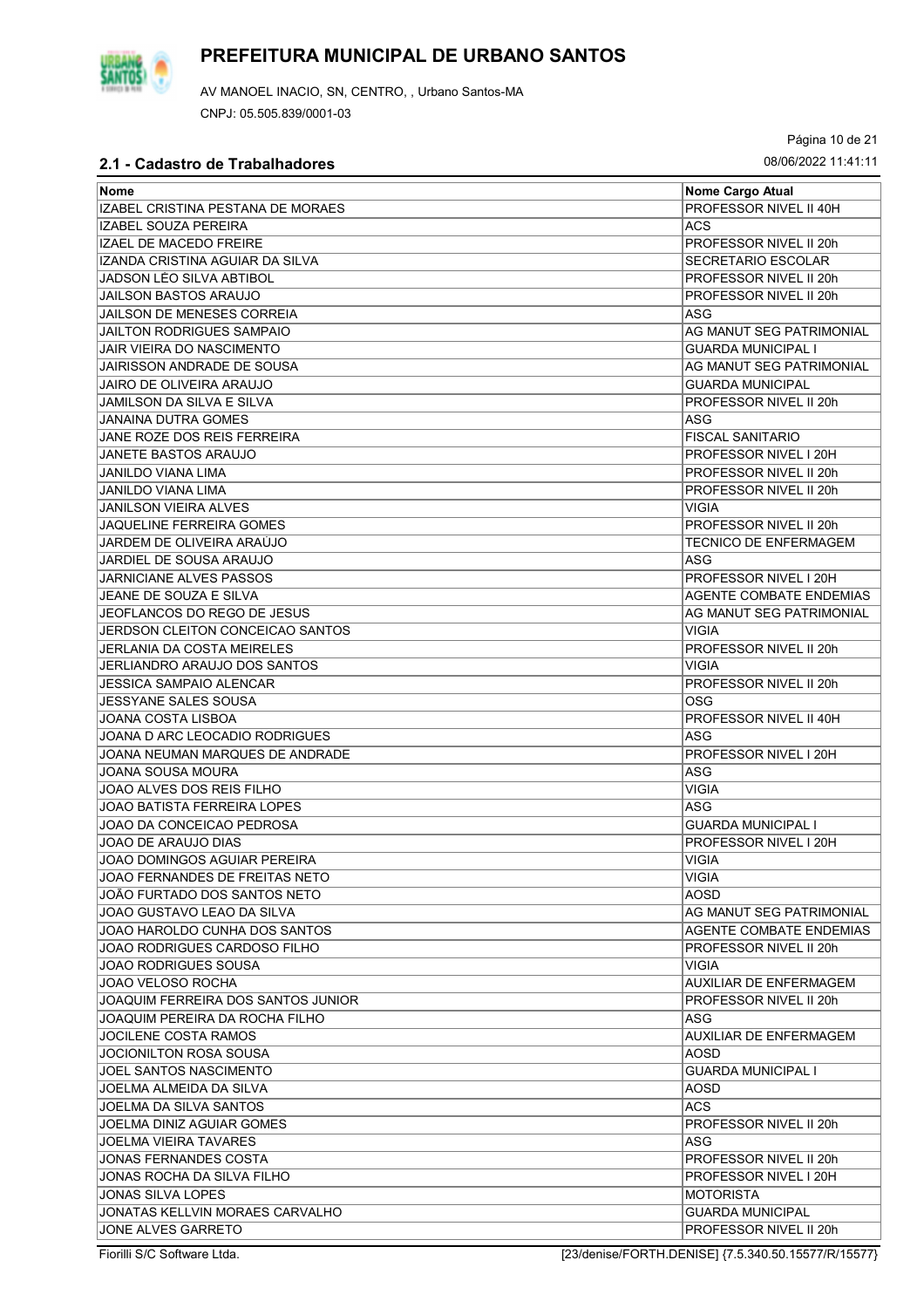

Página 11 de 21

| Nome                                | Nome Cargo Atual               |
|-------------------------------------|--------------------------------|
| JONE ALVES GARRETO                  | PROFESSOR NIVEL II 20h         |
| <b>JONIELSON MESQUITA COSTA</b>     | <b>AGENTE ADMINISTRATIVO</b>   |
| JONILSON SOUSA DOS SANTOS           | VIGIA                          |
| JORDANIA LIMA NASCIMENTO            | PROFESSOR NIVEL II 20h         |
| <b>JORDANIA LIMA NASCIMENTO</b>     | PROFESSOR NIVEL II 20h         |
| JORDANO RODRIGUES SILVA             | <b>AUXILIAR ADMINISTRATIVO</b> |
| <b>JORDELLY DAVILLA SOUSA GOMES</b> | ASG                            |
| JORDELSON COSTA LIMA                | AG MANUT SEG PATRIMONIAL       |
| <b>JORLANE LIMA NASCIMENTO</b>      | AG MANUT SEG PATRIMONIAL       |
| JOSE ADERSON ARAUJO MELO            | AG MANUT SEG PATRIMONIAL       |
| JOSE ALEILSON SANTOS DE SOUSA       |                                |
|                                     | AG MANUT SEG PATRIMONIAL       |
| JOSE ANTONIO BASTOS ARAUJO          | <b>GUARDA MUNICIPAL</b>        |
| JOSE ANTONIO PEREIRA DA COSTA       | AUXILIAR DE ENFERMAGEM         |
| <b>JOSE BATISTA FRAZAO FILHO</b>    | PROFESSOR NIVEL I 20H          |
| JOSE CARLOS CORREIA DOS SANTOS      | PROFESSOR NIVEL II 20h         |
| JOSE CARLOS CORREIA DOS SANTOS      | PROFESSOR NIVEL II 20h         |
| <b>JOSE CARLOS COSTA RIBEIRO</b>    | PROFESSOR NIVEL II 20h         |
| JOSE DA COSTA SOUSA                 | <b>COORDENADOR</b>             |
| <b>JOSE DA SILVA RODRIGUES</b>      | AUXILIAR DE ENFERMAGEM         |
| JOSE DE RIBAMAR DA SILVA FERREIRA   | PROFESSOR NIVEL I 20H          |
| <b>JOSE EDMILSON DE SALES</b>       | AG MANUT SEG PATRIMONIAL       |
| JOSE FRANCISCO DE SOUSA MARTINS     | <b>VIGIA</b>                   |
| JOSE FRANCISCO MENDONCA DOS SANTOS  | PROFESSOR NIVEL II 20h         |
| JOSE FRANCISCO MENDONCA DOS SANTOS  | PROFESSOR NIVEL II 20h         |
| JOSE FRANCISCO PRUDENCIO DA COSTA   | ACS                            |
| JOSE LEONARDO VIANA DA SILVA        | PROFESSOR NIVEL II 20h         |
| JOSE LINHARES DE SOUSA NETO         | ACS                            |
| JOSE MARCOS JOVEM DA SILVA          | VIGIA                          |
| JOSE MARCOS MARTINS CABRAL          | AG MANUT SEG PATRIMONIAL       |
| JOSE MARIA RIBEIRO SANTOS VALE      | <b>TECNICO AGRICOLA</b>        |
| JOSE MONSUETE SILVA MOURA           | <b>TECNICO DE ENFERMAGEM</b>   |
| <b>JOSE ORLANDO FERREIRA VIANA</b>  | <b>AOSD</b>                    |
| JOSE ORLANDO PEREIRA DOS SANTOS     | VIGIA                          |
| JOSE RAFAEL TEIXEIRA DA SILVA       | <b>TECNICO AGRICOLA</b>        |
|                                     | PROFESSOR NIVEL II 20h         |
| JOSE RAIMUNDO CORREIA DOS SANTOS    |                                |
| JOSE RAIMUNDO DOS SANTOS PACHECO    | <b>AGENTE COMBATE ENDEMIAS</b> |
| JOSE RAIMUNDO SILVA CARNEIRO        | <b>ADVOGADO</b>                |
| JOSE RAIMUNDO SILVA CARNEIRO        | PROFESSOR NIVEL II 40H         |
| JOSE REGIMAR SOEIRO DA SILVA        | <b>ENFERMEIRO</b>              |
| JOSE RIBAMAR DOS SANTOS FILHO       | VIGIA                          |
| JOSE RIBAMAR SILVA FERREIRA         | <b>VIGIA</b>                   |
| JOSE RIBAMAR SOUZA DA SILVA         | VIGIA                          |
| JOSE RIBAMAR SOUZA DA SILVA FILHO   | PROFESSOR NIVEL I 20H          |
| <b>JOSE SOUSA SIMOES</b>            | PROFESSOR NIVEL II 20h         |
| JOSE VALMIR ARAUJO DA CRUZ          | PROFESSOR NIVEL I 20H          |
| <b>JOSE WILLIAN CRAVEIRO TORRES</b> | PROFESSOR NIVEL III 20H        |
| JOSEANE DA COSTA SILVA              | ASG                            |
| JOSEANE SILVA DE SOUSA              | PROFESSOR NIVEL II 20h         |
| JOSELIA DE CARVALHO COSTA           | PROFESSOR NIVEL II 20h         |
| <b>JOSELIA DOS SANTOS RAMOS</b>     | ASG                            |
| JOSEMAR PEREIRA DOS SANTOS          | VIGIA                          |
| JOSENILDO DA SILVA SIQUEIRA         | <b>GUARDA MUNICIPAL I</b>      |
| <b>JOSIAS SANTOS MARQUES</b>        | PROFESSOR ESPECIAL 20H         |
| <b>JOSIEL MESQUITA COSTA</b>        | VIGIA                          |
| JOSILENE DO NASCIMENTO DA MATA      | ASG                            |
| JOSIMAR SANTOS LISBOA               | PROFESSOR NIVEL II 20h         |
|                                     | <b>VIGIA</b>                   |
| <b>JOSUE DA COSTA</b>               |                                |
| JOVELINA MORAIS CORREA              | ASG                            |
| JOVELINA SILVA DA COSTA             | <b>AOSD</b>                    |

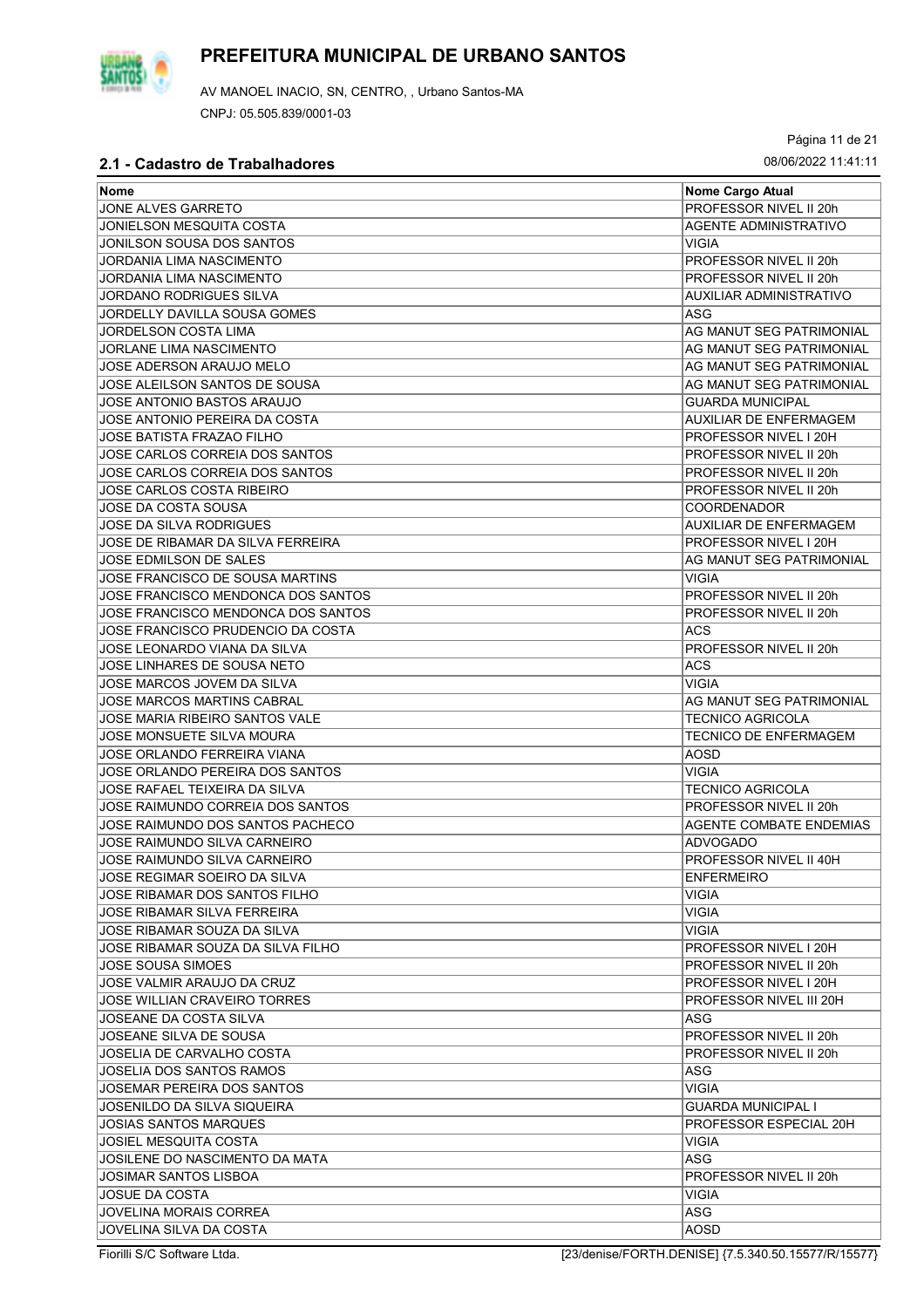

Página 12 de 21

### **2.1 - Cadastro de Trabalhadores** 08/06/2022 11:41:11

| Nome                                 | Nome Cargo Atual                |
|--------------------------------------|---------------------------------|
| JOZELIA SILVA NASCIMENTO MATA        | <b>ACS</b>                      |
| <b>JUAREZ LIDUINA DOS SANTOS</b>     | <b>GUARDA MUNICIPAL</b>         |
| <b>JUCELIA ESCOCIO DA CRUZ SILVA</b> | ASG                             |
| JUCILEIDE DA COSTA NASCIMENTO        | PROFESSOR NIVEL I 20H           |
| <b>JUDITE SILVA CARVALHO</b>         | PROFESSOR NIVEL II 20h          |
| <b>JULIANA OLIVEIRA FRAZAO</b>       | AUXILIAR ADMINISTRATIVO         |
| <b>JULIO PROTACIO DE SOUSA.</b>      | PROFESSOR ESPECIAL 20H          |
| <b>JURANDI DA CONCEICAO PEDROSA</b>  | PROFESSOR NIVEL II 20h          |
| JURANDI DA CONCEICAO PEDROSA         | PROFESSOR NIVEL II 20h          |
| KALINA MELO DE SOUSA                 | <b>BIOQUIMICO</b>               |
| KATIA DA SILVA FRAZAO                | PROFESSOR NIVEL I 20H           |
| KEILA DA ROCHA MESQUITA              | PROFESSOR NIVEL II 20h          |
| KEILAINE CRISTINA ARAUJO SANTOS      | PROFESSOR NIVEL II 20h          |
| KEILLANY JACINTA RIBEIRO SIMOES      | PROFESSOR NIVEL II 20h          |
| KEILLANY JACINTA RIBEIRO SIMOES      | PROFESSOR NIVEL II 20h          |
| KEILLIANE DOS SANTOS SALES           | ASG                             |
| KELLY CRISTINA RIBEIRO SIMOES MOTA   | PROFESSOR NIVEL II 20h          |
| KELLY CRISTINA RIBEIRO SIMOES MOTA   | PROFESSOR NIVEL II 20h          |
| KELLY MARIA BATISTA MACEDO           | PROFESSOR ESPECIAL 20H          |
| KELMARIA DO NASCIMENTO FROTA         | PROFESSOR NIVEL II 20h          |
| LAISE DE MENESES DA SILVA            | ASG                             |
|                                      |                                 |
| LANE LENE CORREIA SANTOS             | TECNICO DE ENFERMAGEM           |
| LANNA TACYLA MOURA DA SILVA          | ASG<br>AG MANUT SEG PATRIMONIAL |
| LARISE NAJARA BARROS DA COSTA        |                                 |
| LARYSSA JORDANA DA SILVA CARVALHO    | <b>AUXILIAR ADMINISTRATIVO</b>  |
| LAURA ENILDA NASCIMENTO DA SILVA     | PROFESSOR NIVEL II 20h          |
| LAURA ENILDA NASCIMENTO DA SILVA     | PROFESSOR NIVEL I 20H           |
| LAUREANA DOS SANTOS ARAUJO           | PROFESSOR NIVEL I 20H           |
| LAURIANE TEIXEIRA CORREIA            | PROFESSOR NIVEL II 40H          |
| LAURICEIA ARAUJO SILVEIRA            | <b>GUARDA MUNICIPAL</b>         |
| LAURILENE TEIXEIRA CORREIA           | PROFESSOR NIVEL II 20h          |
| LAURINEIA TEIXEIRA CORREIA           | PROFESSOR NIVEL II 20h          |
| LAYDIANE DA SILVA RAMOS              | <b>ENFERMEIRO</b>               |
| LAYLA CARLA DA SILVA RAMOS           | AUXILIAR ADMINISTRATIVO         |
| LAYZA MINELLE SANTOS PEREIRA         | <b>AUXILIAR ADMINISTRATIVO</b>  |
| ILEANDRO AROUCHE DA FONSECA          | PROFESSOR NIVEL I 20H           |
| LEANDRO AROUCHE DA FONSECA.          | PROFESSOR NIVEL I 20H           |
| LEANDRO DA COSTA SANTOS              | PROFESSOR ESPECIAL 20H          |
| LEANDRO DE JESUS SILVA DO NASCIMENTO | <b>GUARDA MUNICIPAL</b>         |
| ILEANDRO DOS SANTOS                  | VIGIA                           |
| LEANDRO SANTOS ARAUJO                | VIGIA                           |
| LEIDE DAIANE MENDES DUTRA            | ASG                             |
| LEILA CRISTINA PEREIRA ALMEIDA       | <b>AUXILIAR DE ENFERMAGEM</b>   |
| ILEILA MARIA BARROS ARAUJO           | ASG                             |
| ILEILA RAMOS SILVA.                  | PROFESSOR NIVEL I 20H           |
| ILEILIANE DE JESUS SILVA             | AUXILIAR ADMINISTRATIVO         |
| LEOMAR SANTANA DE OLIVEIRA           | VIGIA                           |
| LEONARDO DUTRA DA SILVA              | <b>GUARDA MUNICIPAL I</b>       |
| ILEONIDAS MESQUITA PESSOA JUNIOR     | <b>GUARDA MUNICIPAL</b>         |
| LEONILSON VIANA DE MACEDO            | ACS.                            |
| ILETICIA SOUSA CARVALHO              | AUXILIAR ADMINISTRATIVO         |
| ILEUDENIA SILVA COSTA                | ASG                             |
| LEUDIANA ROCHA MACEDO                | SECRETARIO ESCOLAR              |
| LIANA ABTIBOL FIQUENE                | PROFESSOR NIVEL II 20h          |
| LIDIA CARDOSO SILVA                  | PROFESSOR NIVEL II 20h          |
| LILIANE DA SILVA PIRES               | <b>SECRETARIO ESCOLAR</b>       |
| LILIANE MORENO DOS SANTOS            | <b>TECNICO AGRICOLA</b>         |
| LINDALVA ROCHA LIMA                  | ASG                             |
| LIRIENE VELOSO ABTIBOL               | AUXILIAR DE ENFERMAGEM          |

Fiorilli S/C Software Ltda. [23/denise/FORTH.DENISE] {7.5.340.50.15577/R/15577}

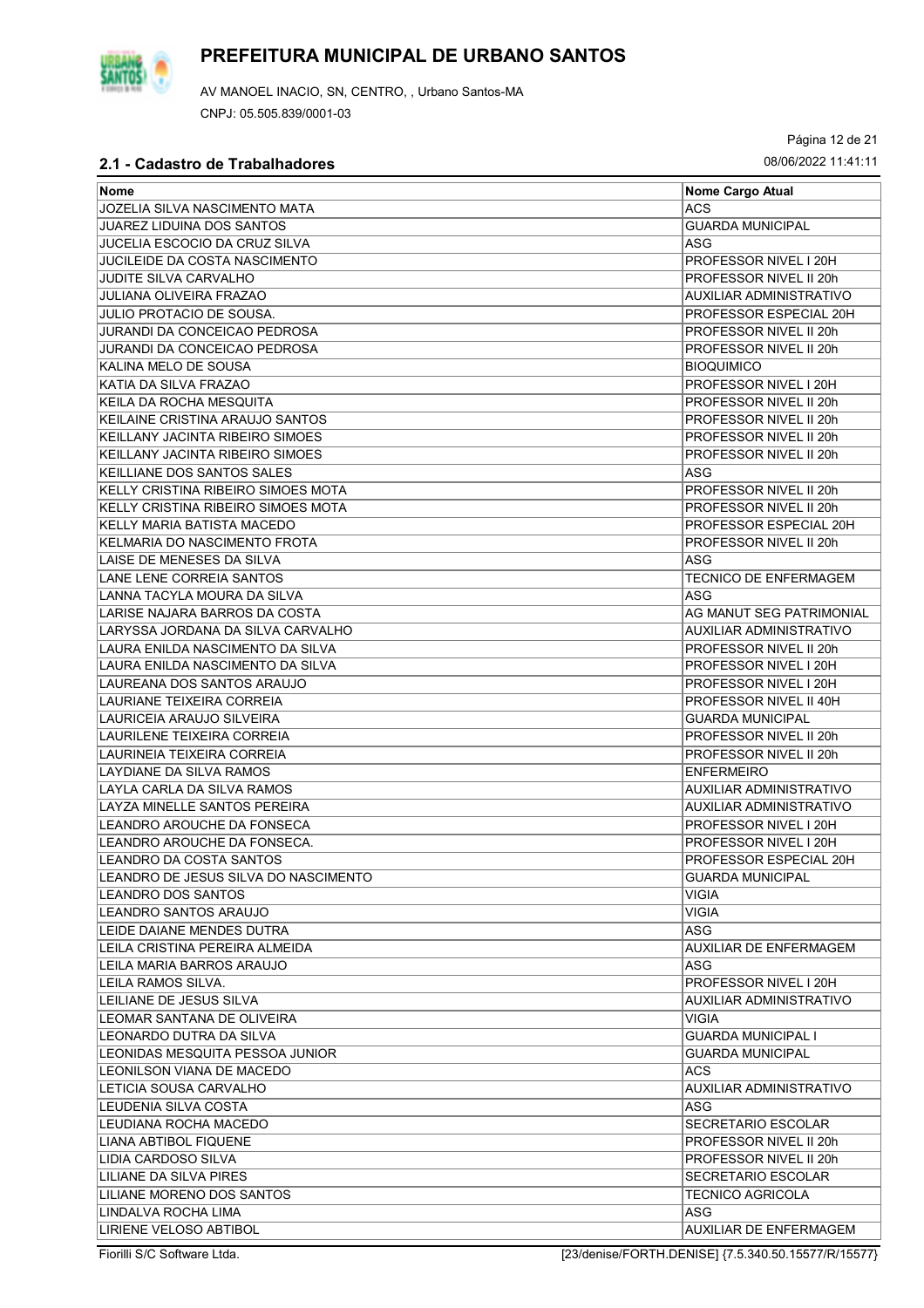

Página 13 de 21

| Nome                                  | Nome Cargo Atual                    |
|---------------------------------------|-------------------------------------|
| LIV DE LARA DOS SANTOS FARIAS         | <b>ASSISTENTE SOCIAL</b>            |
| LIVIA MONTELES CARNEIRO               | <b>AGENTE ADMINISTRATIVO</b>        |
| LOIDE DOS SANTOS VALENTIM             | PROFESSOR NIVEL II 20h              |
| LOIDE DOS SANTOS VALENTIM.            | PROFESSOR NIVEL I 20H               |
| LOUGAN DE BRITO MACHADO               | <b>FISCAL SANITARIO</b>             |
| LOURIANE FERREIRA                     | ASG                                 |
| LUANA DE JESUS SILVA DO NASCIMENTO    | <b>ACS</b>                          |
| LUCAS ANDRE SOUZA                     | <b>GUARDA MUNICIPAL</b>             |
| LUCAS GONCALVES DA SILVA              | AG MANUT SEG PATRIMONIAL            |
| LUCENIRA MENDES VIEIRA                | PROFESSOR NIVEL II 20h              |
| LUCIA MARIA COSTA SANTOS              | AUXILIAR ADMINISTRATIVO             |
| LUCIANO MICHAEL DENIS DE ABREU SANTOS | <b>AUXILIAR ADMINISTRATIVO</b>      |
| LUCICLEIA BRITO ROSA                  | PROFESSOR ESPECIAL 20H              |
| LUCICLEIA DA SILVA FERREIRA COSTA     | PROFESSOR NIVEL II 20h              |
| LUCILENE ARAUJO AGUIAR                | PROFESSOR NIVEL I 20H               |
| LUCINETE DOS REIS CARVALHO            | PROFESSOR ESPECIAL 20H              |
| LUCIVANHA DOS REIS CARVALHO           | <b>SECRETARIO ESCOLAR</b>           |
| LUIS CARLOS DOS SANTOS SILVA          | PROFESSOR NIVEL II 20h              |
| LUIS CARLOS FERREIRA GODINHO          | <b>AUXILIAR ADMINISTRATIVO</b>      |
| LUIS CARLOS SOUSA MARQUES             | VIGIA                               |
| LUIS FERNANDO NUNES DOS SANTOS        | <b>AOSD</b>                         |
| LUIS GONZAGA VALENTIM PEREIRA         | <b>ACS</b>                          |
| LUIS KAYO LORENCO GONCALVES           | PROFESSOR NIVEL I 20H               |
| LUIS ROCHA DOS SANTOS                 | AG MANUT SEG PATRIMONIAL            |
| LUIS SOUSA SANTOS                     | PROFESSOR NIVEL II 20h              |
| <b>LUIS VERAS SILVA</b>               | PROFESSOR NIVEL II 20h              |
| LUISA COSTA LIMA                      | AUXILIAR ADMINISTRATIVO             |
| LUIZ ECXLAY SA SILVA                  | <b>MOTORISTA</b>                    |
| LUIZ FERNANDO MENDES CARVALHO         | <b>GUARDA MUNICIPAL</b>             |
| LUIZ FERNANDO MENDES CARVALHO JUNIOR  | <b>GUARDA MUNICIPAL</b>             |
| LUIZ GONZAGA MONTELES VIANA FILHO     | <b>MOTORISTA</b>                    |
| <b>LUIZ HENRIQUE VIEGAS RODRIGUES</b> | PROFESSOR NIVEL I 20H               |
| LUZIENE SOUSA MACEDO                  | PROFESSOR NIVEL II 20h              |
| MADALENA SILVA DA SILVA               | PROFESSOR NIVEL II 20h              |
| MAGNO DE SOUSA ARAUJO                 | PROFESSOR NIVEL II 20h              |
| <b>MAIRLA DE OLIVEIRA MOURA</b>       | ASG                                 |
| MANASSES DA CONCEICAO SANTOS          | <b>ACS</b>                          |
| MANOEL DE JESUS DE SOUSA VIEIRA       | PROFESSOR NIVEL II 20h              |
| MANOEL FERREIRA DA SILVA              | <b>ACS</b>                          |
| MANOEL FREITAS DOS SANTOS             |                                     |
|                                       | PROFESSOR NIVEL I 20H               |
| <b>MANOEL IRINEU RODRIGUES VIEIRA</b> | <b>GUARDA</b><br>MUNICIPAL/COMANDAN |
| MANOEL PEREIRA DE ALMEIDA FILHO       | <b>VIGIA</b>                        |
| MANOEL SANTOS DO NASCIMENTO           | PROFESSOR NIVEL I 20H               |
| MANOEL SOUSA DE PAULA                 | ASG                                 |
| MARAIZA DE VASCONCELOS DOS RAMOS      | PROFESSOR NIVEL II 20h              |
| MARBETE DAS CHAGAS DE AMANCIO         | PROFESSOR NIVEL I 20H               |
| <b>MARCELIO NASCIMENTO SIMAO</b>      | <b>GUARDA MUNICIPAL I</b>           |
| MARCELO HENRIQUE MONTEIRO DA SILVA    | TECNICO EM ENFERMAGEM               |
| <b>MARCIA CRISTINA BASTOS ARAUJO</b>  | PROFESSOR NIVEL II 20h              |
| <b>MARCIA GARRETO SIMOES</b>          | ASG                                 |
| MARCIA RAQUEL COSTA DOS SANTOS        | PROFESSOR NIVEL I 20H               |
| MARCIA REGINA CARVALHO SILVA          | AUXILIAR DE ENFERMAGEM              |
| MARCONE MENDES DE MACEDO              | PROFESSOR NIVEL II 20h              |
| MARCOS ANTONIO MENDES DE MACEDO       | PROFESSOR NIVEL II 20h              |
| MARCOS ANTONIO MENDES DE MACEDO       | PROFESSOR NIVEL II 20h              |
| <b>MARCOS COSTA SANTOS</b>            | PROFESSOR NIVEL I 20H               |
| MARCOS DE SOUSA ALBUQUERQUE           | <b>GUARDA MUNICIPAL</b>             |
| <b>MARCOS SOUSA SIMOES</b>            | <b>MOTORISTA</b>                    |
|                                       |                                     |

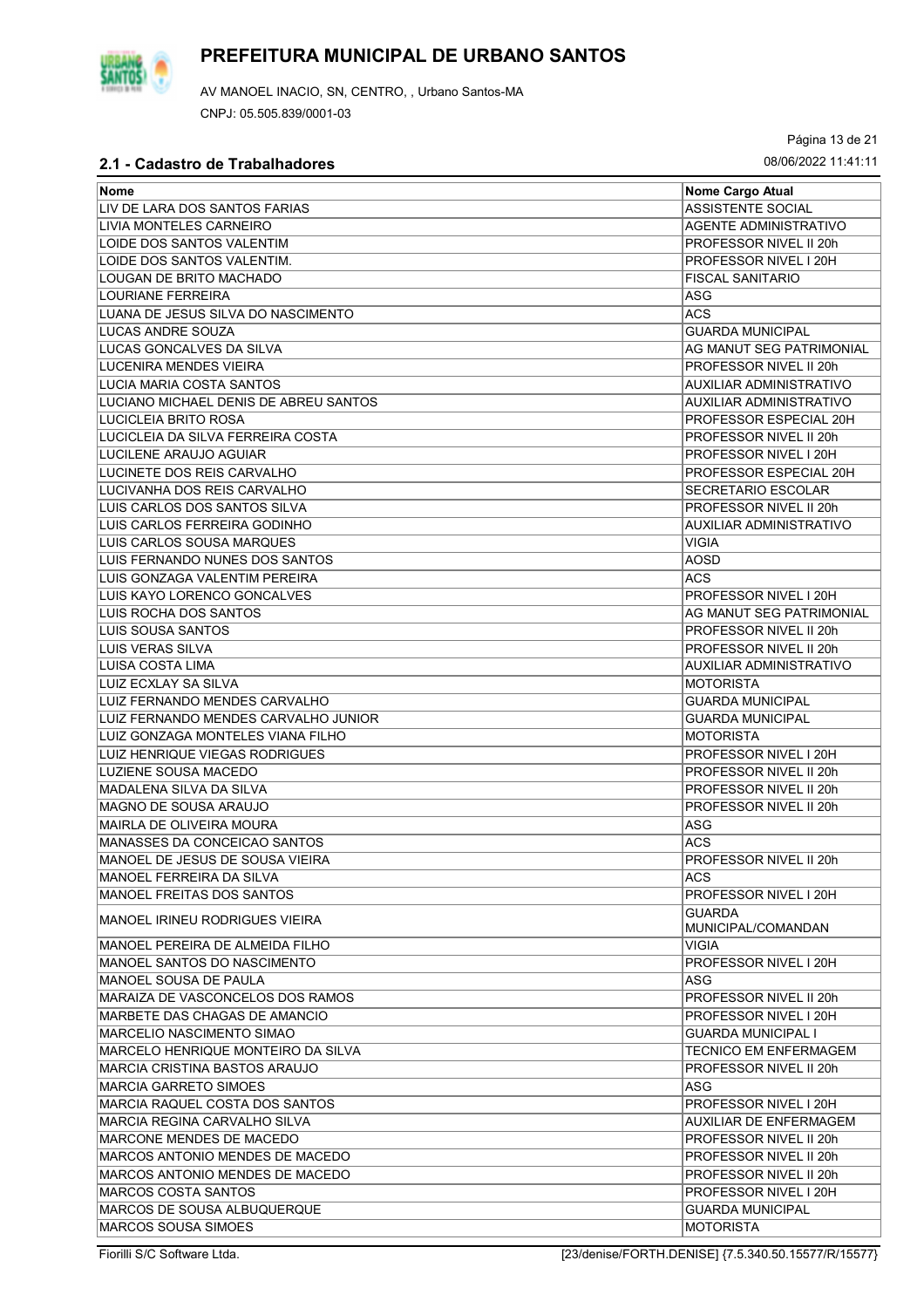

AV MANOEL INACIO, SN, CENTRO, , Urbano Santos-MA CNPJ: 05.505.839/0001-03

Página 14 de 21

| Nome                                  | Nome Cargo Atual                        |
|---------------------------------------|-----------------------------------------|
| MARDONIO NASCIMENTO SIMAO             | PROFESSOR NIVEL I 20H                   |
| MARIA DE JESUS DUTRA DA SILVA         | PROFESSOR NIVEL II 40H                  |
| MARIA ALZEIDE CORREIA DOS SANTOS      | PROFESSOR NIVEL II 20h                  |
| <b>MARIA ANICE NASCIMENTO</b>         | AUXILIAR DE ENFERMAGEM                  |
| MARIA ANITA BATISTA PROTACIO.         | PROFESSOR NIVEL II 40H                  |
| IMARIA ANTONIA DOS SANTOS ALMEIDA     | <b>AUXILIAR DE ENFERMAGEM</b>           |
| IMARIA ANUNCIACAO LIMA DINIZ          | PROFESSOR NIVEL II 20h                  |
| MARIA APARECIDA CUNHA DOS SANTOS      | PROFESSOR NIVEL I 20H                   |
| MARIA APARECIDA NASCIMENTO SILVA      | ACS                                     |
| MARIA APARECIDA NASCIMENTO SILVA.     | PROFESSOR NIVEL II 20h                  |
| MARIA BASTOS DA SILVA                 |                                         |
| MARIA CARDOSO ROSA DA SILVA           | ASG<br><b>ASG</b>                       |
|                                       |                                         |
| IMARIA CARMELITA BATISTA VIEIRA       | PROFESSOR NIVEL II 20h                  |
| MARIA CARMEM SILVA BARBOSA            | <b>AOSD</b>                             |
| MARIA CONCINETE RODRIGUES DA SILVA    | <b>AUXILIAR DE ENFERMAGEM</b>           |
| IMARIA CREUSA SILVA FERREIRA          | PROFESSOR ESPECIAL 20H                  |
| MARIA DA ANUNCIACAO DA SILVA PEREIRA. | PROFESSOR NIVEL I 20H                   |
| MARIA DA CONCEICAO BEZERRA VIANA      | PROFESSOR ESPECIAL 20H                  |
| MARIA DA NATIVIDADE CORREA NUNES      | <b>PROFESSOR SERIES INICIAIS</b><br>20H |
| MARIA DA NATIVIDADE COSTA BATISTA     | AUXILIAR DE ENFERMAGEM                  |
| IMARIA DA NATIVIDADE DA SILVA SOUSA   | AUXILIAR DE ENFERMAGEM                  |
| MARIA DA PAZ CORREIA DA COSTA         | <b>AUXILIAR DE ENFERMAGEM</b>           |
| MARIA DA PAZ CORREIA DOS SANTOS       | <b>AUXILIAR DE ENFERMAGEM</b>           |
| MARIA DA PAZ FREITAS AMORIM CARVALHO  | PROFESSOR NIVEL II 20h                  |
| MARIA DA PAZ FREITAS AMORIM CARVALHO  | PROFESSOR NIVEL II 20h                  |
| IMARIA DA PIEDADE DA MATA MONTELES    | <b>PROFESSOR SERIES INICIAIS</b><br>20H |
| MARIA DA PIEDADE DA SILVA PINTO       | PROFESSOR NIVEL II 20h                  |
| MARIA DA SAUDE LIMA PEREIRA           | <b>AUXILIAR ADMINISTRATIVO</b>          |
| MARIA DA SILVA VASCONCELOS            | ASG                                     |
| IMARIA DA SOLEDADE DA COSTA SILVA     | ASG                                     |
| IMARIA DA SOLIDADE PROTACIO MORAIS    | PROFESSOR NIVEL II 20h                  |
| MARIA DALVA MENDES DOS SANTOS         | <b>ASG</b>                              |
| MARIA DAS DORES BARROS ARAUJO         | PROFESSOR NIVEL I 20H                   |
| MARIA DAS DORES DE ALMEIDA SAMINEZ    | <b>TECNICO DE ENFERMAGEM</b>            |
| MARIA DAS DORES DE SOUSA MACHADO      | ASG                                     |
| MARIA DAS DORES LOPES FERREIRA        | PROFESSOR NIVEL II 20h                  |
| MARIA DAS DORES VIANA DIAS            | <b>AUXILIAR DE ENFERMAGEM</b>           |
| IMARIA DAS GRACAS DA SILVA FERREIRA   | PROFESSOR SERIES INICIAIS<br>20H        |
| IMARIA DAS GRACAS NASCIMENTO MARQUES  | PROFESSOR NIVEL II 20h                  |
| MARIA DAS GRACAS SANTOS               | AOSD                                    |
| IMARIA DAS NEVES BARROS ARAÚJO        | PROFESSOR NIVEL II 20h                  |
| MARIA DAS NEVES SILVA                 | PROFESSOR NIVEL I 20H                   |
| MARIA DE FATIMA BRITO ROSA            | PROFESSOR ESPECIAL 20H                  |
| IMARIA DE FATIMA FERREIRA NASCIMENTO  | PROFESSOR ESPECIAL 20H                  |
| MARIA DE FATIMA PIRES TEIXEIRA        | AUXILIAR DE ENFERMAGEM                  |
| IMARIA DE FÁTIMA ROSA DA SILVA        | ASG                                     |
| MARIA DE JESUS ALTINO SANTOS          | PROFESSOR NIVEL I 20H                   |
| IMARIA DE JESUS ALVES DA SILVA        | <b>TECNICO DE ENFERMAGEM</b>            |
| MARIA DE JESUS ARAUJO COSTA           | <b>AUXILIAR DE ENFERMAGEM</b>           |
| MARIA DE JESUS ARAUJO DOS SANTOS      | ASG                                     |
|                                       |                                         |
| MARIA DE JESUS BIZERRA DA SILVA       | AUXILIAR ADMINISTRATIVO                 |
| MARIA DE JESUS DE SOUSA SANTOS        | AOSD                                    |
| IMARIA DE JESUS DOS ANJOS SILVA       | ASG                                     |
| MARIA DE JESUS DOS SANTOS SILVA       | <b>AGENTE ADMINISTRATIVO</b>            |
| MARIA DE JESUS DUTRA DA SILVA         | AUXILIAR DE ENFERMAGEM                  |
| MARIA DE JESUS MARQUES BASTOS         | PROFESSOR NIVEL I 20H                   |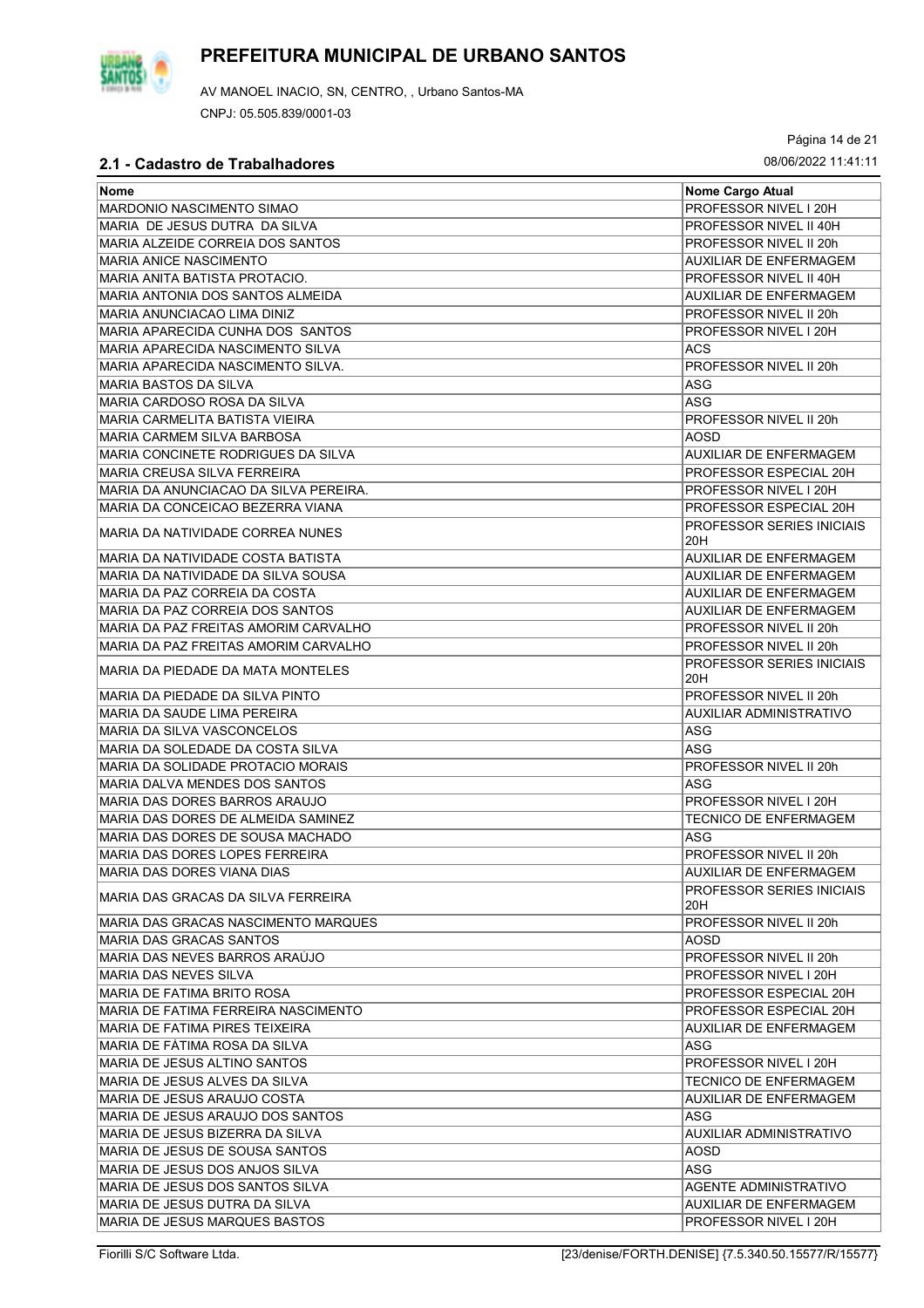

AV MANOEL INACIO, SN, CENTRO, , Urbano Santos-MA CNPJ: 05.505.839/0001-03

Página 15 de 21

| <b>Nome</b>                             |                                |
|-----------------------------------------|--------------------------------|
| MARIA DE JESUS MORAES ARAUJO            | Nome Cargo Atual<br><b>ASG</b> |
| MARIA DE JESUS SANTOS DOS SANTOS        | PROFESSOR NIVEL I 20H          |
|                                         |                                |
| MARIA DE LOURDES SILVA RODRIGUES        | ASG                            |
| MARIA DE NAZARE DOS SANTOS DE CASTRO    | <b>ASG</b>                     |
| MARIA DIVA EVANGELISTA SANTOS           | PROFESSOR NIVEL I 20H          |
| <b>MARIA DIVINA DUTRA</b>               | PROFESSOR NIVEL II 20h         |
| <b>MARIA DIVINA DUTRA</b>               | PROFESSOR NIVEL II 20h         |
| MARIA DIVINA FERREIRA DA SILVA          | ACS                            |
| MARIA DIVINA LISBOA ROCHA               | PROFESSOR NIVEL II 20h         |
| MARIA DO AMPARO DA SILVA SANTOS         | <b>AUXILIAR DE ENFERMAGEM</b>  |
| MARIA DO DESTERRO DE BARROS DINIZ SILVA | PROFESSOR NIVEL II 20h         |
| MARIA DO DESTERRO SILVA MATIAS          | <b>AUXILIAR DE ENFERMAGEM</b>  |
| MARIA DO NASCIMENTO SANTOS NASCIMENTO   | PROFESSOR ESPECIAL 20H         |
| MARIA DO SOCORRO ARAUJO DA MATA         | PROFESSOR ESPECIAL 20H         |
| MARIA DO SOCORRO BATISTA ROSA           | PROFESSOR NIVEL II 40H         |
| MARIA DO SOCORRO COSTA DA SILVA         | <b>AOSD</b>                    |
| MARIA DOMINGAS SILVA RODRIGUES          | AUXILIAR DE ENFERMAGEM         |
| MARIA DOS MILAGRES BATISTA DE SOUZA     | <b>ASG</b>                     |
| MARIA DOS MILAGRES DA SILVA BATISTA.    | <b>ACS</b>                     |
| MARIA DOS MILAGRES DE SOUSA SANTOS      | <b>SECRETARIO ESCOLAR</b>      |
| MARIA DOS MILAGRES OLIVEIRA DE SOUSA    | <b>ASG</b>                     |
| MARIA DOS REIS ALVES DOS SANTOS         | <b>ACS</b>                     |
| MARIA DOS REIS DA SILVA PEREIRA         | ASG                            |
| MARIA DOS SANTOS DUTRA DA SILVA         | AUXILIAR DE ENFERMAGEM         |
| MARIA DULCIVANE DE SOUZA                | <b>ACS</b>                     |
| MARIA EDILENE MARQUES DA SILVA          | <b>AGENTE ADMINISTRATIVO</b>   |
| MARIA EDIMARA DOS SANTOS SILVA          | <b>AGENTE ADMINISTRATIVO</b>   |
| MARIA EDINELIA PROTASIO DOS SANTOS      | ASG                            |
| MARIA EDNALVA TEIXEIRA PESTANA          | PROFESSOR NIVEL II 20h         |
| MARIA ELIENE DA SILVA FERREIRA          | AUXILIAR ADMINISTRATIVO        |
| MARIA ELINETE SILVA DA COSTA            | VIGIA                          |
| MARIA ENILCE SARMENTO GARRETO           | PROFESSOR NIVEL I 20H          |
| MARIA FERREIRA DE BRITO NUNES           | PROFESSOR ESPECIAL 20H         |
| MARIA FERREIRA DE SOUSA                 | PROFESSOR NIVEL II 20h         |
| <b>MARIA FERREIRA PINTO</b>             | PROFESSOR ESPECIAL 20H         |
| MARIA FRANCILENE DE SOUSA SIMOES        | <b>SECRETARIO ESCOLAR</b>      |
| MARIA FRANCINETE MACEDO DE SOUSA        | PROFESSOR NIVEL II 20h         |
| MARIA FRANCINEUDE RODRIGUES BIZERRA     | PROFESSOR NIVEL I 20H          |
| MARIA FRANCISCA VIANA DE MELO           | ACS                            |
| <b>MARIA GARRETO SIMOES</b>             | AUXILIAR DE ENFERMAGEM         |
| MARIA GERUZA FERREIRA LIMA              | PROFESSOR NIVEL I 20H          |
| MARIA GORETE FERREIRA DE CARVALHO       | PROFESSOR NIVEL II 40H         |
| MARIA GORETE SOUSA SIMOES               | PROFESSOR NIVEL II 20h         |
| MARIA GRACINETE MENDONCA DOS SANTOS     | PROFESSOR NIVEL II 20h         |
| MARIA GRACINETE MENDONCA DOS SANTOS.    | PROFESSOR NIVEL II 20h         |
| MARIA HELENA DO CARMO CARVALHO FERREIRA | <b>TECNICO DE ENFERMAGEM</b>   |
| MARIA IDELVANDA CORREIA DOS SANTOS      | PROFESSOR NIVEL II 20h         |
| MARIA IRACEMA DUTRA DOS SANTOS          | ASG                            |
| MARIA IRACI DOS SANTOS ROSA             | PROFESSOR NIVEL II 20h         |
| <b>MARIA IRACI VIEIRA DUTRA</b>         | PROFESSOR NIVEL II 40H         |
| MARIA IZABEL ALMEIDA RAMOS              | PROFESSOR NIVEL II 20h         |
| MARIA IZABEL SOEIRO DE SOUSA            | PROFESSOR ESPECIAL 20H         |
| MARIA JANAINA DAS DORES ALTINO DA SILVA | ASG                            |
| MARIA JOSE AGUIAR MALHEIROS             | AUXILIAR ADMINISTRATIVO        |
| MARIA JOSE ALVES DE CARVALHO DO CARMO   | PROFESSOR NIVEL II 20h         |
| MARIA JOSE ALVES VIEIRA DO NASCIMENTO   | PROFESSOR NIVEL II 20h         |
|                                         |                                |
| MARIA JOSE CORREIA DOS SANTOS           | <b>AUXILIAR DE ENFERMAGEM</b>  |
| MARIA JOSE CORREIA MENESES              | AOSD                           |
| MARIA JOSE DA SILVA FERREIRA            | ASG                            |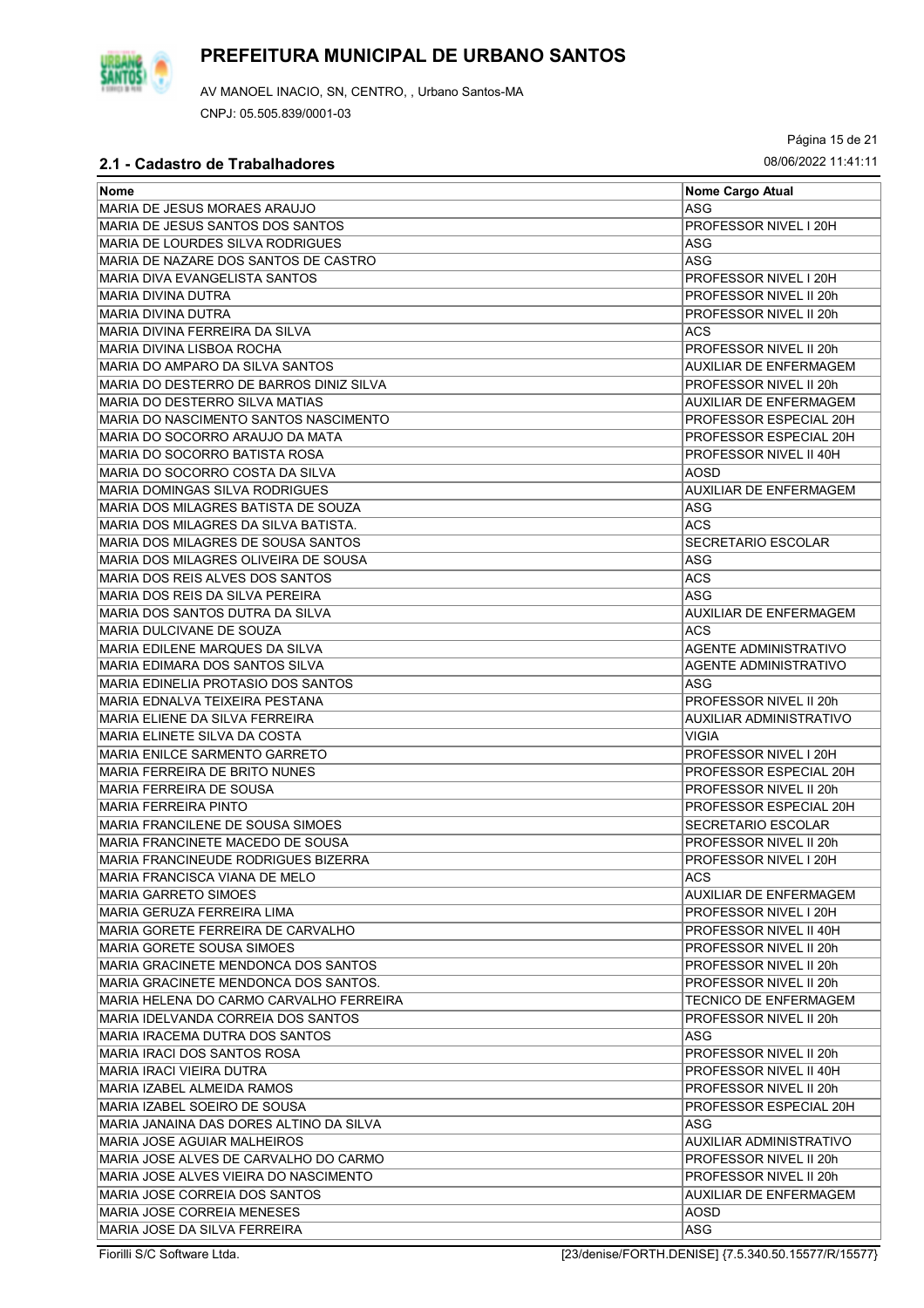

AV MANOEL INACIO, SN, CENTRO, , Urbano Santos-MA CNPJ: 05.505.839/0001-03

Página 16 de 21

| 2. Produastio de Traballia do es          |                                         |
|-------------------------------------------|-----------------------------------------|
| Nome                                      | Nome Cargo Atual                        |
| MARIA JOSE DA SILVA LOPES                 | PROFESSOR NIVEL I 20H                   |
| MARIA JOSE DE SOUSA COSTA                 | PROFESSOR NIVEL II 20h                  |
| MARIA JOSE DOS SANTOS ANDRADE             | <b>PROFESSOR SERIES INICIAIS</b><br>20H |
| MARIA JOSE FERREIRA DE MELO               | <b>TECNICO DE ENFERMAGEM</b>            |
| <b>MARIA JOSE GOMES BRITO</b>             | AOSD                                    |
| MARIA JOSE PEREIRA DA SILVA               | PROFESSOR NIVEL II 20h                  |
| MARIA JOSE SILVA DA SILVA ARAUJO          | ASG                                     |
| MARIA JOSE SILVA DOS SANTOS               | ASG                                     |
| MARIA JOSE VIANA DA SILVA                 | PROFESSOR ESPECIAL 20H                  |
| MARIA JOSELITA VENANCIO BATISTA           | PROFESSOR ESPECIAL 20H                  |
|                                           |                                         |
| MARIA LAURINETE TEIXEIRA CORREIA          | <b>GUARDA MUNICIPAL</b>                 |
| IMARIA LENINA DOS SANTOS VIANA            | ASG                                     |
| <b>MARIA LIDIA SOARES MENDONCA</b>        | <b>ACS</b>                              |
| MARIA LINEA DOS SANTOS BEZERRA RODRIGUES  | <b>PROFESSOR SERIES INICIAIS</b><br>20H |
| MARIA LOPES DE SOUSA E SOUSA              | PROFESSOR SERIES INICIAIS<br>20H        |
| <b>MARIA LUCIA FERREIRA DUTRA MARTINS</b> | PROFESSOR NIVEL II 20h                  |
| MARIA LUCIA FERREIRA DUTRA MARTINS.       | PROFESSOR NIVEL II 20h                  |
| MARIA LUCINEIA DOS SANTOS MENDONCA        | AGENTE ADMINISTRATIVO                   |
| MARIA LUCIVANIA ARAUJO MACEDO             | AGENTE ADMINISTRATIVO                   |
| MARIA MADALENA CORREA SILVA               | <b>TECNICO DE ENFERMAGEM</b>            |
| MARIA MADALENA SILVA DOS SANTOS           | ASG                                     |
| MARIA MADALENA SILVA SANTOS               | ASG                                     |
| MARIA MADALENA SOUSA DA SILVA             | AOSD                                    |
| MARIA NATIVIDADE VIEIRA DA SILVA          | <b>AUXILIAR DE ENFERMAGEM</b>           |
| MARIA NETA AGUIAR DE OLIVEIRA             | <b>AUXILIAR DE ENFERMAGEM</b>           |
| MARIA NILSA DINIZ VIEIRA                  | <b>AUXILIAR DE ENFERMAGEM</b>           |
| MARIA ORNETE MENDES DA SILVA              | PROFESSOR NIVEL II 20h                  |
| MARIA OSMERI VIANA DE MACEDO              | PROFESSOR NIVEL II 20h                  |
| MARIA OSVALDINA SOUSA SIMOES              | <b>TECNICO DE ENFERMAGEM</b>            |
| <b>MARIA PAIXAO SILVA FERREIRA</b>        | ASG                                     |
| MARIA PATRICIA SILVA DE SOUZA.            | <b>ASSISTENTE SOCIAL</b>                |
| MARIA RAIMUNDA ALTINO DA SILVA            | PROFESSOR NIVEL II 20h                  |
| MARIA RAIMUNDA ALTINO DA SILVA.           | PROFESSOR NIVEL II 20h                  |
| <b>MARIA RAIMUNDA COSTA SANTOS</b>        | ASG                                     |
| MARIA RAIMUNDA RODRIGUES DOS SANTOS       | AOSD                                    |
| MARIA RAIMUNDA SANTOS COSTA               | PROFESSOR ESPECIAL 20H                  |
| IMARIA RAIMUNDA VIEIRA DUTRA.             | PROFESSOR NIVEL II 40H                  |
| MARIA RITA ALTINO DA SILVA                | SECRETARIO ESCOLAR                      |
| MARIA RODRIGUES BASTOS                    | ACS                                     |
| MARIA SANDRA DE OLIVEIRA FERREIRA         | PROFESSOR NIVEL I 20H                   |
| MARIA SELMA SOUZA PEREIRA                 | ASG                                     |
| MARIA SELMA VIEIRA DO NASCIMENTO          | PROFESSOR NIVEL I 20H                   |
| MARIA SOUSA SIMOES SILVA                  | PROFESSOR NIVEL II 20h                  |
| IMARIA TATIANA GARCIA DOS SANTOS          | AUXILIAR DE ENFERMAGEM                  |
|                                           |                                         |
| IMARIA TELMA FERREIRA DA SILVA            | PROFESSOR NIVEL II 20h                  |
| MARIA VILMA ALVES DA SILVA                | AUXILIAR DE ENFERMAGEM                  |
| MARIANA SILVA COELHO                      | <b>PROFESSOR SERIES INICIAIS</b><br>20H |
| MARIENE ROSA DA SILVA                     | <b>ASO</b>                              |
| IMARILENE DA SILVA SANTOS                 | PROFESSOR ESPECIAL 20H                  |
| IMARILENE DE ARAUJO VIANA FERREIRA        | AUXILIAR DE ENFERMAGEM                  |
| MARILENE SANTANA MUNIZ                    | AUXILIAR DE ENFERMAGEM                  |
| IMARINA NASCIMENTO BRITO                  | <b>VIGIA</b>                            |
| MARINALDA DA CRUZ CASTRO                  | PROFESSOR NIVEL II 20h                  |
| MARINALVA ALTINO SANTOS                   | AUXILIAR DE ENFERMAGEM                  |
| MARINALVA DE SOUSA SANTOS                 | ACS.                                    |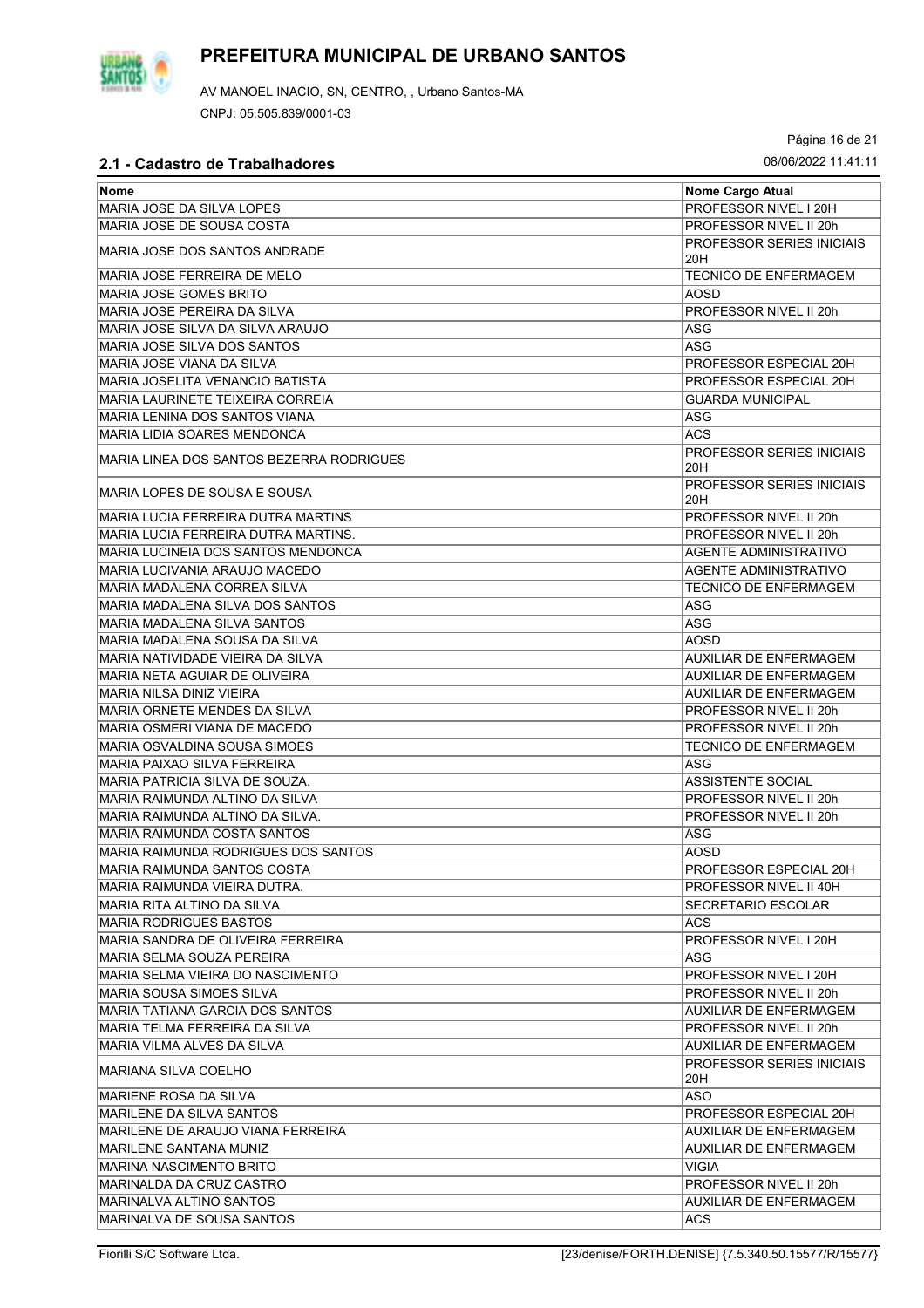

Página 17 de 21

| Nome                                     | Nome Cargo Atual               |
|------------------------------------------|--------------------------------|
| MARINALVA SILVA DO NASCIMENTO            | ASG                            |
| MARINES DE ANDRADE FRAZAO                | <b>SECRETARIO ESCOLAR</b>      |
| IMARINES OLIVEIRA DOS SANTOS             | PROFESSOR NIVEL II 20h         |
| MARINEUDES SANTOS ALVES                  | PROFESSOR NIVEL I 20H          |
| IMARIO SERGIO NASCIMENTO SIMAO           | AG MANUT SEG PATRIMONIAL       |
| <b>MARIVALDO VIANA DINIZ</b>             | <b>GUARDA MUNICIPAL I</b>      |
| <b>IMARLIR FERREIRA LIMA</b>             | <b>AOSD</b>                    |
| IMARLUCE NASCIMENTO SIMAO                | PROFESSOR NIVEL II 20h         |
| MARQUIVANE QUITERIA DA TRINDADE          | AG MANUT SEG PATRIMONIAL       |
| IMARTA MARIA DE SOUSA SILVA              | PROFESSOR NIVEL I 20H          |
| MARYA CRISTIANNE AMORIM DE FRANCA        | <b>AUXILIAR DE ENFERMAGEM</b>  |
| MATEUS DEAN DA PONTE MESQUITA            | AUXILIAR ADMINISTRATIVO        |
| MAURA DOS SANTOS OLIVEIRA                | ASG                            |
| MAURELIO SOUSA MARQUES                   | <b>AGENTE COMBATE ENDEMIAS</b> |
| IMAURICIO EVANGELISTA DO NASCIMENTO      | VIGIA                          |
| MAURO ALMEIDA NASCIMENTO                 | <b>AOSD</b>                    |
| MAURO CELSO CORREA SILVA                 | PROFESSOR NIVEL II 20h         |
| MAURO SERGIO DE JESUS DOS SANTOS         | AG MANUT SEG PATRIMONIAL       |
| <b>MAYKON ADALBERTO SOEIRO LEAO</b>      | <b>ENFERMEIRO</b>              |
| MAYRA KAREN SOEIRO DOS SANTOS            | AUXILIAR ADMINISTRATIVO        |
| IMEIRIJANE DOS REIS FERREIRA             | <b>FISCAL SANITARIO</b>        |
| MIGUEL BARBOSA AGUIAR                    | <b>GUARDA MUNICIPAL I</b>      |
| MIGUEL DOS SANTOS NASCIMENTO JUNIOR      | PROFESSOR NIVEL II 20h         |
| IMILSON JOSE DE OLIVEIRA                 | PROFESSOR NIVEL II 20h         |
| MILTON FERREIRA DOS SANTOS FILHO         | <b>GUARDA MUNICIPAL</b>        |
| MIRENA SOEIRO DE MENESES                 | ASG                            |
| <b>MIZAC MORAES ALMEIDA</b>              | ASG                            |
| MOACIR DA COSTA NASCIMENTO               | TECNICO AGRICOLA               |
| MOACIR PEREIRA DA SILVA                  | ACS                            |
| MONICA CRISTINE DE MORAES ERRE RODRIGUES | <b>DENTISTA</b>                |
| MONICA FONTENELE CAVALVANTE DE ANDRADE   | PROFESSOR NIVEL II 20h         |
| IMONICA LIMA DE PAULA                    | AUXILIAR ADMINISTRATIVO        |
| INADSON ABTIBOL DOS SANTOS               | PROFESSOR NIVEL II 20h         |
| NARIENE CLESSIA DOS SANTOS MOURA         | <b>AUXILIAR ADMINISTRATIVO</b> |
| NATANAEL DA SILVA AGUIAR                 | ASG                            |
| NAZIAN ARAUJO DE SOUSA                   | PROFESSOR NIVEL I 20H          |
| NELCIONITA CALDAS ROCHA                  | <b>AUXILIAR DE ENFERMAGEM</b>  |
| NERILZA SANTOS CALDAS                    | AUXILIAR ADMINISTRATIVO        |
| <b>NEZIFRANCY DINIZ SIMÖES</b>           | PROFESSOR ESPECIAL 20H         |
| INILCEVANIA DE SOUSA SILVA               | AUXILIAR DE ENFERMAGEM         |
| NILCIENE MARQUES ARAUJO                  | PROFESSOR NIVEL II 20h         |
| NILCIENE MARQUES ARAUJO.                 | PROFESSOR NIVEL I 20H          |
| <b>INOEME BARROS DA SILVA.</b>           | <b>OUVIDORIA</b>               |
| INOEMIA ARAUJO VIANA                     | PROFESSOR NIVEL I 20H          |
| NOEMIA SOUZA DA SILVA                    | PROFESSOR NIVEL II 40H         |
| NONIR DA SILVA BARROS                    | PROFESSOR NIVEL II 20h         |
| NONIR DA SILVA BARROS                    | PROFESSOR NIVEL II 20h         |
| INORMA FERREIRA MESQUITA                 | ASG                            |
| OLAVIO LIMA VELOSO                       | <b>FISCAL SANITARIO</b>        |
| OLGA CRISTINA PESTANA ABTIBOL            | PROFESSOR NIVEL II 20h         |
| OLIVAR DA SILVA                          | VIGIA                          |
| ONADY AGUIAR DA SILVA                    | AG MANUT SEG PATRIMONIAL       |
| ORLENE COSTA MELO                        | PROFESSOR NIVEL I 20H          |
| OZELITA LEITE GOMES                      | PROFESSOR NIVEL II 20h         |
| OZILANE COSTA RAMOS                      | AUXILIAR ADMINISTRATIVO        |
| OZINEIDE RODRIGUES MACEDO                | AOSD                           |
| OZORIO GILBERTO LEAL DOS SANTOS          | PROFESSOR NIVEL I 20H          |
| PAMELA ROSA REIS SOUZA                   | <b>ENFERMEIRO</b>              |
| PATRICIA DUTRA DE SOUSA                  | ASG                            |

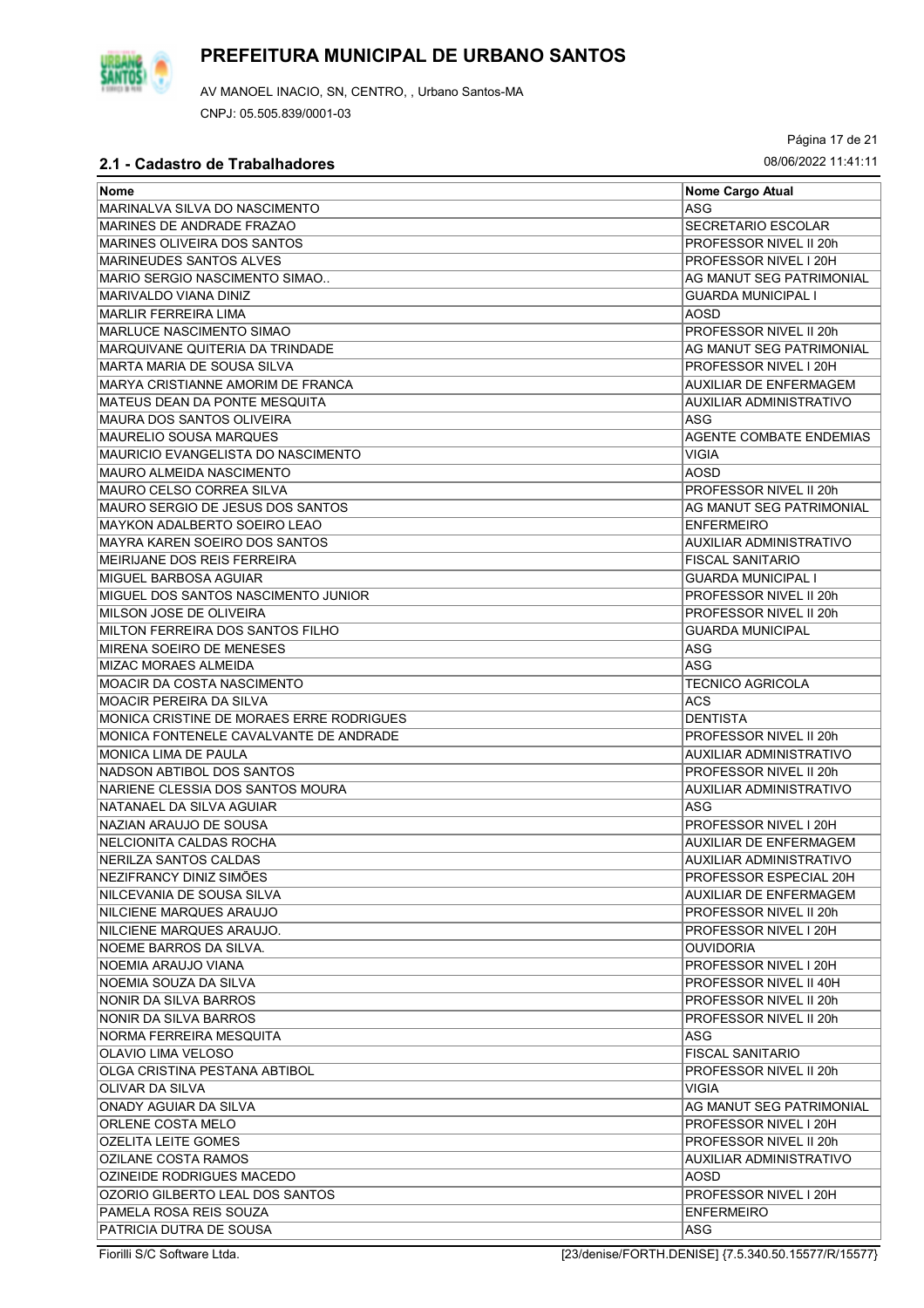

AV MANOEL INACIO, SN, CENTRO, , Urbano Santos-MA CNPJ: 05.505.839/0001-03

Página 18 de 21

| Nome                                 | Nome Cargo Atual                                |
|--------------------------------------|-------------------------------------------------|
| PATRICIA RIBEIRO CARVALHO            | PROFESSOR NIVEL II 20h                          |
| PATRICIA SANTOS DA SILVA             | AUXILIAR ADMINISTRATIVO                         |
| PATRICIA SOARES DOS SANTOS           | <b>AGENTE ADMINISTRATIVO</b>                    |
| PAULA VIEIRA DUTRA                   | PROFESSOR NIVEL II 20h                          |
| PAULA VIEIRA DUTRA.                  | PROFESSOR NIVEL II 20h                          |
| PAULO FERREIRA DA SILVA              | <b>GUARDA MUNICIPAL/INSPETOR</b>                |
| PAULO GIOVANNI CARVALHO ANDRADE      | PROFESSOR NIVEL II 40H                          |
| PAULO HENRIQUE DOS SANTOS OLIVEIRA   | <b>SECRETARIO ESCOLAR</b>                       |
| PAULO JHONNY COSTA DA SILVA          | <b>SECRETARIO ESCOLAR</b>                       |
| PAULO JOSE DE ARAUJO COSTA           | PROFESSOR NIVEL II 20h                          |
| IPAULO ROSA SOUSA                    | ACS                                             |
| POLIETE COSTA SANTOS                 | <b>GUARDA MUNICIPAL/INSPETOR</b>                |
| PRISCYLLA BORGES DE CASTRO           | PROFESSOR NIVEL II 20h                          |
| QUEILA MARIA DA SILVA MELO           | <b>SECRETARIO ESCOLAR</b>                       |
| QUERCIA FERREIRA PINTO MACHADO       | <b>TECNICO DE ENFERMAGEM</b>                    |
| RAFAEL DE SOUSA ARAUJO               | OSG                                             |
| RAFAELA CRISTINA TEIXEIRA DA SILVA   | <b>ENFERMEIRO</b>                               |
| RAFAELA SILVA SOUSA                  | ASG                                             |
| RAFAELLA CANNESA RIBEIRO DINIZ       | <b>ENFERMEIRO</b>                               |
| RAILMA SOEIRO DA SILVA               | AUXILIAR ADMINISTRATIVO                         |
| <b>RAILSON SILVA NUNES</b>           | <b>ACS</b>                                      |
| RAIMUNDA BASTOS DOS SANTOS           | <b>ACS</b>                                      |
| RAIMUNDA BASTOS DOS SANTOS           | AUXILIAR DE ENFERMAGEM                          |
| RAIMUNDA DA SILVA SANTOS             | PROFESSOR NIVEL II 20h                          |
| RAIMUNDA DA SILVA SANTOS             | PROFESSOR NIVEL I 20H                           |
| RAIMUNDA DE JESUS SOEIRO DE ALMEIDA  | PROFESSOR NIVEL I 20H                           |
| RAIMUNDA DE SOUZA ARAUJO             | ASG                                             |
| RAIMUNDA LOPES DA SILVA              | ASG                                             |
| RAIMUNDA MARIA FERREIRA DE SOUSA     | ASG                                             |
| RAIMUNDA MARIA SILVA DE JESUS        | PROFESSOR NIVEL II 20h                          |
| RAIMUNDA MOURA SILVA                 | AOSD                                            |
|                                      |                                                 |
| RAIMUNDA NONATA BARROS LIMA          | PROFESSOR NIVEL II 20h<br><b>ACS</b>            |
| RAIMUNDA NONATA COSTA MARINHO        | PROFESSOR NIVEL I 20H                           |
| RAIMUNDA NONATA DA ROCHA SILVA       |                                                 |
| RAIMUNDA NONATA DA SILVA GOMES       | ASG                                             |
| RAIMUNDA NONATA DOS SANTOS RODRIGUES | PROFESSOR NIVEL II 40H<br>PROFESSOR NIVEL I 20H |
| RAIMUNDA NONATA SOUSA SILVA          |                                                 |
| RAIMUNDO DA SILVA MORAIS             | <b>VIGIA</b>                                    |
| RAIMUNDO DINIZ SOUSA                 | AOSD                                            |
| RAIMUNDO JOSE BATISTA FERREIRA       | PROFESSOR NIVEL II 20h                          |
| RAIMUNDO MENDONCA FERREIRA           | ACS                                             |
| RAIMUNDO NASCIMENTO DE REZENDE       | AG MANUT SEG PATRIMONIAL                        |
| RAIMUNDO NONATO BARROS DA COSTA      | <b>GUARDA MUNICIPAL</b>                         |
| RAIMUNDO NONATO COSTA PESTANA        | AG MANUT SEG PATRIMONIAL                        |
| RAIMUNDO NONATO DA SILVA FERREIRA    | PROFESSOR NIVEL II 20h                          |
| RAIMUNDO NONATO DA SILVA FERREIRA    | PROFESSOR NIVEL I 20H                           |
| RAIMUNDO NONATO DUTRA NASCIMENTO     | ASG                                             |
| RAIMUNDO NONATO MARINHO              | <b>GUARDA MUNICIPAL</b>                         |
| RAIMUNDO NONATO MARTINS MOTA         | PROFESSOR NIVEL II 20h                          |
| RAIMUNDO NONATO PAZ PEDROSA FILHO    | <b>SECRETARIO ESCOLAR</b>                       |
| RAIMUNDO NONATO PEREIRA SILVA        | <b>VIGIA</b>                                    |
| RAIMUNDO SOUSA DA SILVA              | ACS.                                            |
| RAIMUNDO SOUSA SILVA                 | <b>MOTORISTA</b>                                |
| RAMON AMANCIO SANTOS                 | <b>VIGIA</b>                                    |
| RANIERE DUTRA DOS SANTOS             | <b>ACS</b>                                      |
| RAQUEL PROTACIO DOS SANTOS           | <b>SECRETARIO ESCOLAR</b>                       |
| RAWENDERSON TEIXEIRA SOUSA           | AG MANUT SEG PATRIMONIAL                        |
| RAYANE DA MATA TEIXEIRA              | PROFESSOR NIVEL I 20H                           |
| RAYANNE PATRICIA SILVA RODRIGUES     | AOSD                                            |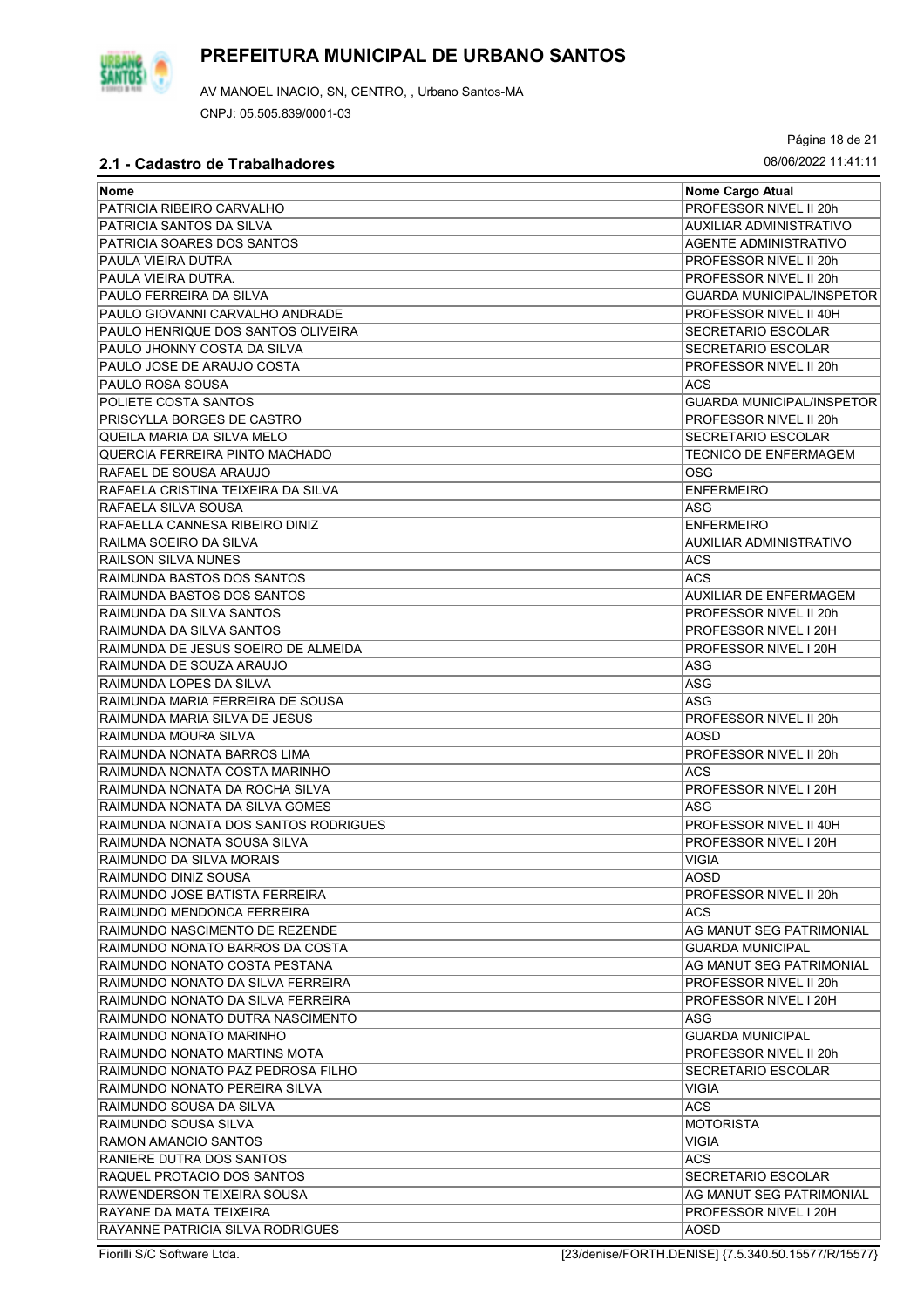

Página 19 de 21

| Nome                                 | Nome Cargo Atual                 |
|--------------------------------------|----------------------------------|
| RAYCLEISSON SOUSA GALVAO             | PROFESSOR NIVEL II 20h           |
| <b>RAYLLANE DOS SANTOS SILVA</b>     | ASG                              |
| <b>RAYLLON SOUSA GALVAO</b>          | PROFESSOR NIVEL II 20h           |
| <b>RAYSSA AMANCIO SANTOS</b>         | <b>ASSISTENTE SOCIAL</b>         |
| REGINA MARIA BATISTA SOUSA           | PROFESSOR NIVEL II 20h           |
| REGINA MARIA CASTRO DOS SANTOS SOUSA | PROFESSOR NIVEL II 20h           |
| REGINALDO DE OLIVEIRA DIAS           | AUXILIAR ADMINISTRATIVO          |
| REGINALDO SANTOS TEIXEIRA            | <b>SECRETARIO ESCOLAR</b>        |
| RENATA SANTOS DE CARVALHO            | PROFESSOR NIVEL II 20h           |
| <b>RENATA SANTOS MENDES</b>          | PROFESSOR ESPECIAL 20H           |
| RENATO COSTA MARINHO                 | <b>VIGIA</b>                     |
| <b>RENATO SILVA DOS SANTOS</b>       | ASG                              |
| RENISON FRANK SOEIRO DA SILVA        |                                  |
|                                      | <b>FISIOTERAPEUTA</b>            |
| RICARDO PINTO MARTINS                | AUXILIAR ADMINISTRATIVO          |
| <b>RIELISON PEREIRA ARAUJO</b>       | <b>GUARDA MUNICIPAL</b>          |
| RITA DE CASSIA BARBOSA DA SILVA      | PROFESSOR NIVEL II 20h           |
| RITA DE CASSIA SILVA LEÃO            | ASG                              |
| RODOLFO GABRIEL SOUZA E SILVA        | PROFESSOR NIVEL I 20H            |
| RODRIGO CALDAS DA SILVA              | AUXILIAR ADMINISTRATIVO          |
| RODRIGO DA SILVA COSTA               | PROFESSOR NIVEL II 20h           |
| RODRIGO DA SILVA COSTA               | PROFESSOR NIVEL II 20h           |
| ROGERIA DE MARIA SILVA OLIVEIRA      | PROFESSOR ESPECIAL 20H           |
| ROMARIO SILVA BATISTA                | <b>AGENTE COMBATE ENDEMIAS</b>   |
| ROMULO ANTONIO DOS SANTOS            | PROFESSOR NIVEL II 20h           |
| ROMULO MIRANDA SILVA                 | PROFESSOR NIVEL I 20H            |
| <b>ROMULO PINTO MARTINS</b>          | <b>ENFERMEIRO</b>                |
| ROSA CRISTIANE ALVES MONTELES.       | PROFESSOR NIVEL III 40H          |
| ROSA DE JESUS GONCALVES DOS SANTOS   | <b>TECNICO DE ENFERMAGEM</b>     |
| ROSA DE VASCONCELOS FERREIRA         | PROFESSOR NIVEL I 20H            |
| <b>ROSA MARIA DA COSTA FERNANDES</b> | PROFESSOR NIVEL II 40H           |
| ROSA MARIA NASCIMENTO DUTRA          | PROFESSOR NIVEL II 20h           |
| ROSA NASCIMENTO DE SOUSA             | ASG                              |
| ROSANA CARDOSO DE SOUZA              | PROFESSOR NIVEL II 20h           |
| ROSANA CARDOSO DE SOUZA.             | PROFESSOR NIVEL II 20h           |
|                                      | <b>PROFESSOR SERIES INICIAIS</b> |
| ROSANA MENDES LEAO                   | 20H                              |
| ROSANGELA FERREIRA LIMA              | PROFESSOR NIVEL II 20h           |
| IROSANGELA MARINHO DE MOURA          | PROFESSOR ESPECIAL 20H           |
| ROSARIO DE FATIMA BRITO ROSA         | <b>TECNICO DE ENFERMAGEM</b>     |
| ROSARIO RIBEIRO LIMA                 | ASG                              |
| ROSEMAR ABITIBOL GOMES               | AOSD                             |
| ROSIANE DE ARAUJO DUTRA VIANA        | PROFESSOR NIVEL I 20H            |
| ROSIDETE ARAUJO PAZ                  | AUXILIAR DE ENFERMAGEM           |
| ROSIENE SIMOES CARVALHO              | ASG                              |
| ROSILDA CORREIA RIBEIRO              | PROFESSOR NIVEL II 20h           |
| ROSILDA DE VASCONCELOS FERREIRA      | PROFESSOR NIVEL I 20H            |
| ROSILENE DE SOUSA SANTOS             | ASG                              |
| ROSILENE EVANGELISTA DA SILVA        | PROFESSOR NIVEL II 20h           |
| ROSILENE RODRIGUES PIRES             | PROFESSOR NIVEL II 20h           |
| ROSIMAR DOS SANTOS DUTRA             | AUXILIAR DE ENFERMAGEM           |
| ROSINETE COSTA SANTOS                | ASG                              |
| ROUSSEAN GONCALVES ROCHA             | VIGIA                            |
| ROZÉLIA ALVES DOS REIS               | <b>ASG</b>                       |
| RUAN RICK DOS SANTOS COSTA           | PROFESSOR NIVEL II 20h           |
|                                      |                                  |
| RUBENS SOARES RODRIGUES              | PROFESSOR NIVEL II 20h           |
| RUBENS SOARES RODRIGUES              | PROFESSOR NIVEL II 20h           |
| RUTE ALVES DA SILVA                  | PROFESSOR ESPECIAL 20H           |
| SAMARA DE PAULA CORTES               | ASG                              |
| SAMMIA TAYENE DE OLIVEIRA COSTA      | GUARDA MUNICIPAL                 |

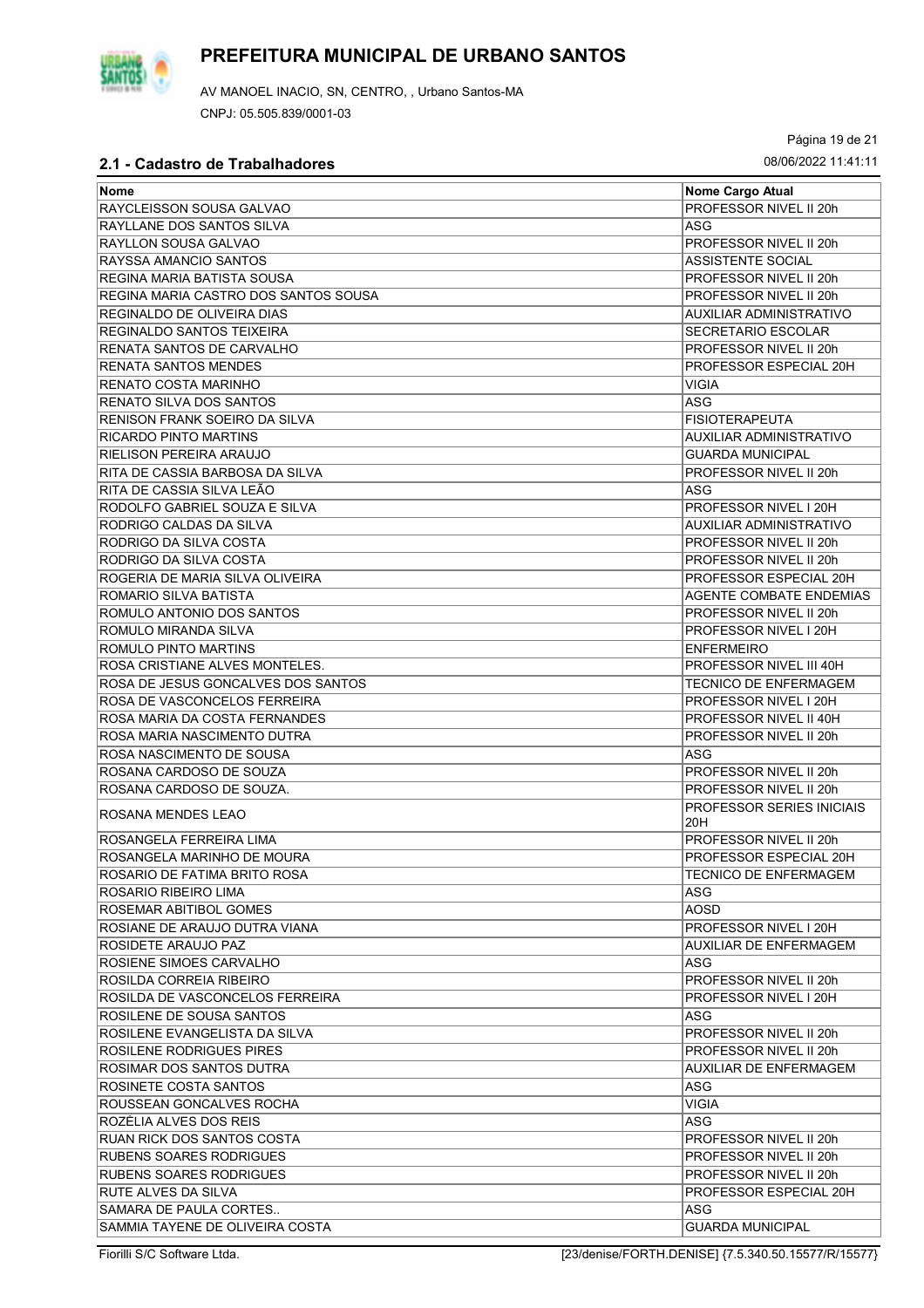

Página 20 de 21

| Nome Cargo Atual<br><b>Nome</b><br>SANDRA MARIA ATAÍDE DOS SANTOS<br><b>AUXILIAR DE ENFERMAGEM</b><br>SANDRA MARIA DE LIMA LAGO<br>PROFESSOR ESPECIAL 20H<br>SANDRA SOUSA MENDES<br>PROFESSOR NIVEL II 20h<br>SANDRA TEIXEIRA MONTEIRO<br>AUXILIAR DE ENFERMAGEM<br>SARA RAYLA DO NASCIMENTO CORREIA<br>AUXILIAR ADMINISTRATIVO<br><b>SEBASTIANA ARAUJO SANTOS</b><br>ASG<br>SEBASTIAO ESCORCIO DA SILVA<br><b>VIGIA</b><br>SEBASTIAO MENDONCA SANTOS<br>VIGIA<br><b>SELMA ARAUJO VIANA</b><br>PROFESSOR ESPECIAL 20H<br>SELMA MARIA VIANA COSTA<br><b>AUXILIAR DE ENFERMAGEM</b><br>SHEYLLA DE FATIMA VAZ GARRETO<br>AUXILIAR ADMINISTRATIVO<br><b>SECRETARIO ESCOLAR</b><br>SILVANA FERREIRA DA SILVA BRAGA<br>SILVANA PEREIRA DA SILVA<br>ASG<br>ASG<br>SILVANA SANTOS CALDAS<br>ASG<br>SILVANA SILVA ARAUJO<br>SILVIA DA SILVA CARVALHO<br>AUXILIAR ADMINISTRATIVO<br>SIMONE NASCIMENTO ABREU<br>ASG<br>SIMONE NUNES DOS SANTOS<br>PROFESSOR NIVEL I 20H<br>SIMONE NUNES DOS SANTOS<br>PROFESSOR NIVEL I 20H<br>SIMPLICIO ALVES CORREIA NETO<br><b>GUARDA MUNICIPAL I</b><br><b>SOLANGE BATISTA SOUSA</b><br>PROFESSOR NIVEL II 40H<br>SONIA MARIA SILVA SOUSA<br>PROFESSOR ESPECIAL 20H<br>PROFESSOR NIVEL I 40H<br>SORAYA DA SILVA SODRE<br>STENIO DANTAS SANTOS DA SILVA<br>AG MANUT SEG PATRIMONIAL<br>ASG<br>SUELY BEZERRA VIANA<br><b>PROFESSOR NIVEL I 20H</b><br>SUZANA DUTRA DA SILVA<br>TACIA NOELE COSTA NASCIMENTO<br>ASG<br>TAMILLYS DA SILVA BATISTA SANTOS<br>PROFESSOR NIVEL I 20H<br>TARCIO SANTOS PEREIRA<br>PROFESSOR NIVEL II 20h<br>PROFESSOR NIVEL II 20h<br>TATHIANE LIMA ARAUJO |
|-------------------------------------------------------------------------------------------------------------------------------------------------------------------------------------------------------------------------------------------------------------------------------------------------------------------------------------------------------------------------------------------------------------------------------------------------------------------------------------------------------------------------------------------------------------------------------------------------------------------------------------------------------------------------------------------------------------------------------------------------------------------------------------------------------------------------------------------------------------------------------------------------------------------------------------------------------------------------------------------------------------------------------------------------------------------------------------------------------------------------------------------------------------------------------------------------------------------------------------------------------------------------------------------------------------------------------------------------------------------------------------------------------------------------------------------------------------------------------------------------------------------------------------------------------------------------------------------------------------|
|                                                                                                                                                                                                                                                                                                                                                                                                                                                                                                                                                                                                                                                                                                                                                                                                                                                                                                                                                                                                                                                                                                                                                                                                                                                                                                                                                                                                                                                                                                                                                                                                             |
|                                                                                                                                                                                                                                                                                                                                                                                                                                                                                                                                                                                                                                                                                                                                                                                                                                                                                                                                                                                                                                                                                                                                                                                                                                                                                                                                                                                                                                                                                                                                                                                                             |
|                                                                                                                                                                                                                                                                                                                                                                                                                                                                                                                                                                                                                                                                                                                                                                                                                                                                                                                                                                                                                                                                                                                                                                                                                                                                                                                                                                                                                                                                                                                                                                                                             |
|                                                                                                                                                                                                                                                                                                                                                                                                                                                                                                                                                                                                                                                                                                                                                                                                                                                                                                                                                                                                                                                                                                                                                                                                                                                                                                                                                                                                                                                                                                                                                                                                             |
|                                                                                                                                                                                                                                                                                                                                                                                                                                                                                                                                                                                                                                                                                                                                                                                                                                                                                                                                                                                                                                                                                                                                                                                                                                                                                                                                                                                                                                                                                                                                                                                                             |
|                                                                                                                                                                                                                                                                                                                                                                                                                                                                                                                                                                                                                                                                                                                                                                                                                                                                                                                                                                                                                                                                                                                                                                                                                                                                                                                                                                                                                                                                                                                                                                                                             |
|                                                                                                                                                                                                                                                                                                                                                                                                                                                                                                                                                                                                                                                                                                                                                                                                                                                                                                                                                                                                                                                                                                                                                                                                                                                                                                                                                                                                                                                                                                                                                                                                             |
|                                                                                                                                                                                                                                                                                                                                                                                                                                                                                                                                                                                                                                                                                                                                                                                                                                                                                                                                                                                                                                                                                                                                                                                                                                                                                                                                                                                                                                                                                                                                                                                                             |
|                                                                                                                                                                                                                                                                                                                                                                                                                                                                                                                                                                                                                                                                                                                                                                                                                                                                                                                                                                                                                                                                                                                                                                                                                                                                                                                                                                                                                                                                                                                                                                                                             |
|                                                                                                                                                                                                                                                                                                                                                                                                                                                                                                                                                                                                                                                                                                                                                                                                                                                                                                                                                                                                                                                                                                                                                                                                                                                                                                                                                                                                                                                                                                                                                                                                             |
|                                                                                                                                                                                                                                                                                                                                                                                                                                                                                                                                                                                                                                                                                                                                                                                                                                                                                                                                                                                                                                                                                                                                                                                                                                                                                                                                                                                                                                                                                                                                                                                                             |
|                                                                                                                                                                                                                                                                                                                                                                                                                                                                                                                                                                                                                                                                                                                                                                                                                                                                                                                                                                                                                                                                                                                                                                                                                                                                                                                                                                                                                                                                                                                                                                                                             |
|                                                                                                                                                                                                                                                                                                                                                                                                                                                                                                                                                                                                                                                                                                                                                                                                                                                                                                                                                                                                                                                                                                                                                                                                                                                                                                                                                                                                                                                                                                                                                                                                             |
|                                                                                                                                                                                                                                                                                                                                                                                                                                                                                                                                                                                                                                                                                                                                                                                                                                                                                                                                                                                                                                                                                                                                                                                                                                                                                                                                                                                                                                                                                                                                                                                                             |
|                                                                                                                                                                                                                                                                                                                                                                                                                                                                                                                                                                                                                                                                                                                                                                                                                                                                                                                                                                                                                                                                                                                                                                                                                                                                                                                                                                                                                                                                                                                                                                                                             |
|                                                                                                                                                                                                                                                                                                                                                                                                                                                                                                                                                                                                                                                                                                                                                                                                                                                                                                                                                                                                                                                                                                                                                                                                                                                                                                                                                                                                                                                                                                                                                                                                             |
|                                                                                                                                                                                                                                                                                                                                                                                                                                                                                                                                                                                                                                                                                                                                                                                                                                                                                                                                                                                                                                                                                                                                                                                                                                                                                                                                                                                                                                                                                                                                                                                                             |
|                                                                                                                                                                                                                                                                                                                                                                                                                                                                                                                                                                                                                                                                                                                                                                                                                                                                                                                                                                                                                                                                                                                                                                                                                                                                                                                                                                                                                                                                                                                                                                                                             |
|                                                                                                                                                                                                                                                                                                                                                                                                                                                                                                                                                                                                                                                                                                                                                                                                                                                                                                                                                                                                                                                                                                                                                                                                                                                                                                                                                                                                                                                                                                                                                                                                             |
|                                                                                                                                                                                                                                                                                                                                                                                                                                                                                                                                                                                                                                                                                                                                                                                                                                                                                                                                                                                                                                                                                                                                                                                                                                                                                                                                                                                                                                                                                                                                                                                                             |
|                                                                                                                                                                                                                                                                                                                                                                                                                                                                                                                                                                                                                                                                                                                                                                                                                                                                                                                                                                                                                                                                                                                                                                                                                                                                                                                                                                                                                                                                                                                                                                                                             |
|                                                                                                                                                                                                                                                                                                                                                                                                                                                                                                                                                                                                                                                                                                                                                                                                                                                                                                                                                                                                                                                                                                                                                                                                                                                                                                                                                                                                                                                                                                                                                                                                             |
|                                                                                                                                                                                                                                                                                                                                                                                                                                                                                                                                                                                                                                                                                                                                                                                                                                                                                                                                                                                                                                                                                                                                                                                                                                                                                                                                                                                                                                                                                                                                                                                                             |
|                                                                                                                                                                                                                                                                                                                                                                                                                                                                                                                                                                                                                                                                                                                                                                                                                                                                                                                                                                                                                                                                                                                                                                                                                                                                                                                                                                                                                                                                                                                                                                                                             |
|                                                                                                                                                                                                                                                                                                                                                                                                                                                                                                                                                                                                                                                                                                                                                                                                                                                                                                                                                                                                                                                                                                                                                                                                                                                                                                                                                                                                                                                                                                                                                                                                             |
|                                                                                                                                                                                                                                                                                                                                                                                                                                                                                                                                                                                                                                                                                                                                                                                                                                                                                                                                                                                                                                                                                                                                                                                                                                                                                                                                                                                                                                                                                                                                                                                                             |
|                                                                                                                                                                                                                                                                                                                                                                                                                                                                                                                                                                                                                                                                                                                                                                                                                                                                                                                                                                                                                                                                                                                                                                                                                                                                                                                                                                                                                                                                                                                                                                                                             |
|                                                                                                                                                                                                                                                                                                                                                                                                                                                                                                                                                                                                                                                                                                                                                                                                                                                                                                                                                                                                                                                                                                                                                                                                                                                                                                                                                                                                                                                                                                                                                                                                             |
|                                                                                                                                                                                                                                                                                                                                                                                                                                                                                                                                                                                                                                                                                                                                                                                                                                                                                                                                                                                                                                                                                                                                                                                                                                                                                                                                                                                                                                                                                                                                                                                                             |
|                                                                                                                                                                                                                                                                                                                                                                                                                                                                                                                                                                                                                                                                                                                                                                                                                                                                                                                                                                                                                                                                                                                                                                                                                                                                                                                                                                                                                                                                                                                                                                                                             |
|                                                                                                                                                                                                                                                                                                                                                                                                                                                                                                                                                                                                                                                                                                                                                                                                                                                                                                                                                                                                                                                                                                                                                                                                                                                                                                                                                                                                                                                                                                                                                                                                             |
| TATIANA SILVA SOUSA<br>PROFESSOR NIVEL II 20h                                                                                                                                                                                                                                                                                                                                                                                                                                                                                                                                                                                                                                                                                                                                                                                                                                                                                                                                                                                                                                                                                                                                                                                                                                                                                                                                                                                                                                                                                                                                                               |
| TATIANA SILVA SOUSA.<br>PROFESSOR NIVEL I 20H                                                                                                                                                                                                                                                                                                                                                                                                                                                                                                                                                                                                                                                                                                                                                                                                                                                                                                                                                                                                                                                                                                                                                                                                                                                                                                                                                                                                                                                                                                                                                               |
| TELMA MARIA ALMEIDA DA COSTA<br>AUXILIAR DE ENFERMAGEM                                                                                                                                                                                                                                                                                                                                                                                                                                                                                                                                                                                                                                                                                                                                                                                                                                                                                                                                                                                                                                                                                                                                                                                                                                                                                                                                                                                                                                                                                                                                                      |
| TEMISTOCLES FERREIRA DA SILVA<br><b>GUARDA MUNICIPAL I</b>                                                                                                                                                                                                                                                                                                                                                                                                                                                                                                                                                                                                                                                                                                                                                                                                                                                                                                                                                                                                                                                                                                                                                                                                                                                                                                                                                                                                                                                                                                                                                  |
| TEONIS FERREIRA DA SILVA<br>PROFESSOR NIVEL II 20h                                                                                                                                                                                                                                                                                                                                                                                                                                                                                                                                                                                                                                                                                                                                                                                                                                                                                                                                                                                                                                                                                                                                                                                                                                                                                                                                                                                                                                                                                                                                                          |
| PROFESSOR NIVEL II 20h<br>TEONIS FERREIRA DA SILVA.                                                                                                                                                                                                                                                                                                                                                                                                                                                                                                                                                                                                                                                                                                                                                                                                                                                                                                                                                                                                                                                                                                                                                                                                                                                                                                                                                                                                                                                                                                                                                         |
| TERESA SOUSA DE JESUS<br>PROFESSOR ESPECIAL 20H                                                                                                                                                                                                                                                                                                                                                                                                                                                                                                                                                                                                                                                                                                                                                                                                                                                                                                                                                                                                                                                                                                                                                                                                                                                                                                                                                                                                                                                                                                                                                             |
| TEREZINHA DE JESUS ATAIDE DOS SANTOS<br>PROFESSOR NIVEL II 20h                                                                                                                                                                                                                                                                                                                                                                                                                                                                                                                                                                                                                                                                                                                                                                                                                                                                                                                                                                                                                                                                                                                                                                                                                                                                                                                                                                                                                                                                                                                                              |
| TEREZINHA DE JESUS DE SOUSA ESPINDOLA<br> ASG                                                                                                                                                                                                                                                                                                                                                                                                                                                                                                                                                                                                                                                                                                                                                                                                                                                                                                                                                                                                                                                                                                                                                                                                                                                                                                                                                                                                                                                                                                                                                               |
| PROFESSOR NIVEL II 20h<br>TEREZINHA DE MARIA RAMOS SARMENTO                                                                                                                                                                                                                                                                                                                                                                                                                                                                                                                                                                                                                                                                                                                                                                                                                                                                                                                                                                                                                                                                                                                                                                                                                                                                                                                                                                                                                                                                                                                                                 |
| TEREZINHA MENDONCA SANTOS<br>ASG                                                                                                                                                                                                                                                                                                                                                                                                                                                                                                                                                                                                                                                                                                                                                                                                                                                                                                                                                                                                                                                                                                                                                                                                                                                                                                                                                                                                                                                                                                                                                                            |
| THAIS BRITO ROSA<br><b>SECRETARIO ESCOLAR</b>                                                                                                                                                                                                                                                                                                                                                                                                                                                                                                                                                                                                                                                                                                                                                                                                                                                                                                                                                                                                                                                                                                                                                                                                                                                                                                                                                                                                                                                                                                                                                               |
| THARGO DOS SANTOS SILVA<br>AGENTE COMBATE ENDEMIAS                                                                                                                                                                                                                                                                                                                                                                                                                                                                                                                                                                                                                                                                                                                                                                                                                                                                                                                                                                                                                                                                                                                                                                                                                                                                                                                                                                                                                                                                                                                                                          |
| THAYSE DE LIMA LOPES<br>PROFESSOR NIVEL II 20h                                                                                                                                                                                                                                                                                                                                                                                                                                                                                                                                                                                                                                                                                                                                                                                                                                                                                                                                                                                                                                                                                                                                                                                                                                                                                                                                                                                                                                                                                                                                                              |
| TIAGO SILVA DE ARAUJO<br>TEC.EM TRIB.MUNICIPAIS                                                                                                                                                                                                                                                                                                                                                                                                                                                                                                                                                                                                                                                                                                                                                                                                                                                                                                                                                                                                                                                                                                                                                                                                                                                                                                                                                                                                                                                                                                                                                             |
| <b>PROFESSOR SERIES INICIAIS</b><br>UBIRATANIA ALMEIDA MONTELES<br>20H                                                                                                                                                                                                                                                                                                                                                                                                                                                                                                                                                                                                                                                                                                                                                                                                                                                                                                                                                                                                                                                                                                                                                                                                                                                                                                                                                                                                                                                                                                                                      |
| UELBSON ARAUJO DA COSTA<br><b>GUARDA MUNICIPAL I</b>                                                                                                                                                                                                                                                                                                                                                                                                                                                                                                                                                                                                                                                                                                                                                                                                                                                                                                                                                                                                                                                                                                                                                                                                                                                                                                                                                                                                                                                                                                                                                        |
| ULYSSES ROBERT MONTEIRO SILVA<br>PROFESSOR NIVEL II 20h                                                                                                                                                                                                                                                                                                                                                                                                                                                                                                                                                                                                                                                                                                                                                                                                                                                                                                                                                                                                                                                                                                                                                                                                                                                                                                                                                                                                                                                                                                                                                     |
| UMBERTO CHAGAS LIRES<br>AG MANUT SEG PATRIMONIAL                                                                                                                                                                                                                                                                                                                                                                                                                                                                                                                                                                                                                                                                                                                                                                                                                                                                                                                                                                                                                                                                                                                                                                                                                                                                                                                                                                                                                                                                                                                                                            |
| VAGNEIA DA MATA MONTELES DE SOUZA<br>PROFESSOR NIVEL II 20h                                                                                                                                                                                                                                                                                                                                                                                                                                                                                                                                                                                                                                                                                                                                                                                                                                                                                                                                                                                                                                                                                                                                                                                                                                                                                                                                                                                                                                                                                                                                                 |
| VAGNEIA DA MATA MONTELES DE SOUZA.<br>PROFESSOR NIVEL II 20h                                                                                                                                                                                                                                                                                                                                                                                                                                                                                                                                                                                                                                                                                                                                                                                                                                                                                                                                                                                                                                                                                                                                                                                                                                                                                                                                                                                                                                                                                                                                                |
| VAGNO DA MATA MONTELES<br><b>SECRETARIO ESCOLAR</b>                                                                                                                                                                                                                                                                                                                                                                                                                                                                                                                                                                                                                                                                                                                                                                                                                                                                                                                                                                                                                                                                                                                                                                                                                                                                                                                                                                                                                                                                                                                                                         |
| VAIDON DE SOUSA LEAO<br>AUX. DE ENFERMAGEM CPL                                                                                                                                                                                                                                                                                                                                                                                                                                                                                                                                                                                                                                                                                                                                                                                                                                                                                                                                                                                                                                                                                                                                                                                                                                                                                                                                                                                                                                                                                                                                                              |
| VAIDON DE SOUSA LEAO<br><b>ACS</b>                                                                                                                                                                                                                                                                                                                                                                                                                                                                                                                                                                                                                                                                                                                                                                                                                                                                                                                                                                                                                                                                                                                                                                                                                                                                                                                                                                                                                                                                                                                                                                          |
| VALBER ROSA CORREIA.<br>PROFESSOR NIVEL I 20H                                                                                                                                                                                                                                                                                                                                                                                                                                                                                                                                                                                                                                                                                                                                                                                                                                                                                                                                                                                                                                                                                                                                                                                                                                                                                                                                                                                                                                                                                                                                                               |
| VALDELINA DA SILVA SANTOS E SILVA<br>PROFESSOR NIVEL II 40H                                                                                                                                                                                                                                                                                                                                                                                                                                                                                                                                                                                                                                                                                                                                                                                                                                                                                                                                                                                                                                                                                                                                                                                                                                                                                                                                                                                                                                                                                                                                                 |
| <b>VALDENICE SANTOS NINA</b><br>PROFESSOR NIVEL II 20h                                                                                                                                                                                                                                                                                                                                                                                                                                                                                                                                                                                                                                                                                                                                                                                                                                                                                                                                                                                                                                                                                                                                                                                                                                                                                                                                                                                                                                                                                                                                                      |
| <b>VALDENICE SANTOS NINA</b><br>PROFESSOR NIVEL II 20h                                                                                                                                                                                                                                                                                                                                                                                                                                                                                                                                                                                                                                                                                                                                                                                                                                                                                                                                                                                                                                                                                                                                                                                                                                                                                                                                                                                                                                                                                                                                                      |